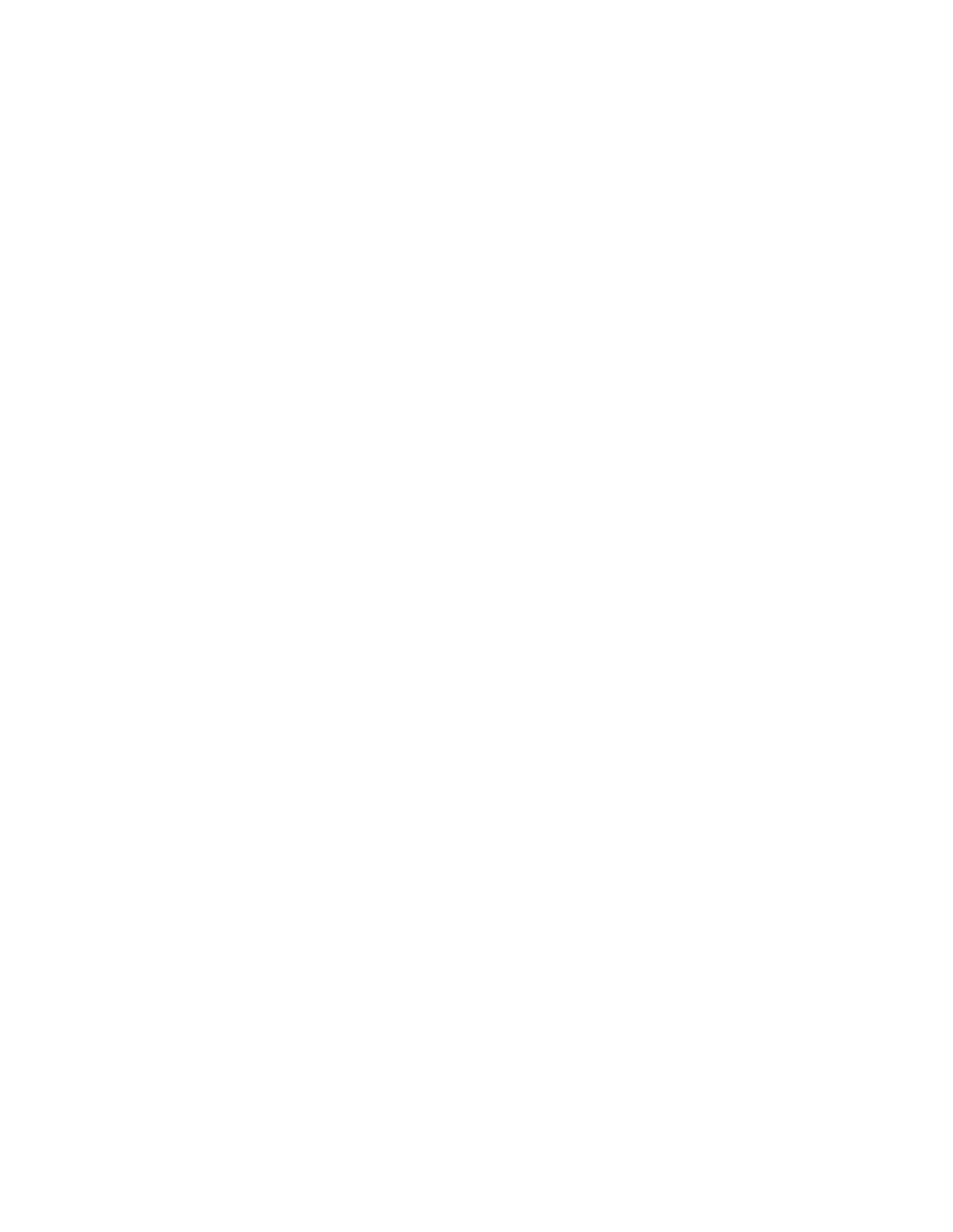*The discussion paper has been prepared by the European Capital Markets Reporting Project Group of FEE, with involvement of FEE's Capital Markets Advisory Group and Auditing Working Party. In particular, we wish to thank Jan Buisman, Chairman of FEE European Capital Markets Reporting Project Group, Kevin Desmond, European Capital Markets Reporting Project Project Director, David Caruana, Christian Feldmüller, Alain Gouverneyre, Heinrich Harms, Hans Lemmens, Martin Pföhler, Theodorous Philippou and Martina Rangol and Hilde Blomme, Corinne Soubies and Saskia Slomp from the FEE staff.* 

 $\overline{\phantom{a}}$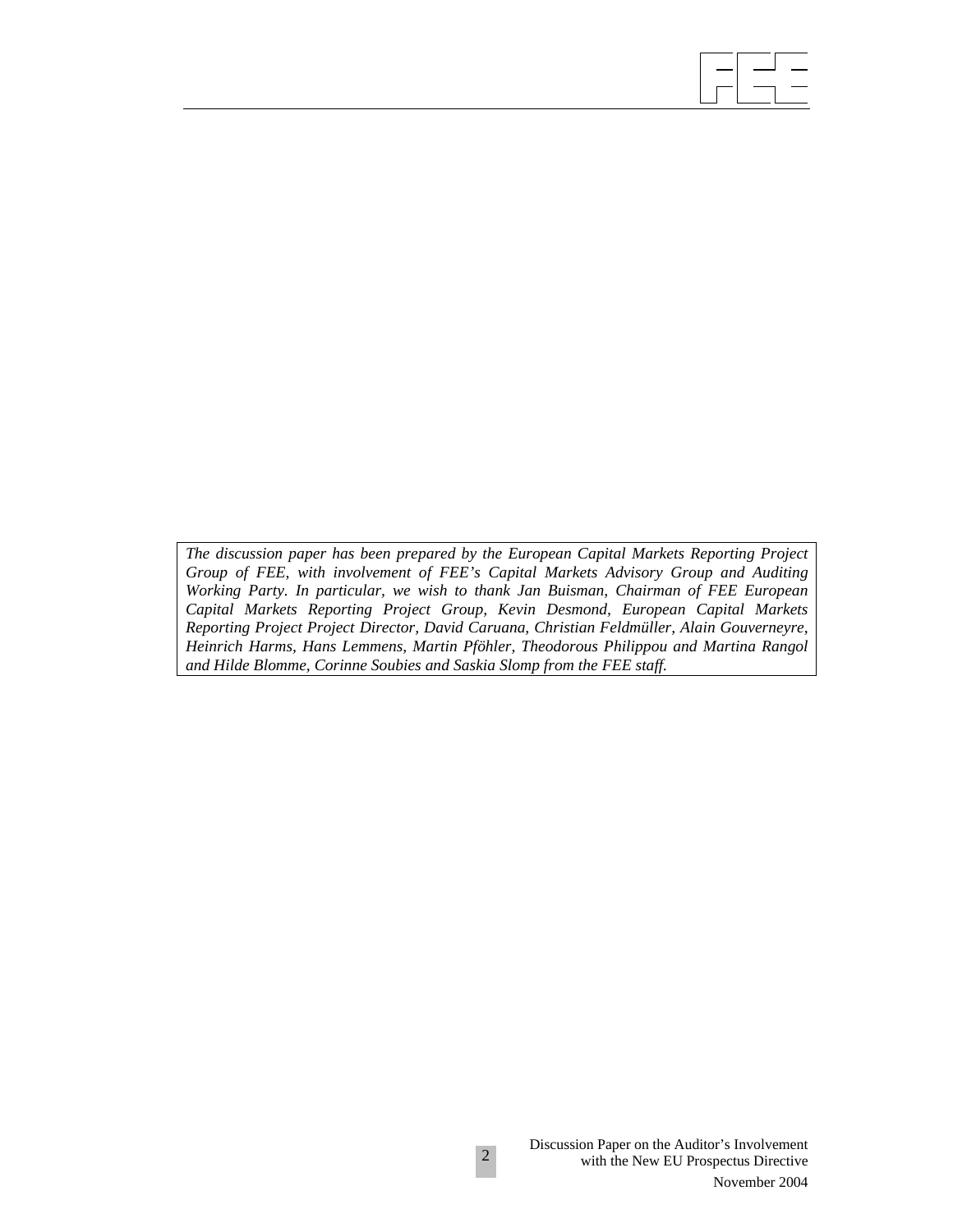# **CONTENTS**

|    | 1. Introduction                                                            | 5        |
|----|----------------------------------------------------------------------------|----------|
| 2. | The EU Prospectus Directive                                                | 7        |
| 3. | Auditor or independent accountant                                          | 9        |
| 4. | Overview of the auditor's involvement                                      | 10       |
|    | 4.1 Introduction                                                           | 10       |
|    | 4.2 The liability issue                                                    | 11       |
|    | 4.3 Consent                                                                | 13       |
|    | 4.4 Comfort letters                                                        | 14       |
| 5. | <b>IAASB</b> standards                                                     | 15       |
|    | 5.1 Introduction                                                           | 15       |
|    | 5.2 Types of assurance engagements                                         | 16       |
|    | 5.3 Specific issues for prospectuses                                       | 17       |
| 6. | Historical financial information                                           | 19       |
|    | 6.1 Requirements of the Regulation                                         | 19       |
|    | 6.2 Previously published statutory financial statement information         |          |
|    | for the latest three years is included                                     | 20       |
|    | 6.3 The audit reports of the latest three financial years are included     | 21       |
|    | 6.4 Restated historical information because of a change in GAAP            | 23       |
|    | 6.5 Previous restatements                                                  | 27       |
|    | 6.6 Issuers have not operated for a whole financial year<br>6.7 Carve outs | 27<br>27 |
|    |                                                                            |          |
| 7. | Prospective financial information                                          | 29       |
|    | 7.1 Requirements of the Regulation                                         | 29       |
|    | 7.2 IAASB standards                                                        | 30       |
|    | 7.3 Reporting principles                                                   | 31       |

 $\overline{\phantom{a}}$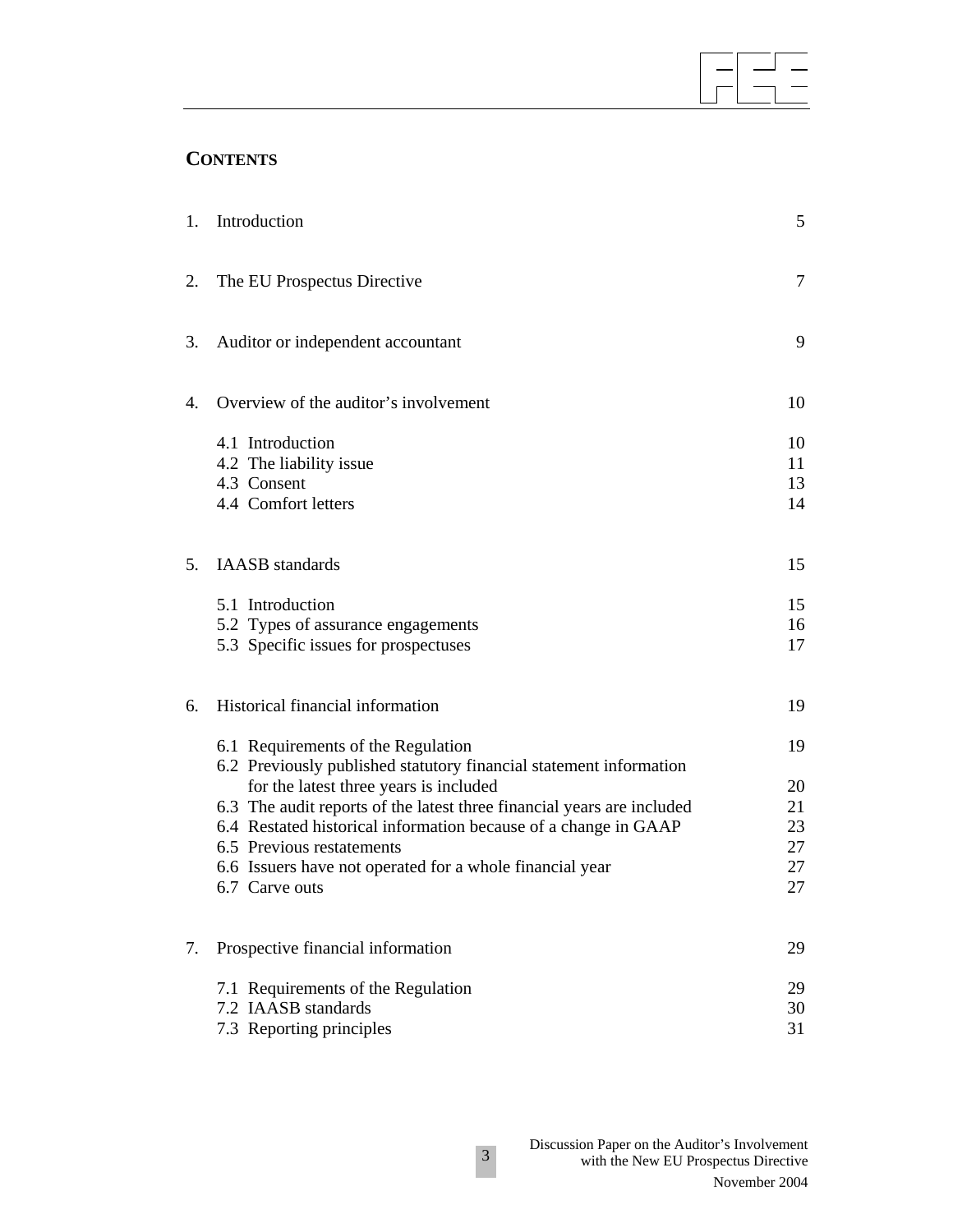| 8. | Interim financial information                                                                                                              | 33       |
|----|--------------------------------------------------------------------------------------------------------------------------------------------|----------|
|    | 8.1 Requirements of the Regulation<br>8.2 Full financial statements                                                                        | 33<br>34 |
|    | 8.3 Condensed financial statements                                                                                                         | 34       |
|    | 8.4 "Other" interim financial information                                                                                                  | 34       |
| 9. | Pro Forma financial information                                                                                                            | 36       |
|    | 9.1 Requirements of the Regulation                                                                                                         | 36       |
|    | 9.2 Current practice<br>9.3 Kind of assurance                                                                                              | 37<br>37 |
|    | 9.4 Performance of the engagement                                                                                                          | 38       |
|    | Appendix A:<br>The European legislative model - the "Lamfalussy" process                                                                   | 40       |
|    | Appendix B:<br>Requirements from the Regulation                                                                                            | 41       |
|    | Appendix C:<br>Basic principles of ISAE 3000 for assurance engagements other than audits<br>or reviews of historical financial information | 43       |
|    | Appendix D:<br>Illustrative example of an auditor's opinion on new or restated financial information 46                                    |          |
|    | Appendix E:<br>Illustrative example of an auditor's report on prospective financial information                                            | 48       |
|    | Appendix F:<br>Illustrative example of an auditor's report on pro forma financial information                                              | 49       |
|    | Appendix G:<br>Illustrative example of an auditor's report on additional disclosures                                                       | 50       |

 $\overline{\phantom{a}}$ 

 $\equiv$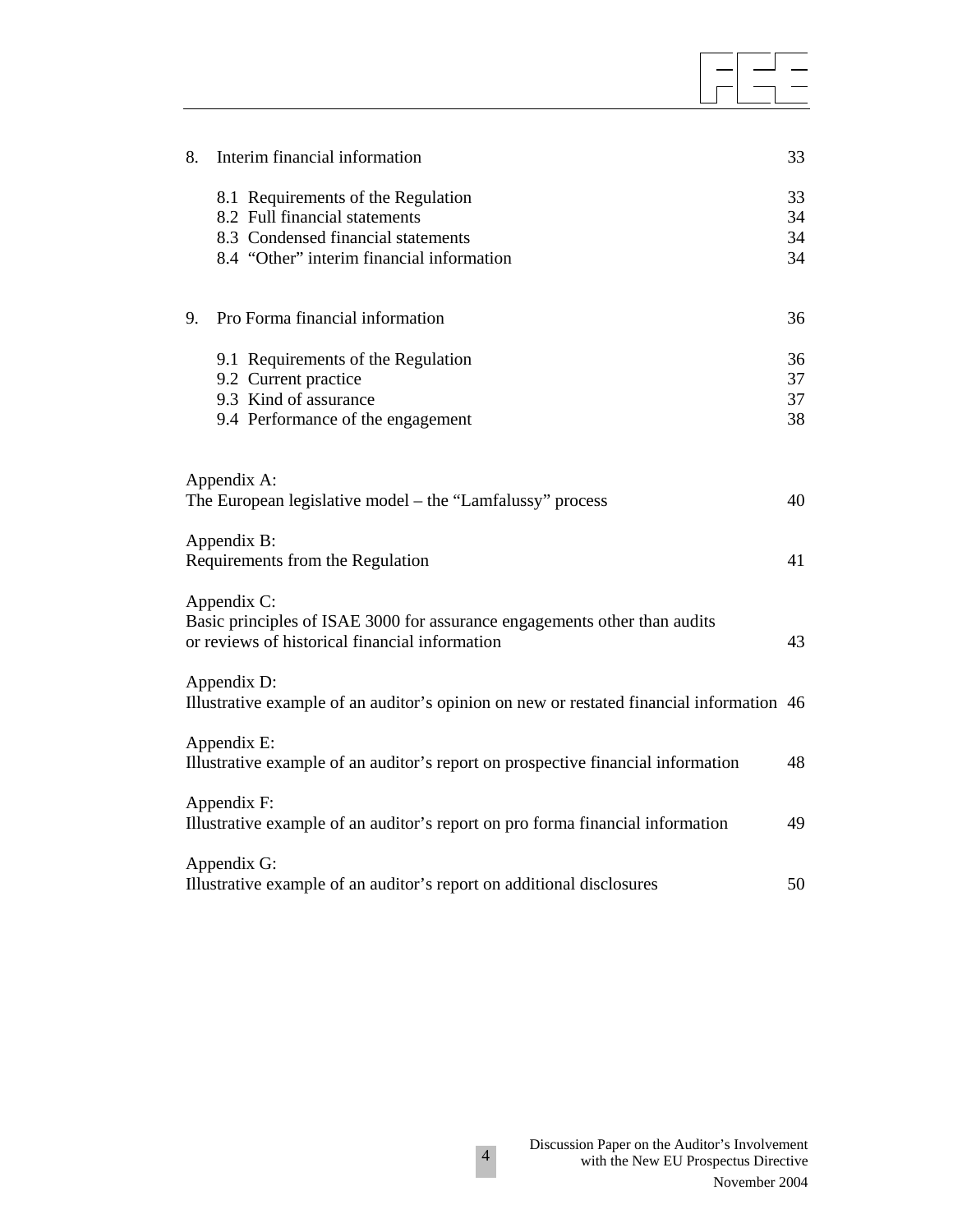# $\overline{\phantom{a}}$

# **1. INTRODUCTION**

 $\overline{a}$ 

A new regime for prospectuses will be effective within the EU on 1 July 2005. This paper discusses the role of the auditor in various parts of the prospectus. The Directive and the Regulation<sup>1</sup> deal with the information requirements in a prospectus and place, for some of these, obligations on the auditor to report on them. Certain requirements on the auditor are outside the scope of the statutory audit (for which International Standards on Auditing, ISAs, are applicable) and are not dealt with in the pronouncements of the International Auditing and Assurance Standards Board (IAASB). National auditing standards-setters will therefore need to consider setting or adjusting their own standards. The purpose of this paper is to provide auditing standard setters with a framework within which such standards might be developed, in order to address the new requirements on auditors from the new EU prospectus.

Such standards can to be thought of as additions to the auditing standards of the IAASB, as the EU is likely to require the statutory audits in Europe to be performed based on ISAs. Pending the adoption of ISAs, the national auditing standard setters will need to consider the provision of appropriate guidance for their respective market. The due process for a new auditing standard (or change of existing standards) will take time. FEE's discussion paper aims to contribute to the debate on such due process by highlighting areas that should be addressed It is also written to enable the standard setters to use it as their own document for guidance (with or without translation and further local adaptation), in time for practitioners.

FEE, through its European Capital Markets Reporting Project Group, has actively followed the development of the Prospectus Directive, the Regulation for the implementation measures and CESR's Level 3 guidance, and where possible contributed to it. As part of this process, current practices have been discussed, and valuable insights have been developed on the issues that preparers of prospectuses and their auditors are likely to encounter. Guidance exists on some of the issues for preparers, auditors or both in some countries. This paper discusses the most common issues that may arise in practice, and provides guidance for the reporting by auditors in these situations, which can be considered as best practice.

FEE is conscious that, in some markets, existing practice imposes additional reporting obligations on auditors over and above those set out in the Regulation. This paper is based on the premise that EU Member States will not impose additional obligations on auditors in implementing the Directive. Where this is not the case, national auditing standard setters will need to consider the implications for auditors under their jurisdiction. This paper only addresses the reporting requirements imposed on auditors by the Regulation.

In this discussion paper, the term "auditor" is used to encompass both the statutory auditor and the independent accountant. Chapter 3 explains this issue.

In some countries, issuers, underwriters or others who have responsibility for a prospectus as part of their due diligence process engage auditors to obtain comfort on specific information items in the prospectus. This process, which normally results in a private comfort letter, does not result from any requirement in the Prospectus Directive or the Regulation. This discussion paper does not address this part of the auditor's involvement, as explained in Chapter 4.

<sup>1</sup> Commission Regulation [EC 809/2004] implementing Directive 2003/71/EC of the European Parliament and of the Council as regards information contained in prospectuses as well as the format, incorporation by reference and publication of such prospectuses and dissemination of advertisements (further referred to as the Regulation).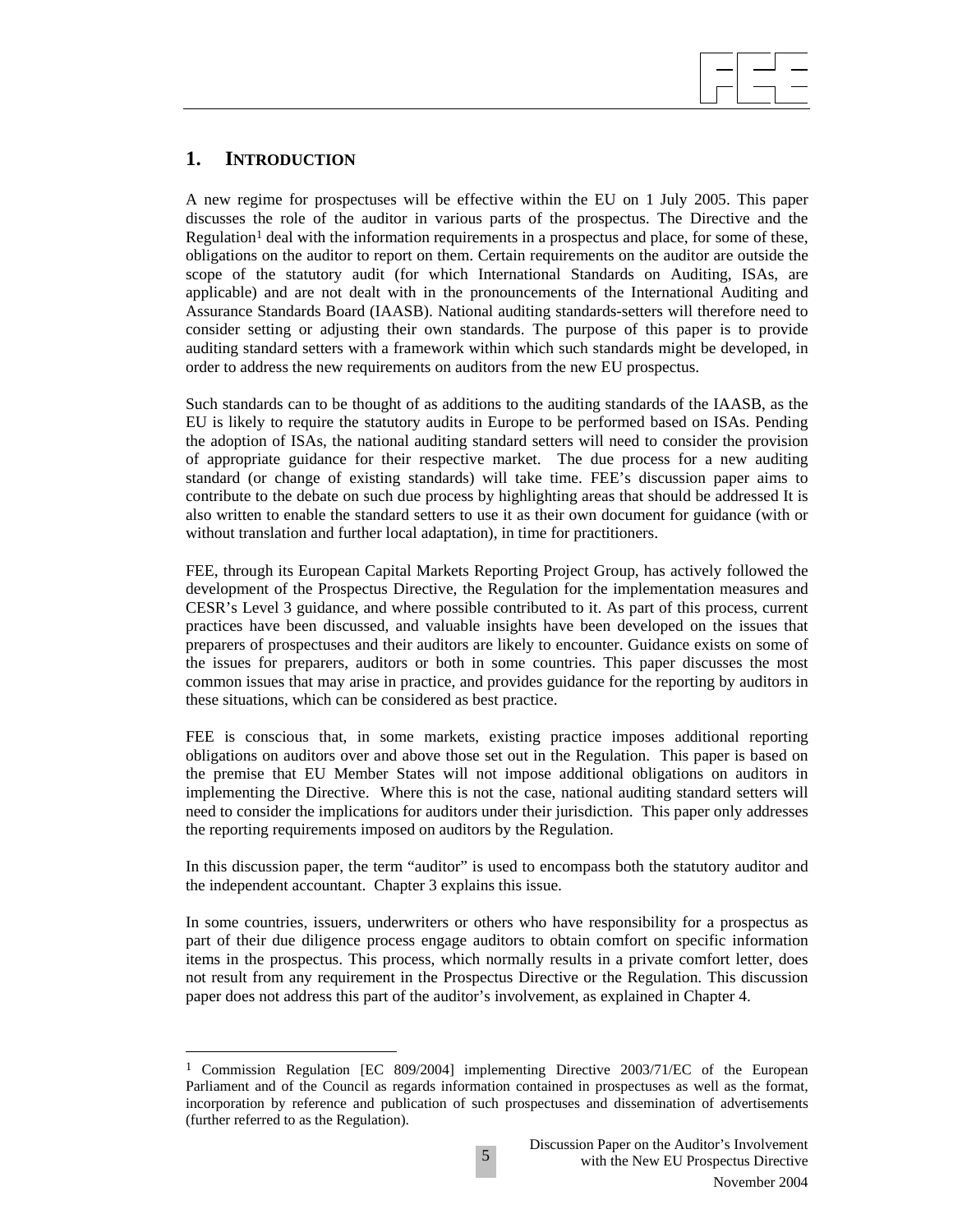The Prospectus Directive and the Regulation require in various places the auditor's involvement. Either previous reports from the auditor are included, or new information is accompanied by a report from the auditor. The prospectus issuer or preparer is responsible for supplying the information required by the Prospectus Directive. FEE's position is that the audit profession can supply the required reports that add trust to the relevant information in the prospectus. FEE acknowledges the importance that stakeholders, particularly investors and regulators, attach to the provision of assurance by auditors on information included in prospectuses.

FEE stresses the importance of the issuer reporting the required information in accordance with a framework for the preparation of such information. FEE's position is that the auditor will then be able to report as to whether or not the information has been prepared in accordance with such a framework. This paper shows that such a framework for the preparation of the required information is not in place at an international or European level for all of the information.

Prospectuses are currently drawn up based on national legislation and stock exchange requirements. From 1 July 2005, the Prospectus Directive will bring about a major change in that a single European prospectus will be available. Protection of investors against misleading information and hence the liability of the issuer and others involved in the prospectus are currently also governed by national law. Liability regimes differ between Member States, and there is no pan-European liability system. This situation will continue for some time, as the issue is not addressed as part of the Financial Services Action Plan. The single prospectus can be used in different countries and both issuers and auditors are exposed to the liability regimes in all countries. The work performed for the prospectus therefore needs to take into account the most onerous liability regime. This is a significant economic consequence that needs further consideration.

According to FEE, the liability regime should not prevent issuers, auditors and others involved from supplying meaningful information to investors. Issuers, auditors and others should be held accountable for the proper fulfilment of their own responsibilities in the information supply chain. More background information on the liability issue is provided in Chapter 4 *Overview of the auditor's involvement.*

As FEE is not a standard setter itself, the enactment of the necessary changes in the relevant auditing standards has to come from the national auditing standard setters or the IAASB. FEE hopes that this discussion paper acts as a stimulant and contributes to the debate. We have therefore widely distributed the report and encourage all who are interested in the proper functioning of European capital markets to respond. Please make your views available to FEE (secretariat@fee.be) and to the standard setter or regulator in your country by 7 January 2005 at the latest. FEE will summarise all responses<sup>2</sup> received and make a summary available on its website.

Although the issues for preparers and auditors are interlinked, this discussion paper addresses only the issues for the audit profession. Contributions to the debate from outside the profession are however welcome and FEE encourages preparers, users and regulators to comment on this discussion paper.

**Comments on and responses to questions raised in this discussion paper are sought by 7 January 2005 and are to be submitted to the FEE Secretariat (secretariat@fee.be).** 

6

 $\overline{a}$ 

<sup>2</sup> Unless advised to the contrary, FEE will assume that respondents accept that their response is a matter of public record.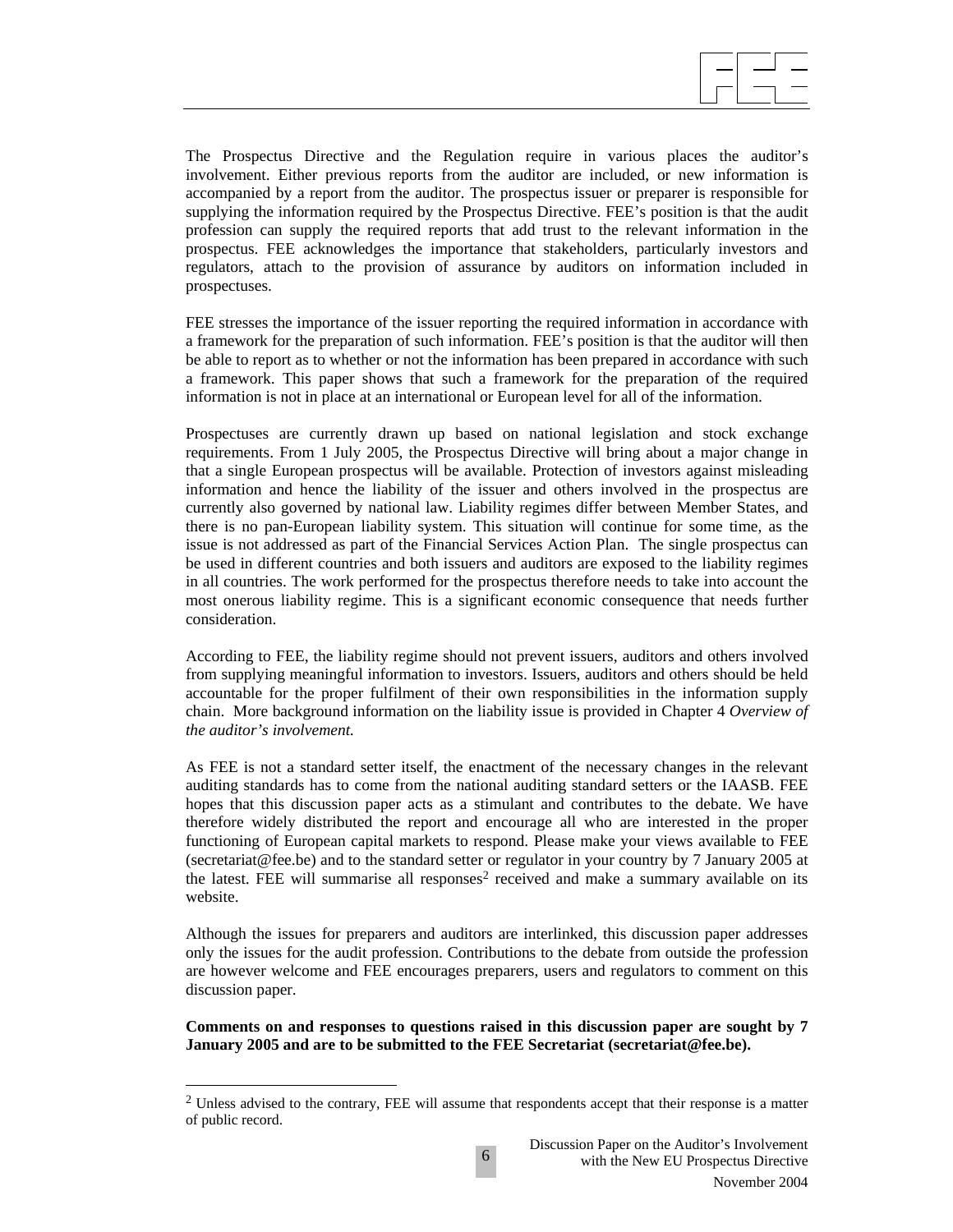

# **2. THE EU PROSPECTUS DIRECTIVE**

The Prospectus Directive is one of the first under the "Lamfalussy" model<sup>3</sup> that sets a framework without the detail necessary for its implementation. It can also be described as a maximum harmonisation directive in that Member States cannot impose additional requirements beyond those prescribed.

It replaces the existing Listing Particulars and Public Offers Directives and provides a common regime that will require a change in practice for many Member States.

The Prospectus Directive requires a prospectus to be prepared wherever securities are offered to the public, or where securities are to be admitted to trading in an EU-regulated market. There are certain exceptions when a prospectus is not required, but these are limited.

The Prospectus Directive also requires a prospectus to be approved by the competent authority in an issuer's home Member State, which for EU domiciled issuers is their state of incorporation. Once approved, it can be used as a public offer or an admission to trading in any Member State without any further regulatory intervention. There are some language requirements that need to be taken into account.

The Prospectus Directive sets the overarching content requirements, but the detail is being set at "Level 2", the Regulation. In addition, CESR is expected to issue guidance as to how its members, the Member State regulators, expect the provisions at "Level 2" to be applied. This "Level 3" guidance has been published for consultation in June 20044 and is expected to be finalised in late 2004 or early 2005.

One of the practical challenges relating to the Prospectus Directive is its difference in scope compared with the IAS Regulation, 1606/2002, and the impending Transparency Directive, both of which only apply to companies traded on regulated markets. The Prospectus Directive needs to deal with different financial reporting and regular reporting regimes as well as the issue of transition at the time of an initial admission to trading.

A further challenge relating to the Prospectus Directive arises from the fact that both a registration model, similar to that in the US, and the single prospectus model, as currently operated in most of the EU, are allowed. The registration model identifies three elements: the summary, the registration document and the securities note. These are combined in one document to create a single prospectus. The Regulation, however, is based on a registration model.

The Regulation adopts a "building-block" approach to prospectus content, applying a hierarchy to different classes of security, equity, retail debt and wholesale debt as well as separating the registration document from the securities note. The focus of our work has been on the most onerous one of these, the equity regime.

 $\overline{\phantom{a}}$ 

<sup>3</sup> See Appendix A for an overview of this model applied to the prospectus.

<sup>4</sup> CESR's recommendations for the consistent application of the European Commission's Regulation on Prospectuses nr. 809/2004 (CESR/04-225b).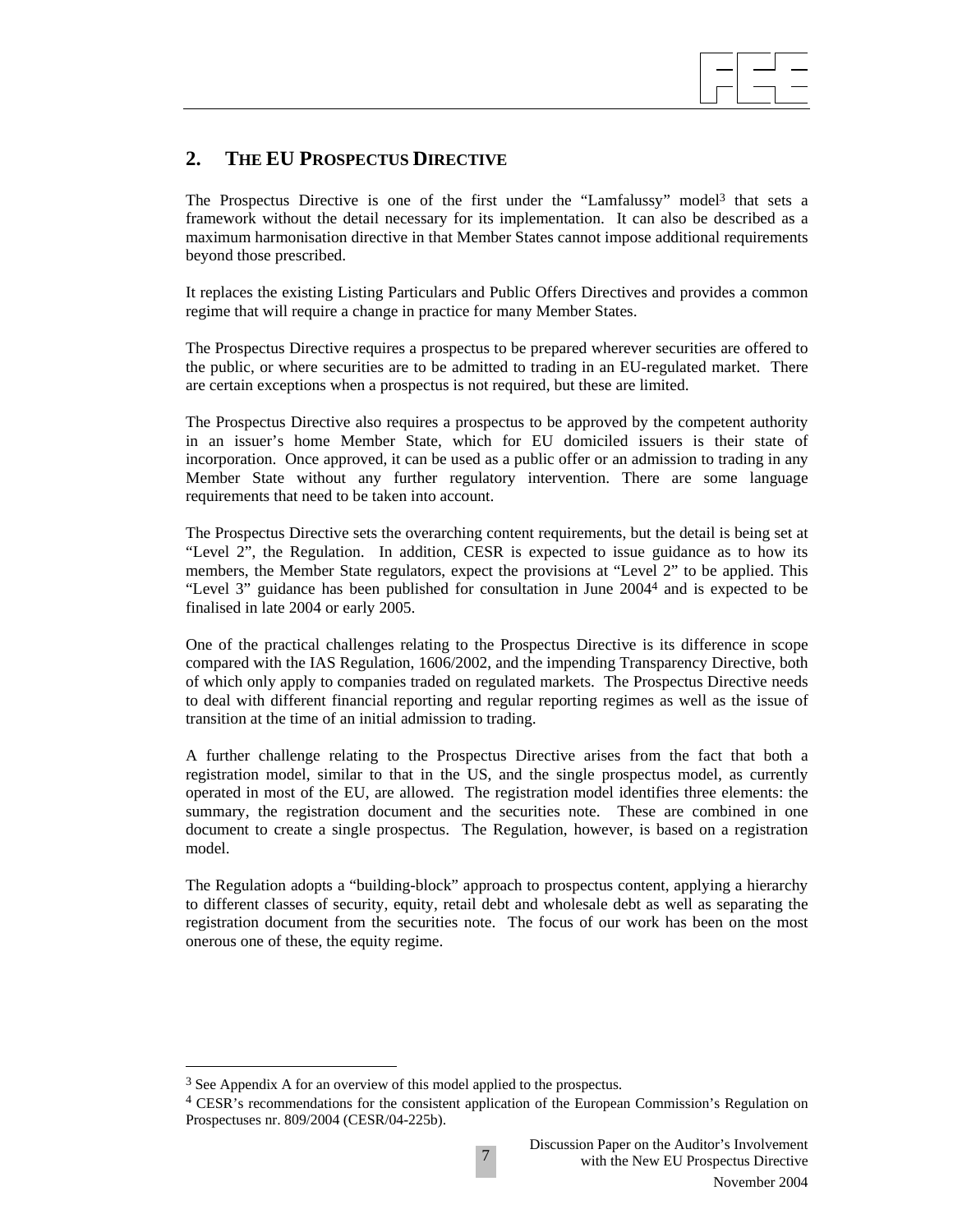The Prospectus Directive covers other issues, including the incorporation by reference of information into a prospectus. It is unclear how this will operate. While the Regulation refers to such documents as the annual accounts being incorporated by reference, the rules also require any information to be incorporated by reference to have been approved by the relevant regulator.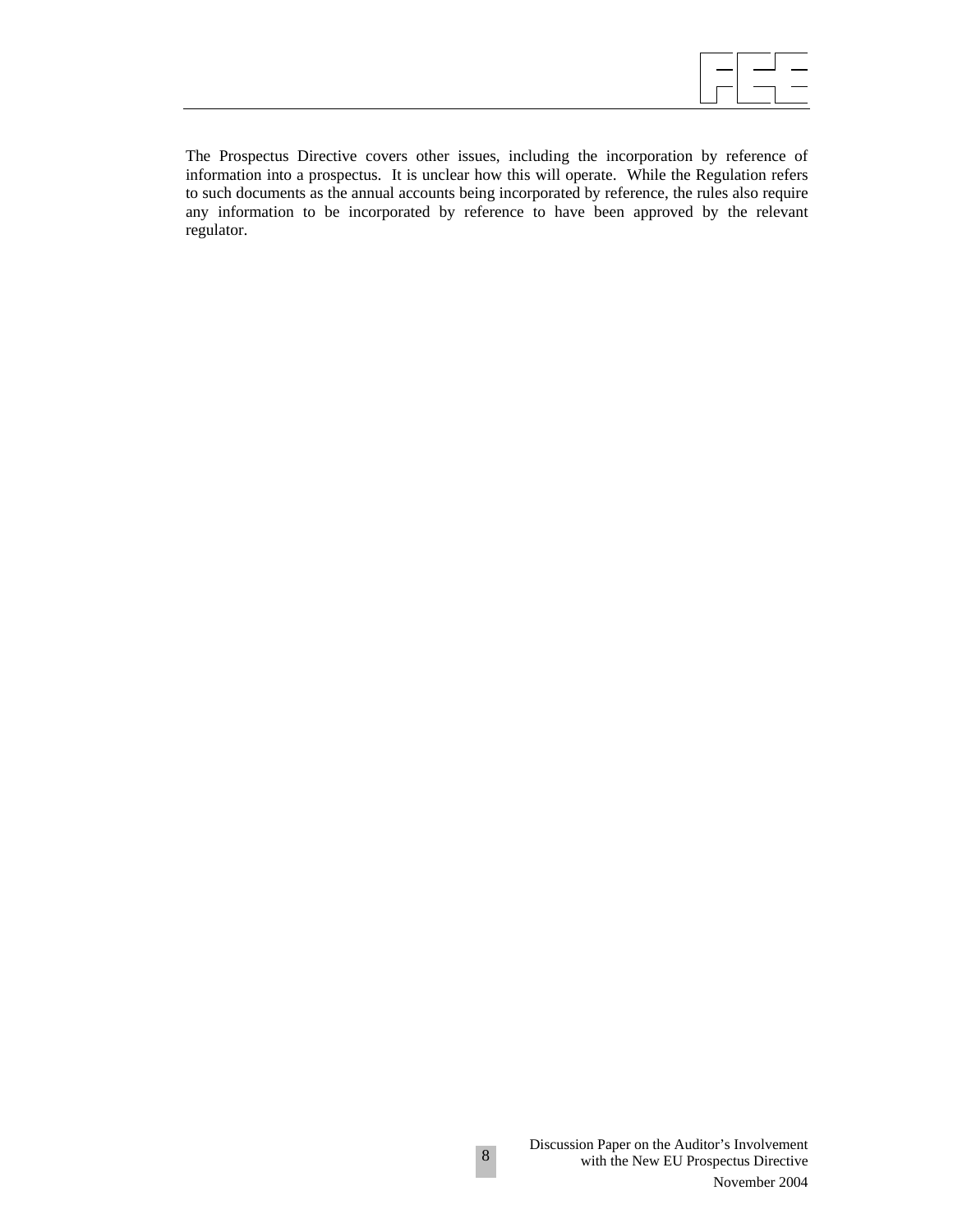

## **3. AUDITOR OR INDEPENDENT ACCOUNTANT**

The terms "independent accountant" and "auditor" are used throughout the Regulation. In this document, "auditor" is used as the encompassing term for both the statutory auditor and audit firm, and the independent accountant and firm of independent accountants, as explained below.

It appears that the reason for referring to independent accountants is: to allow issuers the option not to appoint their statutory auditor to execute the reporting requirements under the Regulation; or to cater for situations where issuers may have changed their statutory auditor and wish to use their new auditor. This option is also available under the current legislation for prospectuses. It allows a flexibility that is used in some Member States to draw the line between the responsibilities and liabilities of accountants with regard to statutory accounts and prospectuses. Such use is current practice in a number of countries.

In its draft recommendations for consistent implementation of the Regulation, CESR explains that an independent accountant is someone qualified to be an auditor or subject to equivalent requirements as applicable to auditors.

To be eligible to act as statutory auditor, as required by EU legislation<sup>5</sup>, that person or firm must meet the requirements, such as in respect of independence, that would be imposed were the individual or firm to be the issuer's statutory auditor.

 $\overline{a}$ 

<sup>5</sup> Eighth Council Directive 84/259/EEC of 10 April 1984 on the approval of persons responsible for carrying out the statutory audit of accounting documents, to be replaced by Proposal for a Directive of the European Parliament and of the Council on statutory audit of annual accounts and consolidated accounts and amending Council Directives 78/660/EEC and 83/349/EEC.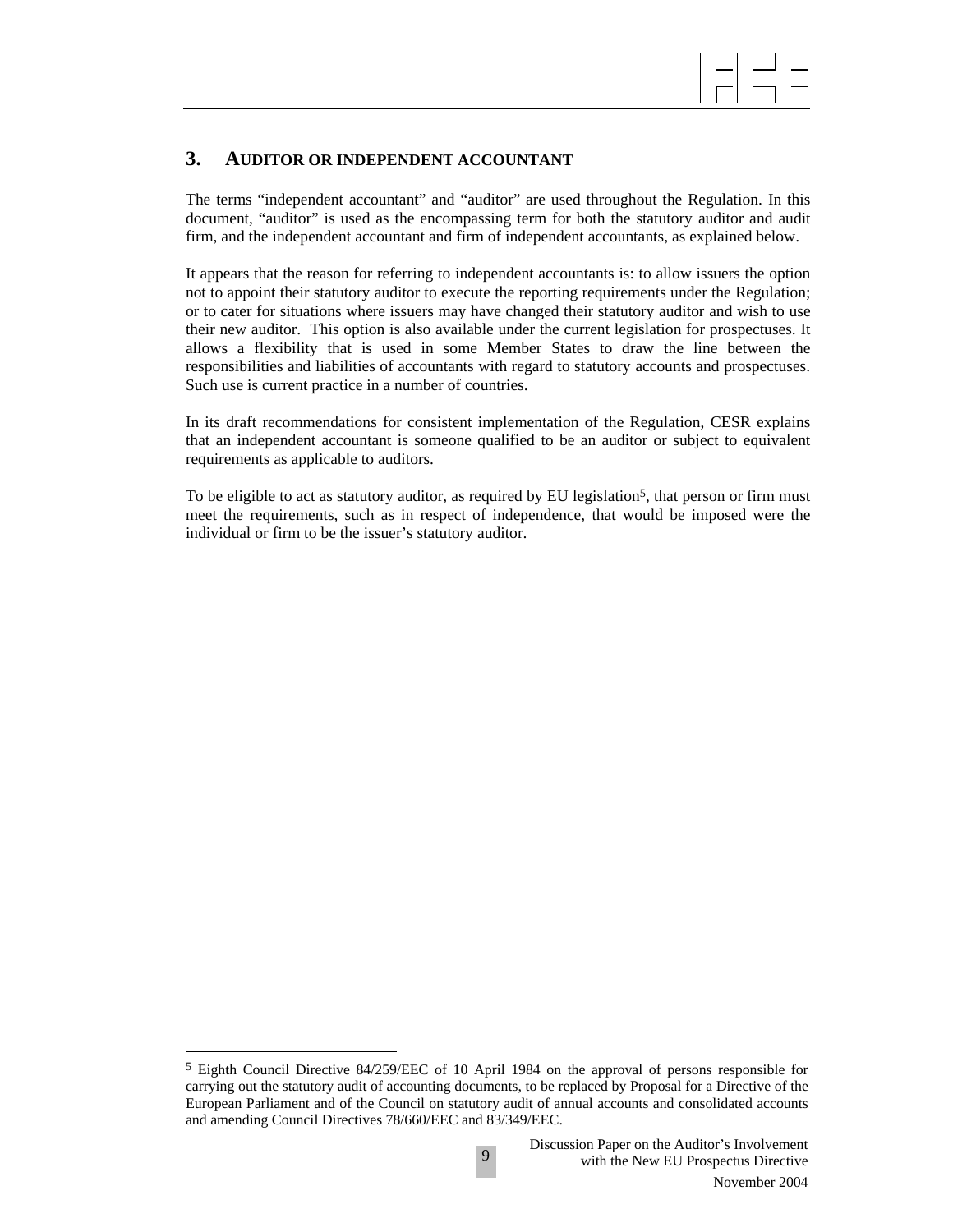

## **4. OVERVIEW OF THE AUDITOR'S INVOLVEMENT**

## *4.1 Introduction*

The auditor's involvement in a prospectus may vary according to individual circumstances. In most countries, the auditor's involvement can be split in two very distinct areas:

- Inclusion of reports from the auditor in the prospectus, and
- Private comfort letter.

For the purpose of this document, we confine ourselves to the reports by the auditor that are required by the Prospectus Directive and the Regulation. The comfort letter is addressed only briefly at the end of this chapter.

The Prospectus Directive and the Regulation mention the auditor in various instances in the text or in the requirements of the different schedules. We refer to the original documents, but for ease of use, we have summarised the relevant text in Appendix B.

The items shown in Appendix B represent the various areas where the involvement of auditors is required for the new EU prospectus. For the purpose of this document, we have grouped all items these as to their subject matter:

- Historical financial information,
- Prospective financial information,
- Interim financial information, and
- Pro forma financial information.

Each subject matter is discussed in a separate chapter in this document. Those chapters discuss the auditor's involvement with the information presented and the issues that may arise in practice. We have chosen to deal with the most common situations that would arise on a share issue, which is the most demanding regime. The chapters discuss the issues and suggest solutions for these common situations.

In developing these solutions, we have chosen:

- a) Not to reinvent the wheel but to consider guidance, where available; and
- b) To deal only with those types of information where the report of the auditor is made available to the users of the prospectus, i.e. where the prospectus includes a written report of the auditor.

There are two important issues that arise when the report of the auditor is included in a prospectus: the issue of auditor responsibility and liability of, and whether the auditor's consent is required for the inclusion of his previous report(s) in the prospectus. Both are interrelated and discussed below. Although the performance of an audit and other engagements by auditors are ruled by international auditing standards and professional firms' global guidance, different legal environments in various countries affect the auditor's responsibilities. This is an important factor that standard setters need to consider. While setting standards for the auditors in their jurisdiction, they should consider the fact that the new prospectus regime will allow the prospectus to be used outside the borders of their national jurisdiction.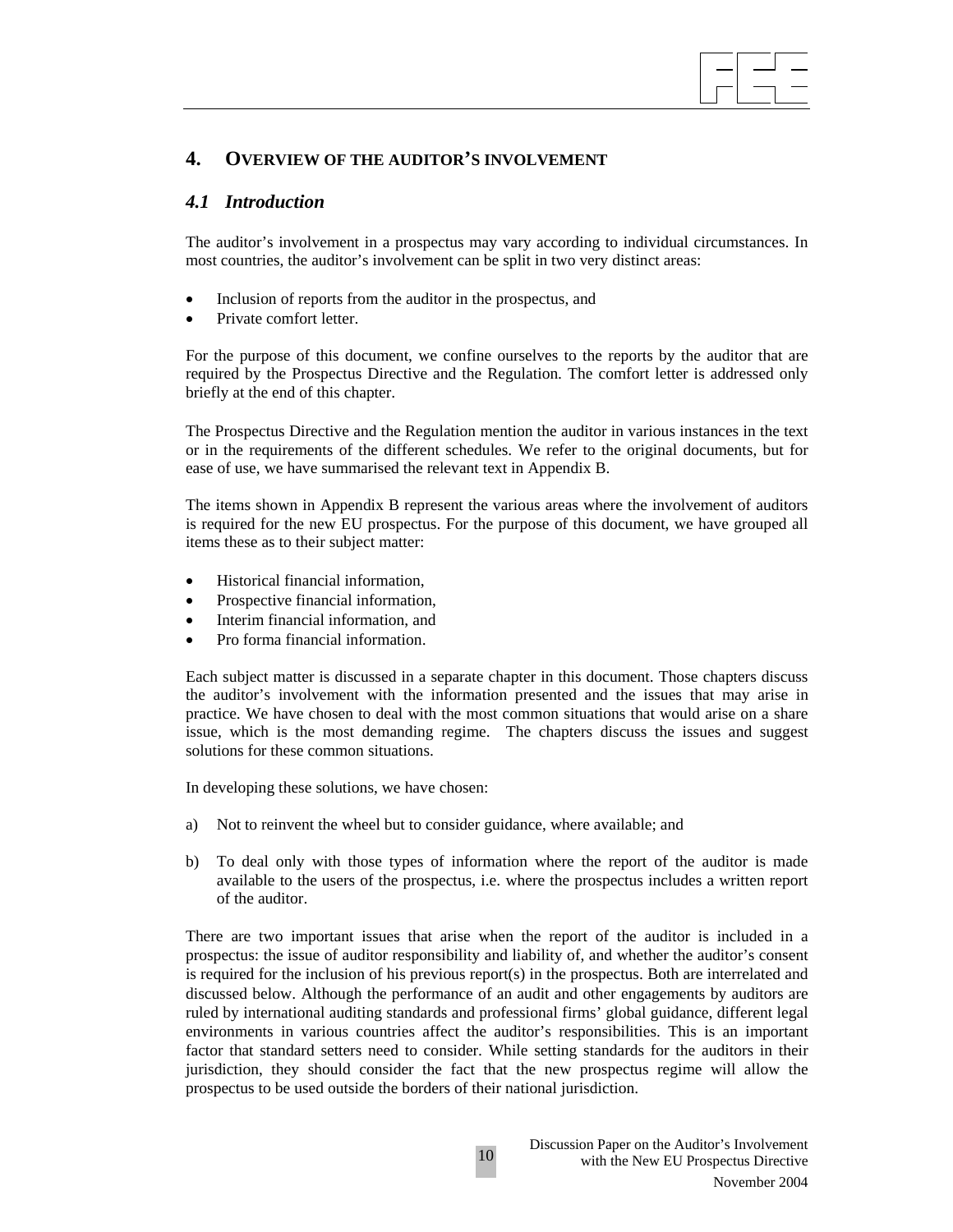## *4.2 The liability issue*

In determining the roles and responsibilities of auditors in the presentation of (historical) financial information in prospectuses, it is clear that there are a number of fundamental differences between current practice and expectations as regards these roles and responsibilities across the EU.

 $\overline{\phantom{a}}$ 

Article 6 of the Prospective Directive, as presented below, requires the Member States to address the responsibility for the information given. Therefore, national law also governs the liability attached to the responsibility.

- *1. Member States shall ensure that responsibility for the information given in a prospectus attaches at least to the issuer or its administrative, management or supervisory bodies, the offeror, the person asking for the admission to trading on a regulated market or the guarantor, as the case may be. The persons responsible shall be clearly identified in the prospectus by their names and functions or, in the case of legal persons, their names and registered offices, as well as declarations by them that, to the best of their knowledge, the information contained in the prospectus is in accordance with the facts and that the prospectus makes no omission likely to affect its import.*
- *2. Member States shall ensure that their laws, regulation and administrative provisions on civil liability apply to those persons responsible for the information given in a prospectus.*

*However, Member States shall ensure that no civil liability shall attach to any person solely on the basis of the summary, including any translation thereof, unless it is misleading, inaccurate or inconsistent when read together with the other parts of the prospectus.* 

The Financial Services Action Plan does not address the liability regime that applies to securities markets in general, nor specifically the issue of prospectus liability.

The question is demonstrated best through the example of the auditor's responsibility when an existing audit report is reproduced in a prospectus. Experience within the EU today is that the auditor's responsibility can range from no additional responsibility accruing, such that the audit report could even be reproduced in a prospectus without the prior knowledge of the auditor, through to full liability to all those who rely on a prospectus in which the auditor's report is included. The issue is further complicated by the fact that the auditor's liability is different in respect of the statutory accounts (the most likely example of previously audited information that goes into a prospectus) in different Member States. As a result, auditors that limit their liability on statutory audits may not wish to undertake further action when the statutory accounts and their report thereon is included in a prospectus. On the other hand, where auditors have to accept full prospectus liability, they may not consent to the inclusion of their report in a prospectus without being able to perform the work necessary to accept this higher risk. For the investor, it would be unclear as to whether or not additional procedures had been performed.

A particular difficulty arises from the requirement for previously published audit reports to be reproduced in a prospectus. This conflicts with prevailing EU Company Law6, which prohibits audit reports from being published without the financial statements to which the report applies.

 $\overline{\phantom{a}}$ 

<sup>6</sup> Article 49 of the Fourth Directive and Article 38 of the Seventh Directive.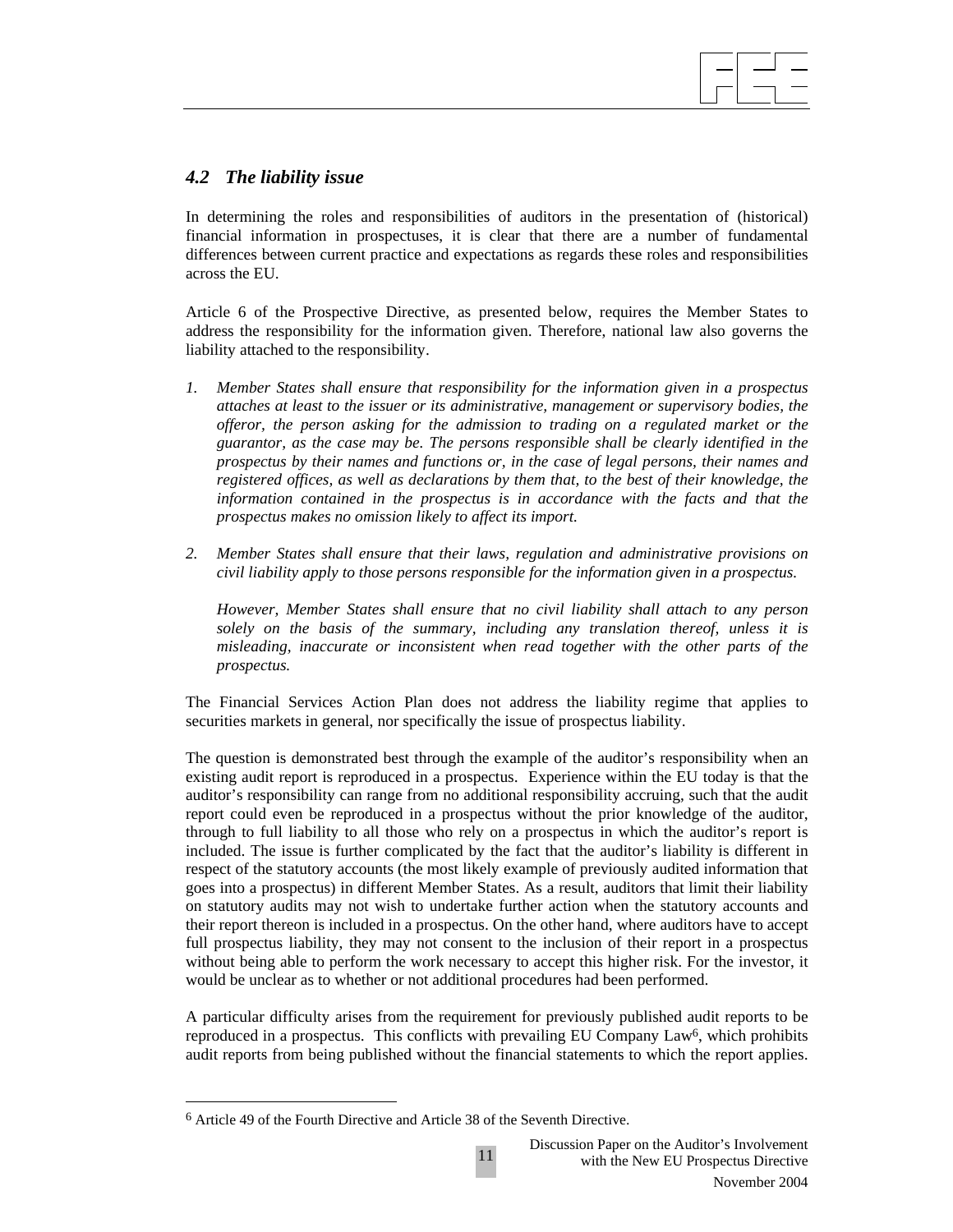

This conflict needs to be addressed, as CESR expects the audit report to be reproduced independently of the financial statements to which it relates.

FEE's view is that it is not acceptable to allow the inclusion of the audit reports without previously audited financial statements. In cases where these financial statements are sufficient to comply with the requirements for historical financial information, both the statements and the audit report should be included in the prospectus. In cases where additional information or adjustments to the financial statements are necessary, the adjusted information should be the subject of an auditor's report. In the latter case, the audit reports on the previous non-adjusted financial statements do not serve any purpose. This matter is discussed further in Chapter 6 *Historical financial information.*

The development of consistent pan-EU guidance for auditors is clearly difficult. In those Member States where no prospectus liability applies to audit reports, auditors would not wish to be required to carry out additional procedures, as such procedures might expose the auditor to inadvertent liability. On the contrary, where prospectus liability does exist, the auditor would ordinarily expect to perform appropriate additional procedures in order to mitigate the resultant risk. This may lead to a differentiated approach being applied.

Such a differentiated approach may not be sustainable if the pan-EU nature of a prospectus results in an issuer and its auditor being exposed to the most onerous prospectus liability regime, irrespective of the regime operating in an issuer's Member State. In this event auditors may be advised to carry out the procedures necessary to defend themselves in the most onerous environment.

As long as there is no pan-European regime that clarifies the auditor's responsibility and liability, national law or practice prevail and determine the amount of work that the auditor has to carry out before his previously issued reports are included in a prospectus.

## **Questions**

- 1. Should the prospectus include an audit report without the financial statements? Should the financial statements be included even where they are no longer relevant due to adjustments being necessary, or are there alternative approaches?
- 2. Is there a need for a pan-European liability regime for those involved in a prospectus (issuers and auditors)?
- 3. Where prospectus liability differs between countries and restricted circulation of a prospectus is not possible, how should the auditor assess the risks of his work being challenged in other jurisdictions?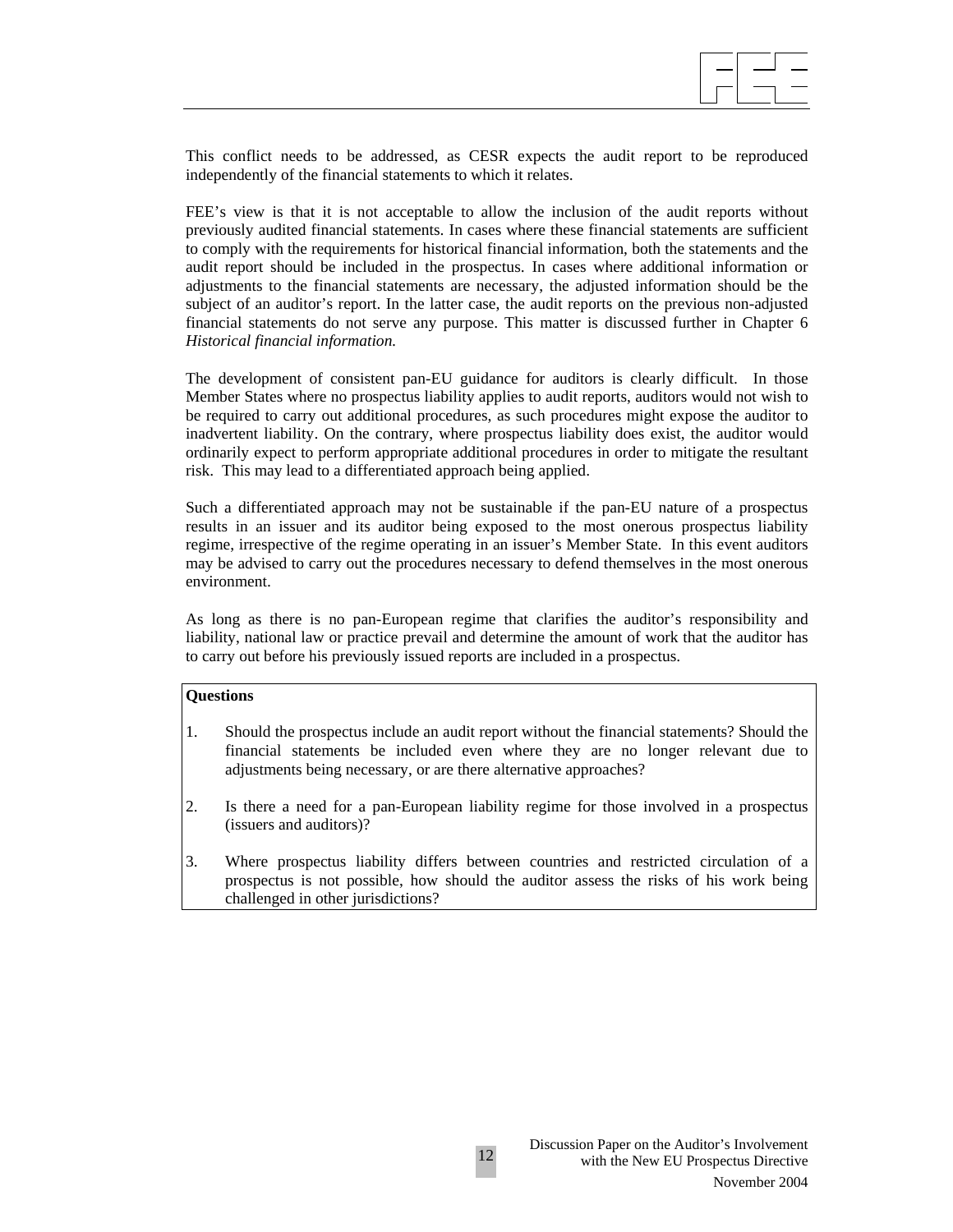## *4.3 Consent*

The issue of consent is complex. The complexity arises from the varying practices across EU Member States. For example, in the UK and Ireland, auditors are required to consent to the inclusion of previously published reports; in Germany and Austria, consent is not required, and an auditor's report can be reproduced without the auditor's knowledge. In other countries, auditors issue a public report on the whole of the prospectus or use language that may imply this. It is also unclear whether the competent regulatory authorities will continue this diversity of practice under the new Prospectus Directive regime, as the Prospectus Directive, the Regulation and CESR's recommendations are silent in this issue. Others may believe that consent is not required, as the law (Prospectus Directive and Regulation) require the inclusion.

 $\overline{\phantom{a}}$ 

Giving his consent to include his auditor's report would raise the question of which procedures the auditor has to perform. This would depend on what consent means – whether:

- a) It is merely a representation of a historical document,
- b) The report is still accurate as at the date originally issued, or
- c) The opinion is updated to the date of the prospectus.

The requirement to include previously published audit reports is intended to provide those who rely on a prospectus with assurance as to the quality of the historical financial information. That assurance is provided because of the inclusion of the audit report, rather than because of the auditor's consent to include it. This raises the question whether the auditor's position is any different, with or without consent. However, in exceptional circumstances (for example, where fraud is discovered at a later date), the auditor may need to consider withdrawing his previous opinion. In such a situation, the requirement to consent would give the auditor the opportunity to do this.

Consent would, in general, enable the auditor to control his risk, as the auditor would:

- Know that a report is available in a prospectus;
- Carry out appropriate procedures to ensure that the reproduction of the report is appropriate; and
- Manage the risk of the client's change in status appropriately (for example from unlisted to listed entity).

Given the varying practice described above, there is a great risk that an auditor's responsibility for a report included in a prospectus will be judged against the market expectations where a public offer is made. It is therefore essential that the auditor knows where an offering is being made. However, as there are no regulatory hurdles to overcome, it may prove difficult to impose or enforce constraints from an offering being made in any one environment.

To the extent that the auditor is expected to carry out procedures to ensure that the reproduction of his report is appropriate, FEE considers that the auditor would have regard to ISA720 "Other information in documents containing audited financial statements". FEE believes that these procedures set out in ISA720 should be taken into account when a report on the financial statements is issued. In particular, ISA720 requires that "The auditor should read the other information to identify material inconsistencies with the audited financial statements" (paragraph 2). This obligation however does not introduce a responsibility for the auditor for the prospectus as a whole, as the Regulation is specific as to which parts of the information included the auditor should provide assurance on. Specific consideration of the steps that could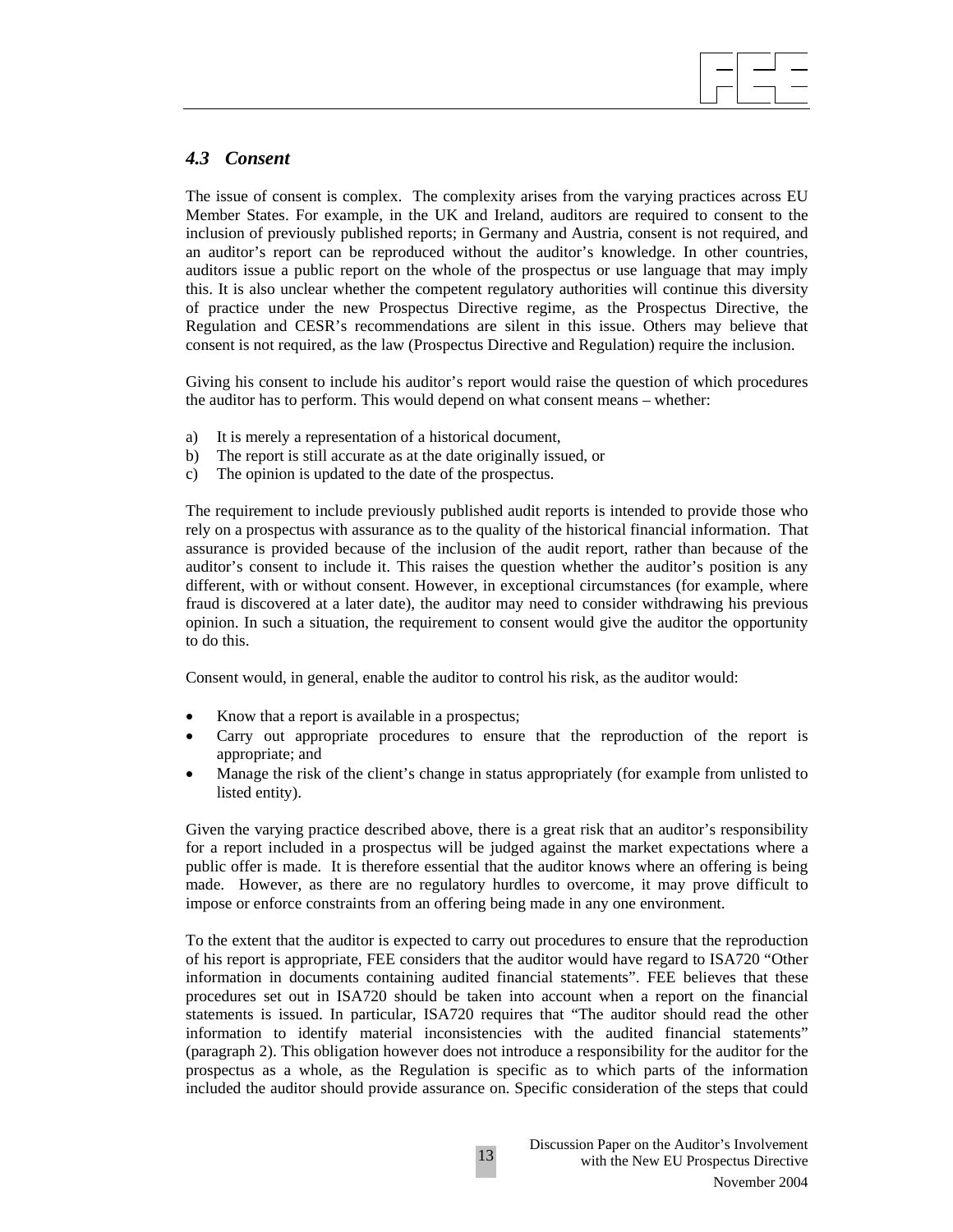

be considered if an auditor is expected to consent to a previously published audit report is discussed in Section 6.3.

## **Questions**

- 4. If the Regulation is understood to require an auditor to consent to a previously published report, what do you think such a consent would imply (see the three options identified above)?
- 5. When giving consent to the inclusion of a report in a prospectus should the auditor be expected to carry out specific procedures? If so, which procedures?
- 6. Would the auditor have to carry out procedures in all cases, even where no consent is required?

## *4.4 Comfort letters*

Underwriters, regulatory bodies and others may request, for the sale of securities, the listing of securities on a stock exchange, exchanges of securities and business combinations, that auditors perform specified procedures and furnish their findings and certain representations to them in a 'comfort letter'.

In certain jurisdictions, underwriters can be held liable for material omissions and misstatements. The underwriters' defence against this liability is that they exercised due diligence – i.e., after a reasonable investigation, the underwriter had grounds to believe that there were no material omissions or misstatements. Consequently, underwriters perform a "reasonable investigation" of financial and accounting data that is included in the prospectus. One of their investigation procedures is that the underwriter, through the issuer or directly, requests the auditor to perform procedures in relation to financial information that is not already covered by a report of the auditor included in the prospectus (comfort letter).

A comfort letter is a report issued by auditors and prepared on the basis of agreed-upon procedures. The objective of an agreed-upon procedure engagement is for the auditor to carry out procedures of an audit nature to which the auditor, the entity and appropriate third parties have agreed and to report on factual findings. As the auditor simply provides a report of the factual findings, no assurance is expressed. Instead, users of the comfort letter assess for themselves the procedures and findings reported by the auditor, and draw their own conclusions from the auditor's work The International Standards on Related Services emphasise this and restrict the circulation of the comfort letter to the parties to the agreement.

This request is an engagement between the parties, in contrast to the reports of the auditor included in the prospectus, which are governed by the prospectus law, as there is no contractual relation between the auditor and the investor. Where the comfort letter is the result of a contract, it is the contract law in the jurisdiction that has an important influence on the current practice. For these reasons, the issues surrounding the comfort letter are not discussed in this document. FEE intends, however, to publish a discussion paper on comfort letters at a later date (probably by the end of 2004).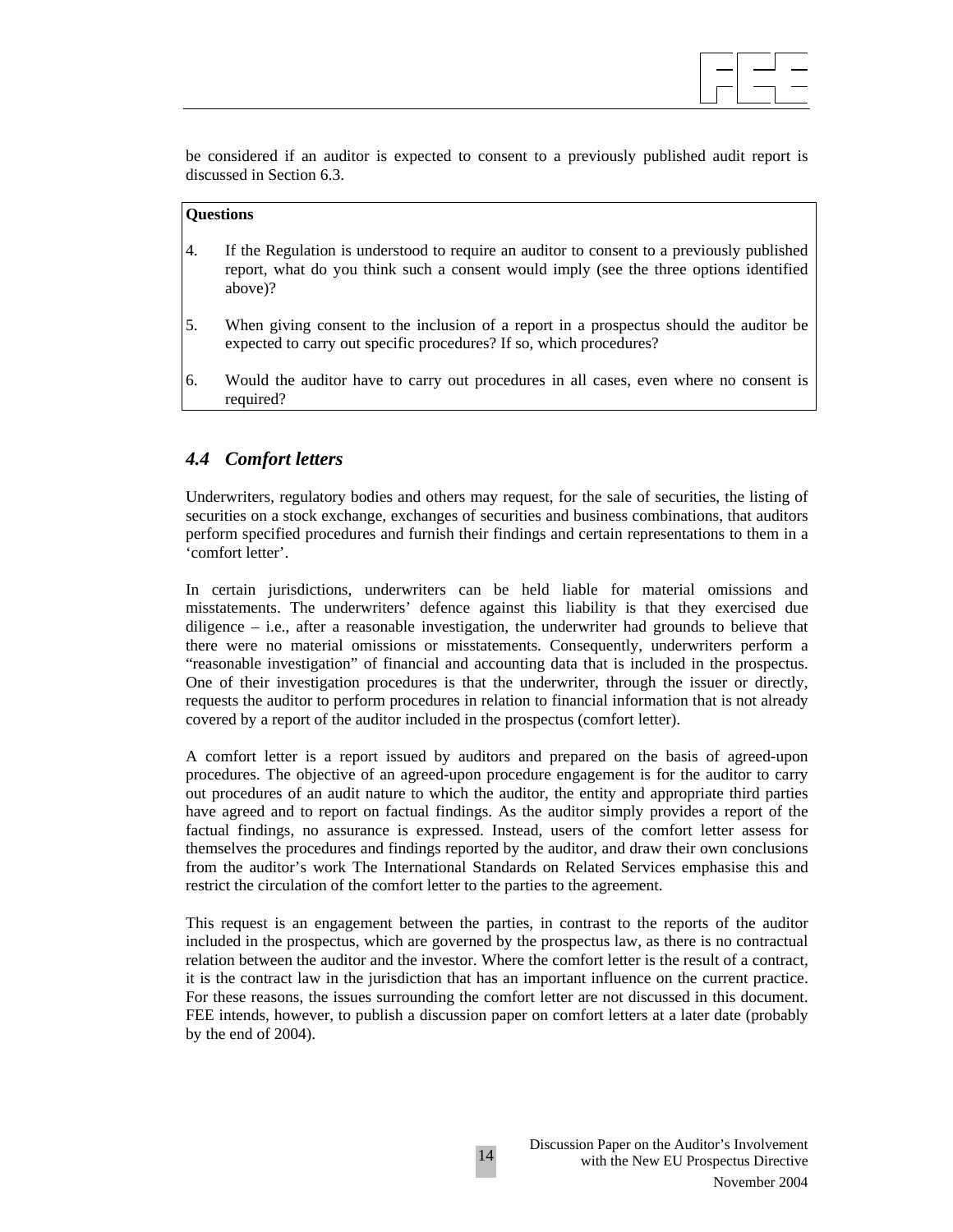# **5. IAASB STANDARDS**

## *5.1 Introduction*

There is a wide range of roles and activities that an auditor may be engaged in with respect to prospectuses. This document focuses on the required reporting of historical financial information, prospective financial information, interim financial information and pro forma financial information.

 $\overline{\phantom{a}}$ 

The IAASB has developed standards under various frameworks for several of the activities in which auditors are involved. These are:

- International Framework for Assurance Engagements,
- International Standards on Auditing (ISAs 100-999),
- International Standards on Review Engagements (ISREs 2000-2999),
- International Standards on Assurance Engagements (ISAEs 3000-3999), and
- International Standards on Related Services (ISRSs 4000-4999).

For the purpose of this document, the following standards are of particular interest:

- ISAE 3000, Assurance Engagements Other Than Audits or Reviews of Historical Financial Information;
- ISAE 3400, The Examination of Prospective Financial Information;
- ISRE 2400, Engagements to Review Financial Statements; and
- ISRS 4400, Engagements to Perform Agreed-upon Procedures Regarding Financial Information.

Reference is also made to the draft ISRE Review of Interim Financial Information Performed by the Auditor of the Entity.

The application of the IAASB standards also requires auditors to comply with:

- a) The IFAC *Code of Ethics for Professional Accountants* (the Code), which establishes fundamental ethical principles for professional accountants; and
- b) International Standards on Quality Control (ISQCs), which establish standards and provide guidance on a firm's system of quality control.

Auditing standard setters may have similar requirements in their own standards or, as is the case in some countries, they have accepted the IAASB's standards as their national standards. The European Commission (EC) proposes that the standards of the IAASB are to be complied with for all statutory audits. FEE strongly supports IAASB pronouncements and welcomes this initiative from the EC.

Where a national standard setter adopts the relevant IAASB standards directly, some of the issues addressed in this document will already have been dealt with (for example, the audit of the statutory accounts and the review of interim financial information). Where this is not the case, the following chapters address which issues require specific attention for the information in the prospectus.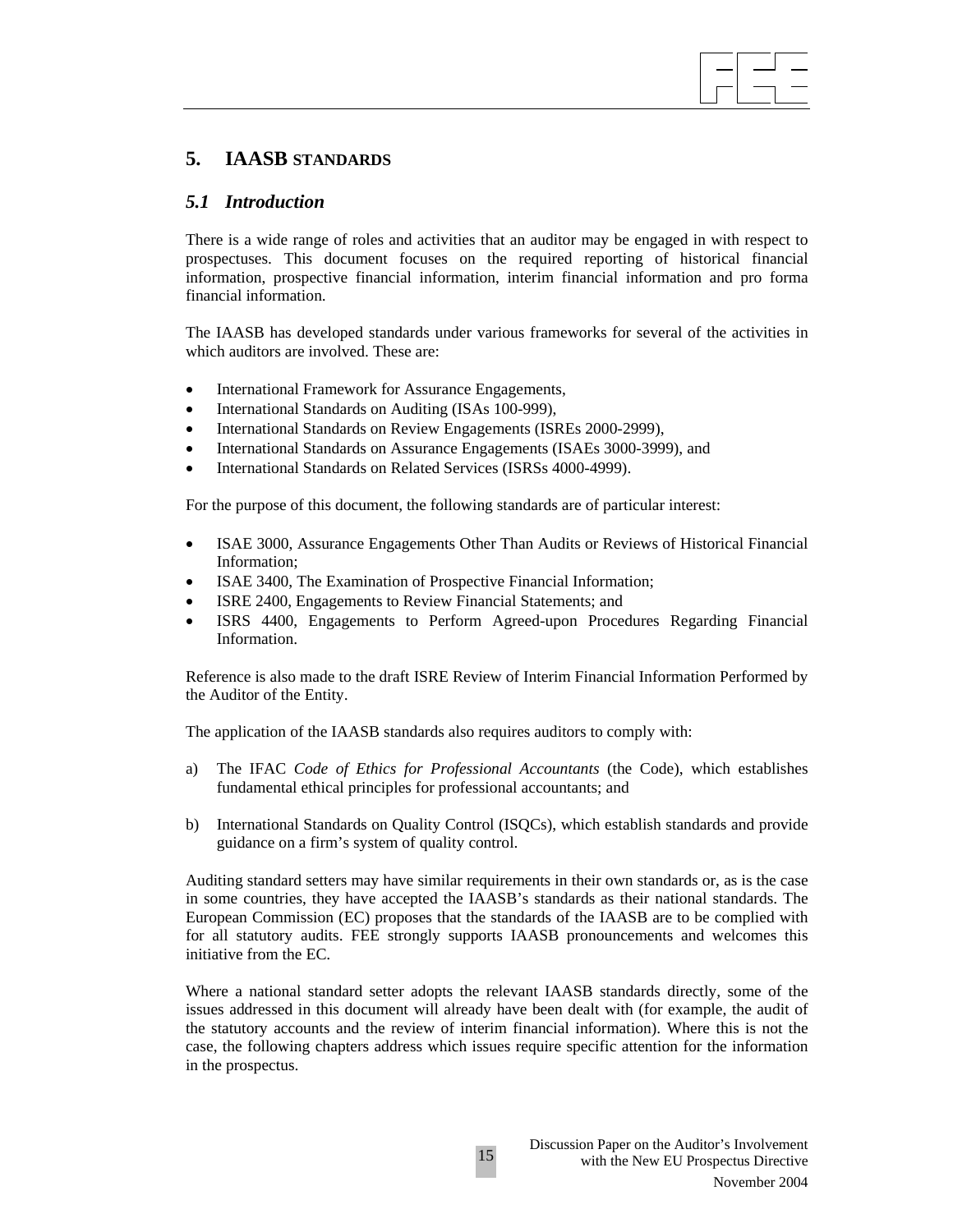$\overline{\phantom{a}}$ 

Where a national standard setter has its own standards, whether they be general or specific standards in respect of prospectuses, the guidance in this document may serve as a benchmark to ascertain whether it appropriately deals with the new requirements in the Prospectus Directive.

The IAASB distinguishes between audits and other assurance engagements. ISAE 3000 addresses assurance engagements other than audits and reviews of historical financial information. It provides the general principles that auditors should apply where no specific ISAE is developed for non-historical financial information. It is particularly relevant to this document because both prospective and pro forma financial information are types of nonhistorical financial information. The basic principles of ISAE 3000 are presented in Appendix C.

## *5.2 Types of assurance engagement*

ISAE 3000 uses the terms "reasonable assurance engagement" and "limited assurance engagement" to distinguish between the two types of assurance engagement that an auditor is permitted to perform.

The objective of a reasonable assurance engagement is the reduction in assurance engagement risk to an acceptably low level in the circumstances of the engagement, as the basis for a positive form of expression of the auditor's conclusion.

The conclusion should be expressed in positive form, for example: "In our opinion *subject matter* is properly compiled, in all material respects, based on *XYZ criteria*" or "In our opinion the *entity's* assertion that *subject matter* is properly compiled, in all material respects, based on *XYZ criteria*, is fairly stated."

The objective of a limited assurance engagement is to reduce assurance engagement risk to a level that is acceptable in the circumstances of the engagement, but where that risk is greater than for a reasonable assurance engagement, it should form the basis for a negative form of expression of the auditor's conclusion.

The conclusion should be expressed in the negative form, for example: "Based on our work described in this report, nothing has come to our attention that causes us to believe that *subject matter* is not properly compiled, in all material respects, based on *XYZ criteria*" or "Based on our work described in this report, nothing has come to our attention that causes us to believe that the *entity's* assertion that *subject matter* is properly compiled, in all material respects, based on *XYZ criteria,* is not fairly stated."

Although the required reporting is that the information presented is "properly compiled", this does not constitute a compilation engagement. The compilation of the information is the responsibility of the issuer. The auditor's responsibility is to report as to whether the compilation has been done properly.

Both examples of the wording in the opinion paragraph of the report clearly show that criteria are needed for the auditor to judge the compliance. If the issuer reports the required information in accordance with such criteria or with the framework for the preparation of such information, the auditor will be able to report on compliance with that criteria or framework. The following chapters in this paper show that such a framework for the preparation of the required information is not in place at an international or European level for all of the information.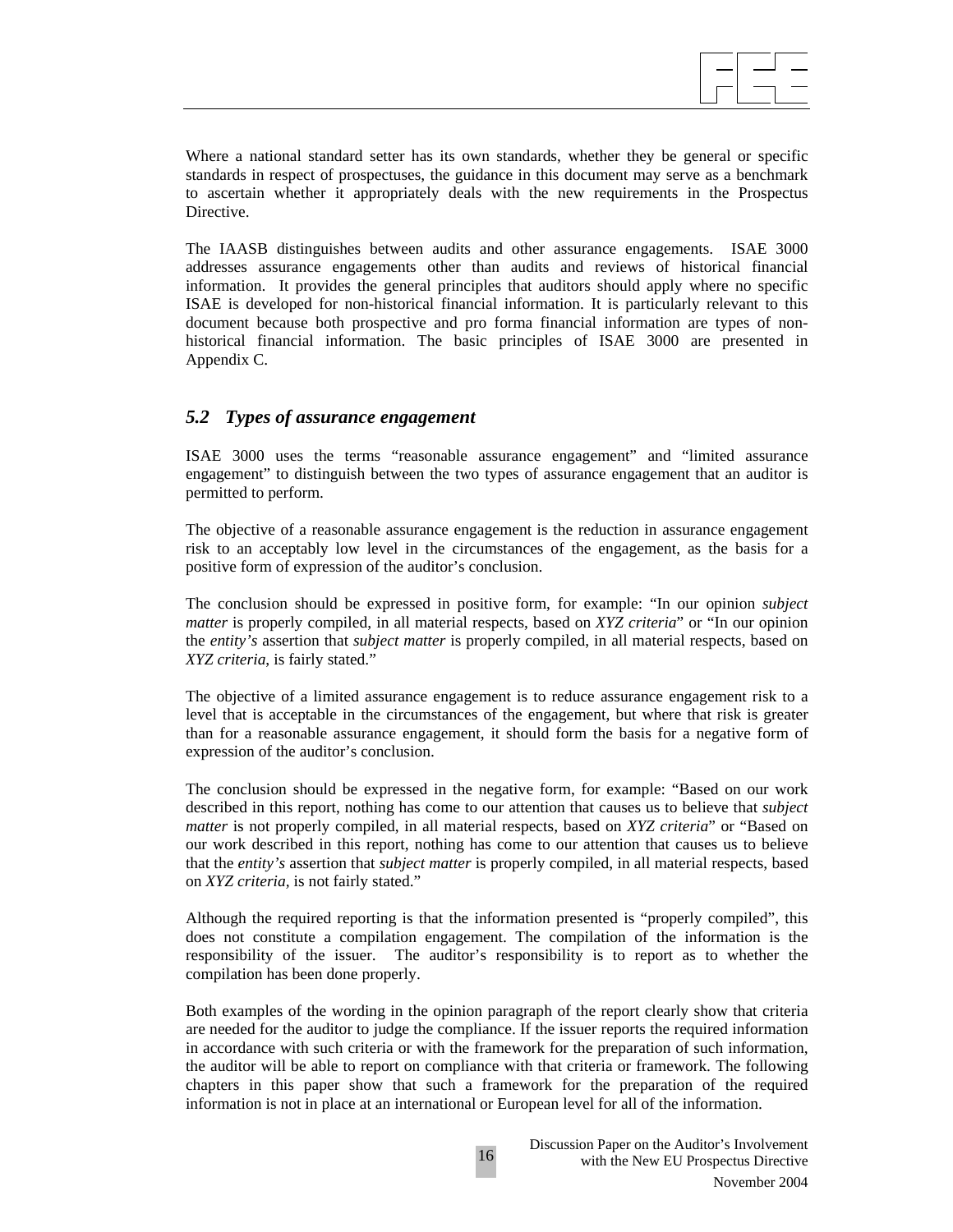#### **Questions**

7. The issuer has to compile the relevant information in accordance with a recognised framework for the relevant subject matter or explain the basis of preparation. Should such a framework be followed, or would only the explanation of the basis of preparation be adequate? Please explain the reasons for your preference.

 $\overline{\phantom{a}}$ 

8. Who do you think should prepare such frameworks?

## *5.3 Specific issues for prospectuses*

The following are examples, derived from practice, that the auditor should consider when developing his procedures for an engagement with respect to a prospectus.

Although there is no need for the auditor to make oral presentations on his written report or the results of his work, this may happen in practice. In such cases, particular care is taken and the auditor may prepare minutes or a list of key points.

In engagements involving a prospectus, a partner with appropriate experience should be involved in the conduct of the work. Where the auditor is the issuer's statutory auditor, he should consider whether, a partner with experience in prospectuses or listing procedures should be engaged or consulted, even though the auditor will have a thorough knowledge of the entity. For example, an experienced partner may serve as a second or concurring partner.

The auditor obtains, where practicable, written confirmation of certain matters from the issuing entity's directors. Such confirmation usually encompasses representations made by the directors to the auditor in the course of the auditor's work. This may be achieved by the directors' confirmation that they have read a final draft of the report and that to the best of their knowledge and belief:

- They have made available to the auditor all significant information relevant to his engagement in respect of the prospectus of which he has knowledge; and
- The (financial) information included in the prospectus is factually accurate, no material facts have been omitted and the prospectus is not otherwise misleading.

Such a procedure helps to clarify that the auditor is not responsible for the prospectus as a whole.

The date of the report is the date on which the auditor signs the report. This is usually the date on which the issuer's directors authorise the issuance of the prospectus. After the date of his report, the auditor has no obligation to perform procedures or make enquiries regarding the prospectus. However, the auditor has an obligation to act if issues impacting the prospectus come to his knowledge after the date of the prospectus and before the date of the issue.

Where the auditor is to give consent to the inclusion of his report in a prospectus or reference to his name, he should first consider the report in the form and the context in which it appears or is referred to in the document as a whole. ISA 560 includes the following guidance in this respect (paragraph 19):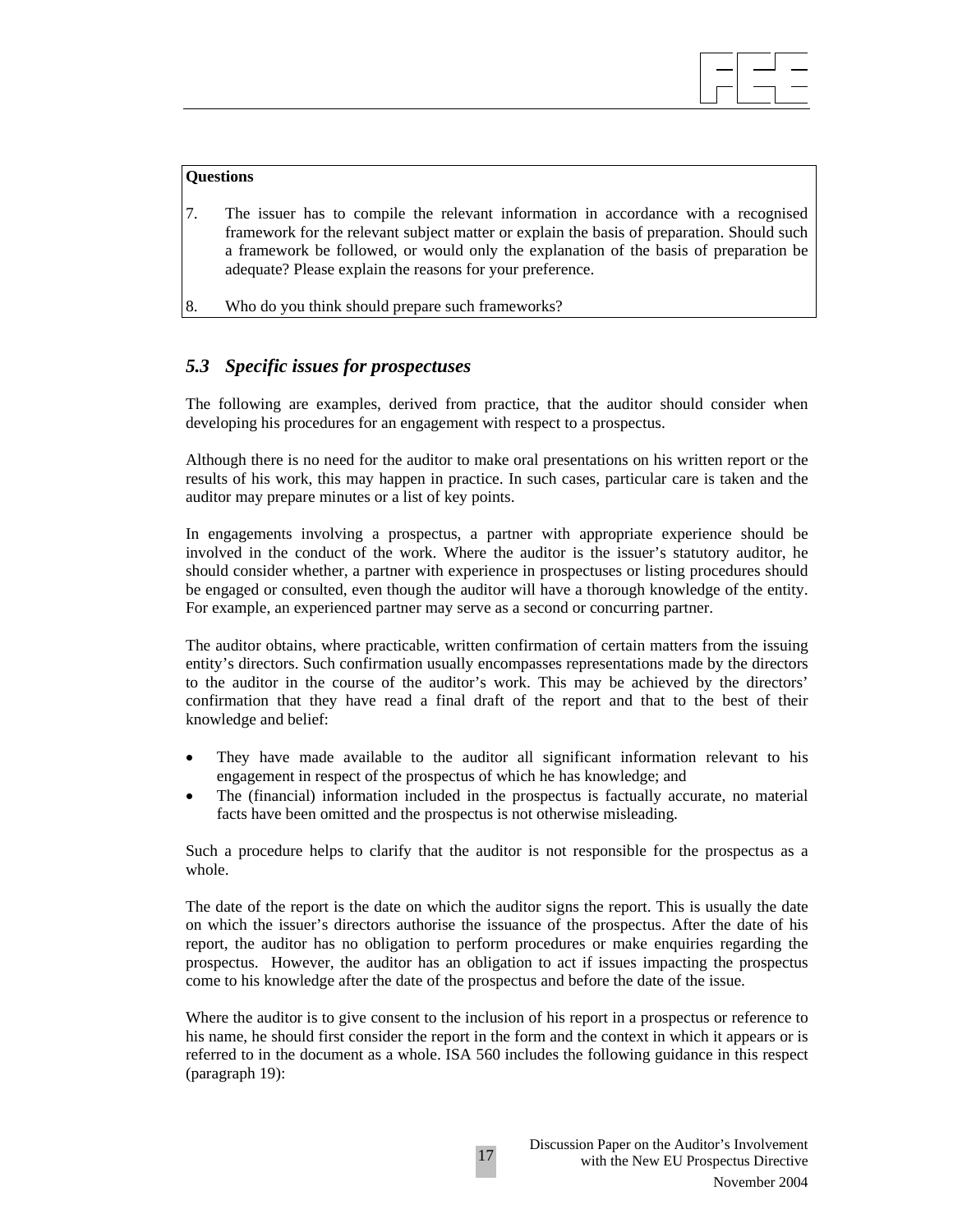

*Offering of Securities to the Public* 

*19. In cases involving the offering of securities to the public, the auditor should consider any legal and related requirements applicable to the auditor in all jurisdictions in which the securities are being offered. For example, the auditor may be required to carry out additional audit procedures to the date of the final offering document. These procedures would ordinarily include carrying out the audit procedures referred to in paragraphs 4 and 5 up to a date at or near the effective date of the final offering document and reading the offering document to assess whether the other information in the offering document is consistent with the financial information with which the auditor is associated.*

When the auditor believes information in the prospectus is inconsistent with their report or misleading, he should withhold his consent (where such a consent is required) until he is satisfied that his concerns are unwarranted or until the prospectus is appropriately amended. The auditor may need to seek legal advice in this situation.

Standard setters may wish to provide illustrative examples of the engagement letter and consent letter.

### **Questions**

- 9. How can the auditor be aware of all the jurisdictions in which securities are offered, given that the Prospectus Directive allows the possible use within the whole of the EU?
- 10. Should the auditor perform the general procedures outlined above with regard to the information in the prospectus to be reported on?
- 11. Should these procedures be changed because of the particular legal situation in your jurisdiction?
- 12. Could the general principles as mentioned in ISAE 3000 (see Appendix C) form an appropriate benchmark for the general procedures that the auditor has to perform on each engagement, other than historical financial information where the auditor is involved with a prospectus?
- 13. Could the specific procedures mentioned above form an appropriate benchmark for the additional procedures to be performed by the auditor?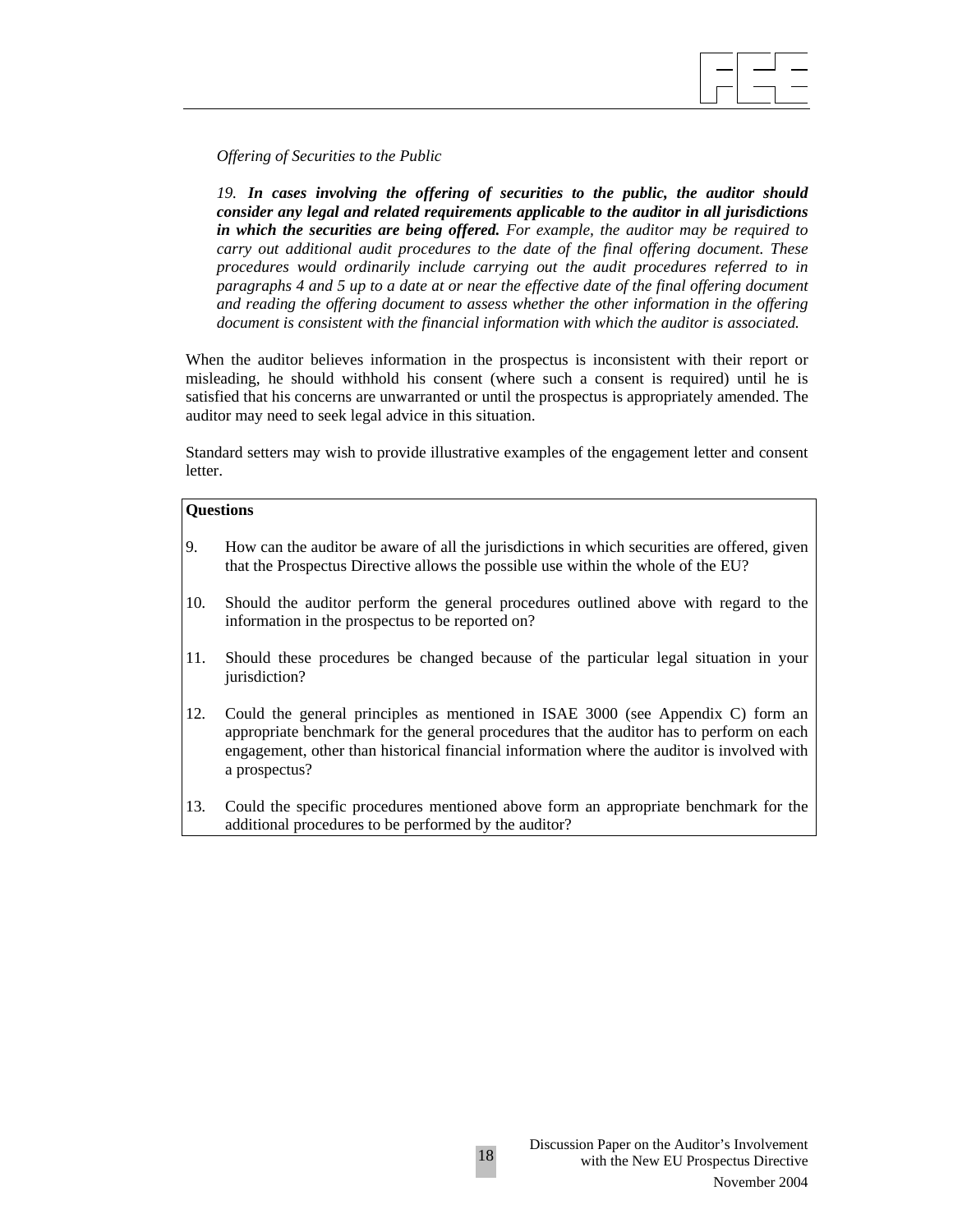

## **6. HISTORICAL FINANCIAL INFORMATION**

## *6.1 Requirements of the Regulation*

Historical information should be included in the prospectus as audited historical financial information for the last three financial years and the audit report for each year. The presumption is that this information would be that previously published by the issuer. However, the Regulation further requires:

- The last two years of the audited historical financial to be presented in a form consistent with the accounting standards to be applied in the issuer's next financial statements; and
- The historical annual financial information to be audited and reported on in order to give a true and fair view for the purposes of the prospectus.

In practice, the following situations, or combinations thereof, may occur.

Either "old" information is recycled through:

- 1. The inclusion of the published statutory financial statements for the latest three years; and
- 2. The inclusion of the audit reports of the latest three financial years;

or "new" information is prepared, presented and reported, which may arise in one of the situations identified below:

- 1. Restated historical financial information is included for the last two or three financial years because of a change in GAAP;
- 2. Restated historical financial information is included because of previous restatements; or
- 3. The issuer is a new entity with a pre-existing business, for example as a result of a "carve out7" or separation of the business from a larger group.

The principal implications for auditors in these situations arise from the consequences of the audit report being reproduced, and from the level of work required to report any new information.

The key questions that have arisen in considering the implications of the new requirements are whether:

- The reproduction of the audit report in a prospectus gives rise to different liability in different Member States and changes its status so that additional procedures may be necessary for the auditor to accept the higher risk; and
- The form of reporting, for the purposes of a prospectus required by the Regulation, demands an audit to be performed. The extent to which an auditor can rely on work carried out for another purpose (for example, the statutory audit of the underlying statutory financial statements) needs to be addressed.

These issues are explored in more detail below.

 $\overline{\phantom{a}}$ 

<sup>7</sup> See paragraph 6.7 for an explanation.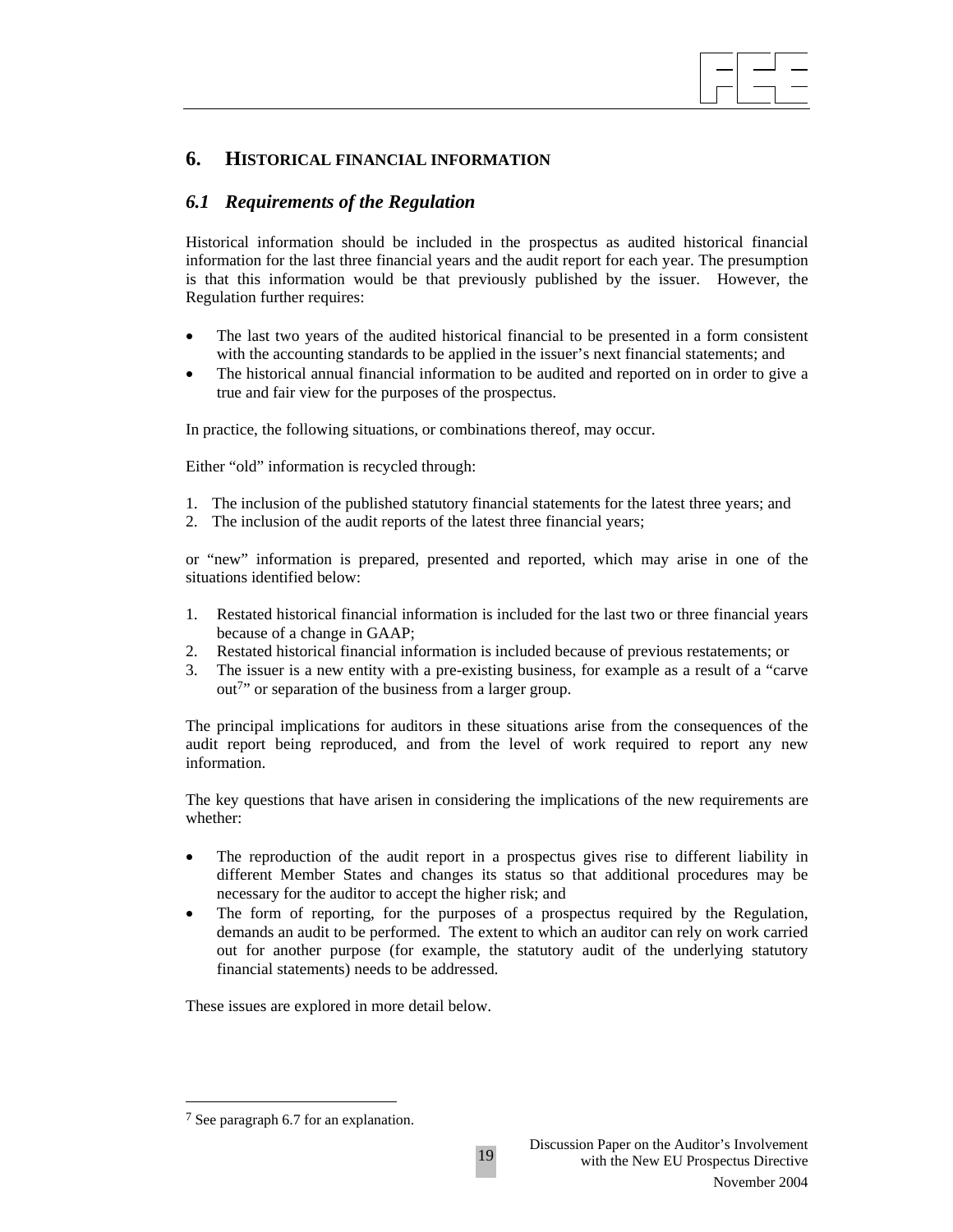

# *6.2 Previously published statutory financial statement information for the latest three years is included*

This will most commonly occur where the entity is issuing a prospectus for the issuance of shares without seeking a listing, or where an issuer that is already traded on a regulated market is making a further issue of shares requiring the production of a prospectus. In this case, the financial statements may be prepared under national GAAP or IFRS, depending on the implementation of the IAS Regulation in the issuer's Member State. Where the financial information is prepared under national GAAP, it must include (a) a balance sheet, (b) an income statement, (c) a statement of changes in equity, (d) a cash flow statement and (e) accounting policies and explanatory notes.

Items (c) and (d) may not be part of the statutory financial statements, depending on national GAAP requirements, and therefore need to be prepared and audited for the purposes of the prospectus. The equity statement would generally not result in any specific issues for the auditor, as it would mainly require a different presentation of previously audited information.

Auditing of the cash flow statement requires the auditor to perform additional procedures, as the information has not been audited before. No special issues arise, as procedures for auditing cash flow statements are well known because they are standard for many audits.

As the issuer has presented new information, such as a cash flow statement, related-party transaction disclosures or segmental reporting, the regulatory expectation is that it has been "audited" or reported on as to whether it shows a true and fair view.

One option would be to consider a multiple-dating approach to reporting by the auditor, with the additional disclosure being reported on the date on which it is first published, i.e., the date in the prospectus being a date later than that on which the audit report on the financial statements was issued. However, ISAs do not address multiple dating.

Alternatively, it will be necessary for the auditor to provide a new opinion on the full financial statements, including the new information. This would mean that the audit report on the previously published information is re-dated as of the date of the prospectus. Detailed discussion of the issues arising from providing a new opinion is discussed in Section 6.4 below.

A third option that reflects current practice in a number of Member States would be to include the additional disclosure(s) in a separate part of the prospectus outside the (financial information extracted directly from the) issuer's statutory financial statements. The additional information would then be reported on separately by the issuer's auditors. However, the opinion could not be termed "true and fair", as International Financial Reporting Standards do not contemplate that "true and fair", or "presents fairly", could apply to a financial statement component<sup>8</sup> in isolation. The opinion can therefore only be in terms of "properly prepared in accordance with relevant accounting principles". It remains to be seen whether competent authorities would be prepared to accept such a solution. An illustrative example of a report giving this opinion is set out in Appendix G.

 $\overline{a}$ 

<sup>8</sup> The IAASB is currently discussing ISA 800 (revised), *The Auditor's Report on Historical Financial Information Other Than a Complete Set of General Purpose Financial Statements*.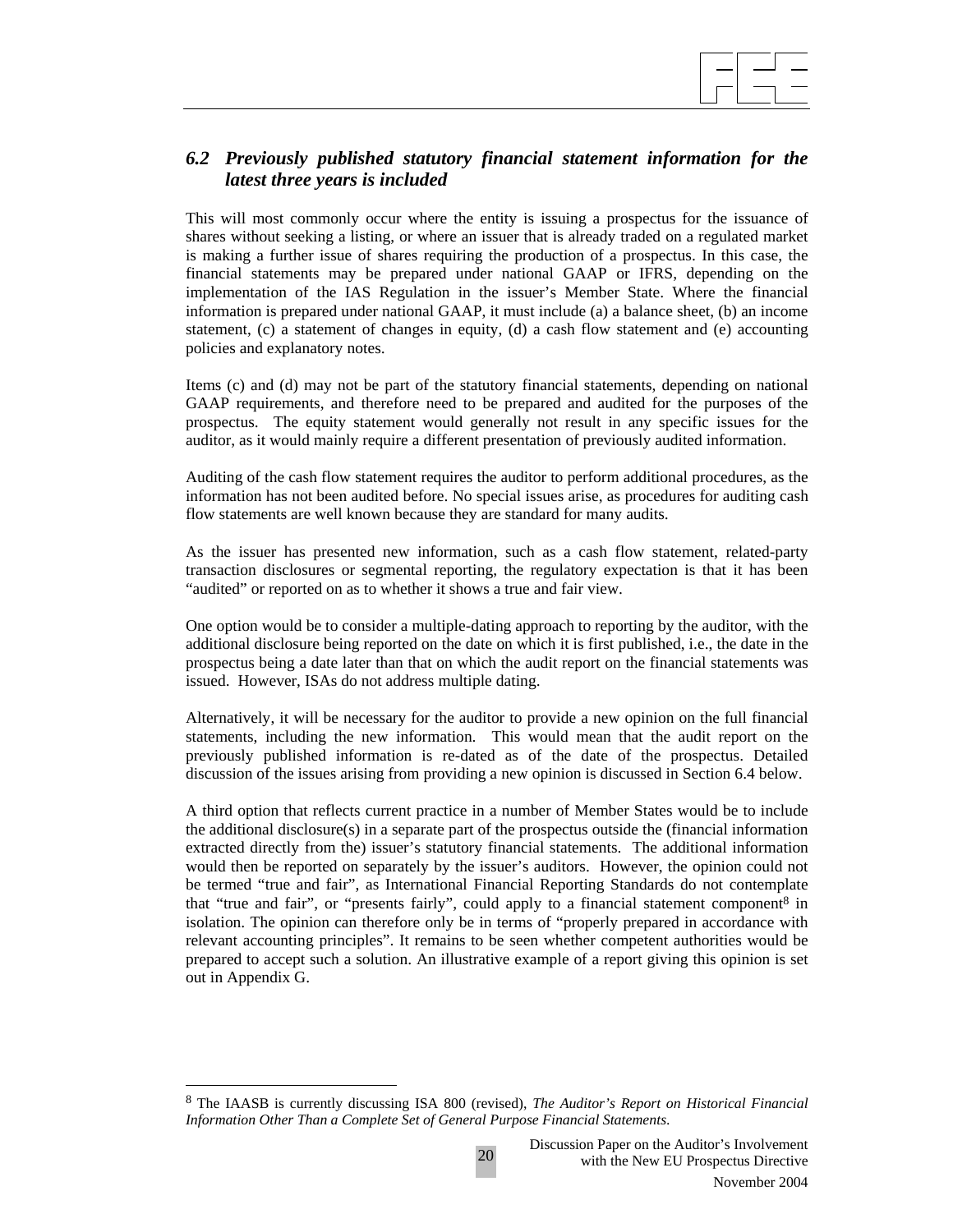# $\overline{\phantom{a}}$

#### **Question**

14. Which of the three options (a) multiple dating, (b) a new opinion, or (c) a specific opinion on the additional information do you believe should be followed on additional disclosures in order to meet the Regulation's requirements and why?

# *6.3 The audit reports of the latest three financial years are included*

In principle, the audit reports should be produced together with relevant historical financial information. Issues that require consideration include:

- a) Reproducing audit reports separate from the statutory financial statements, when European Company Law specifically requires that the audit report cannot be published without the financial statements to which it relates, and what this means for the presentation of the historical financial information;
- b) Whether the auditor is re-dating the audit report at the date of the prospectus by assessing whether they are aware of any information that would have affected the opinion expressed at the time it was originally signed had the auditor been aware of it at that time; and
- c) The extent of work necessary for an auditor to allow the inclusion of, or incorporation by reference to, a previously published audit report, including assessment of post-balance sheet events if no "expert" consent is required.

No issue arises if it is concluded, that the European Company Law provision, Article 49 of the Fourth European Company Law Directive, requiring that statutory audit reports cannot be reproduced independently of the financial statements is effectively overridden by the Prospectus Directive implementing measures, as appears to be intended by the drafting of the measures. However, if the relevant European Company Law provision is not overridden, the historical financial information requirements of the implementing measures can only be met by the attachment of, or incorporation by reference to, the issuer's statutory financial statements for each of the last three years. Given this uncertainty, the standard setters could recommend the following solution: when an auditor's report is presented without the previously audited financial statements, steps must be taken to ensure that a prefix is added to the auditor's report, which unequivocally identifies the financial statements to which the report relates, and informs the reader as to where copies of the full text of these financial statements may be obtained.

In its draft recommendations for consistent implementation of the Regulation, CESR advocates the presentation of the three-year financial history in a table extracted from the underlying financial statements accompanied by the audit reports for each year. If there are no changes to amounts and the audit reports are attached, no new issues arise. If the amounts are changed, see Section 6.4.

To determine the implications of the inclusion of previously published audit reports in prospectuses, it is necessary to understand the purposes for which the audit report was required at the time it was issued. Existing views across Europe highlight the diversity of answers to this question. These range from the view that the report is only required under company law to report to the shareholders as to the directors' stewardship of the company's assets, through to the view that the audit report is available for the wider public to use.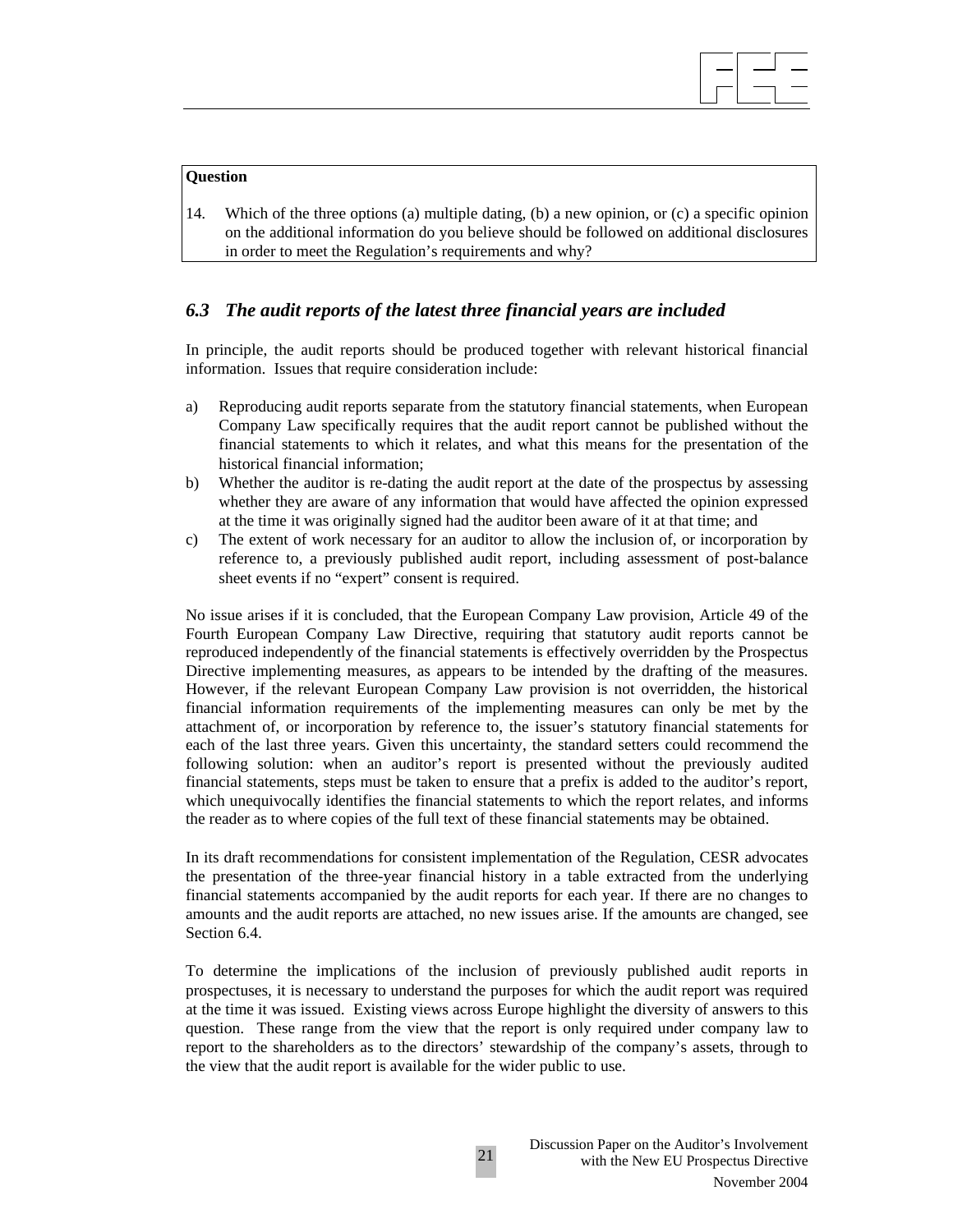$\overline{\phantom{a}}$ 

Where an auditor is required to consent to the inclusion of a previously published audit report, FEE believes that auditors should undertake certain minimum procedures to assess whether they have become aware of any information that would have affected the opinion expressed at the time it was originally signed, had the auditors been aware of it at that time. Suggestions as to the procedures that would normally be expected to be followed by an auditor are set out below. These procedures, based on those in the UK APB's SIR200, are consistent with those set out in ISA 560 "Subsequent events", which makes specific reference to the inclusion of an audit report in a prospectus<sup>9</sup>. In essence, the effect of the consent is to refresh or re-date the audit report as of the date of the prospectus.

- A partner who is not, or was not, the audit engagement partner when the reports were issued should be involved in the conduct of the work;
- Obtain written representations from the persons responsible for preparing the financial statements that they are not aware of any matter affecting the financial statements that might have a bearing on the validity of the audit report;
- Understand the circumstances in which the audit report requires consent for inclusion in a prospectus;
- Read the completion notes prepared for the purposes of the audit in order to reconsider the basis for the opinion;
- Read the audit committee report, where available;
- Undertake a subsequent events review;
- Consider updating audit procedures in connection with the going-concern assumption where the prospectus is being issued in connection with an offer of securities that materially changes the issuer's financial position;
- Discuss matters arising with a quality review partner;
- Where the auditors are not the auditors in the most recent period for which the financial statements were prepared, obtain written representations from the successor auditors that they are not aware of any matters that affect the financial statements; and
- Obtain documentation of the work performed and conclusions reached.

Where no consent is required, it is argued that the auditor has no responsibility to make any assessment of the impact of any post-balance sheet events. In some Member States it is even possible for the audit report to be reproduced without the knowledge or involvement of the auditor in the prospectus.

However, it is difficult to acknowledge that the auditor does not have some proximity to the prospectus, given that it would be normal for the auditor to be requested to provide some support to the due diligence process in connection with the disclosures in a prospectus. In such cases, we believe that the auditor should consider the extent to which it is appropriate to carry out the procedures outlined above.

#### **Question**

 $\overline{\phantom{a}}$ 

15. Could the procedures outlined above serve as an appropriate benchmark for the procedures that the auditor has to perform?

<sup>9</sup> ISA 560, paragraph 19.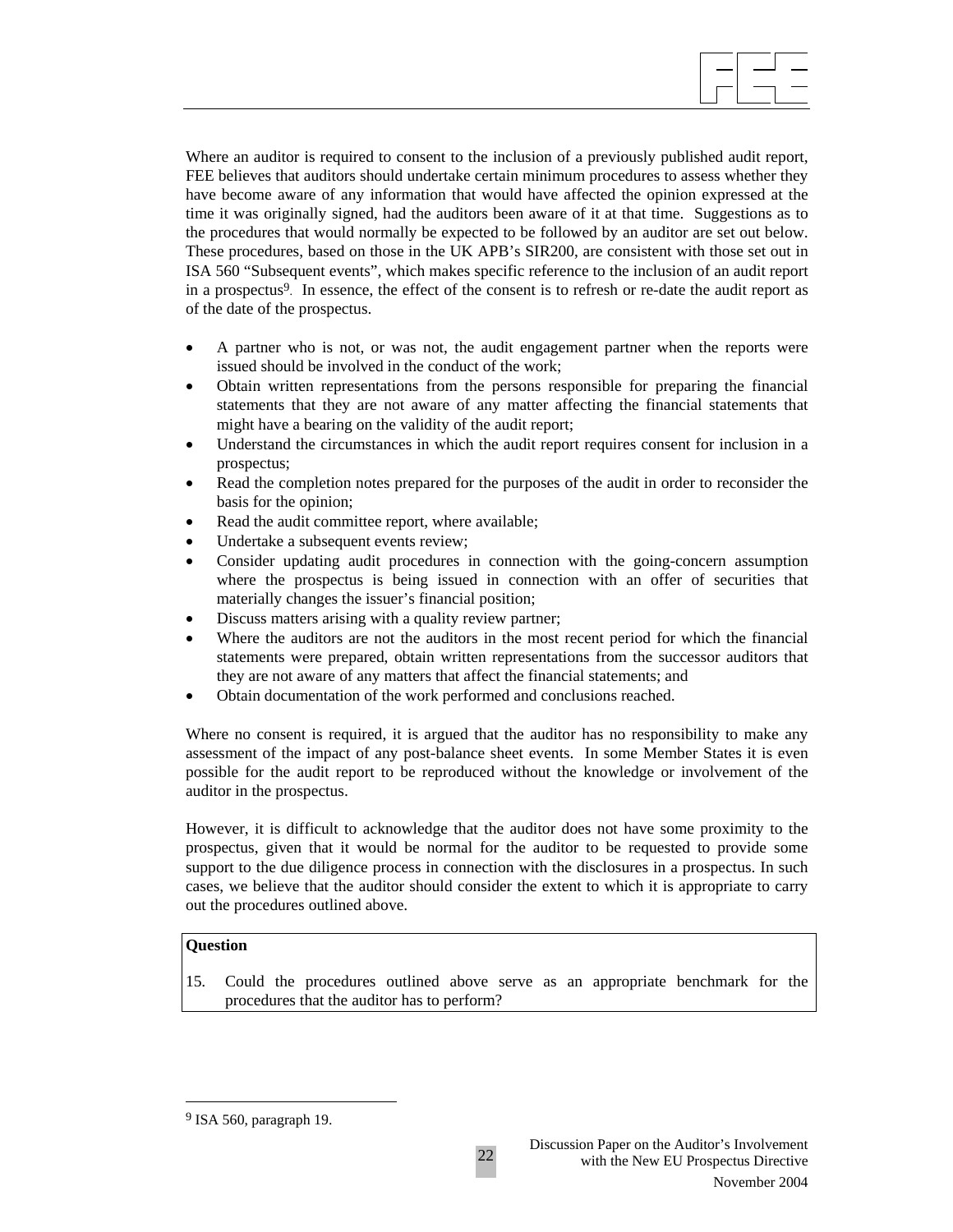

# *6.4 Restated historical information because of a change in GAAP*

The approach to disclosure of historical financial information in a prospectus is a compromise between regulators' and investors' need for historical financial information that is not only internally consistent, but also conforms with that to be presented in future periods, and the cost to issuers of preparing that information. Accordingly, the Regulation requires the last two financial years to be presented on the basis of next year's policies. While there has been some confusion as to whether the Regulation referred to a change in GAAP (from national GAAP to IFRS) or a change within GAAP, it is expected that CESR's Level 3 guidance will clarify this10. The issues for auditors, however, are the same whichever view is taken.

In addition, it may be necessary for an issuer to present restated or new historical financial information whether through correction of errors, adoption of new accounting policies, or, as noted above, inclusion of additional disclosures.

It is clear from the Regulation that an issuer's auditors should report on any restated accounts as to whether or not, for the purposes of the prospectus, they give a true and fair view.

Issues that require consideration include:

 $\overline{\phantom{a}}$ 

- a) Ensuring that the opinion reports that each of the years gives a true and fair view;
- b) Understanding the extent, in giving an opinion on the restated accounts for the purposes of the prospectus, to which an auditor can rely on audit work performed on the underlying statutory financial statements and whether the answer depends on whether the statutory financial statement audit was performed by the same audit firm or another; and
- c) The possibility that the auditor could be requested to report by providing an "opinion" on the restated or new accounts depends on national legal requirements concerning restatement of financial statements and the interaction with the responsibilities for preparing financial statements, or otherwise, at the choice of the issuer.

In carrying out the work necessary to provide any new opinion on the underlying financial statements where an audit has already been performed, the auditor should consider the following:

- Whether their opinion is supported by work that complies with auditing standards to the extent that they are applicable to the auditor's engagement.
- Where the auditor is also the statutory auditor, a partner who is not, and has not recently been, the audit engagement partner should be involved in the conduct of an engagement involving the expression of an opinion in true and fair terms work.
- Auditors should ensure the financial information on which their opinion is to be expressed is presented in compliance with all relevant requirements.
- Auditors should, unless impracticable, obtain evidence that officials of the entity acknowledge their responsibility for the financial information on which their opinion report is to be expressed.
- The auditors should obtain such knowledge of the entity's business (including its accounting systems) as required to enable them to express their opinion.

<sup>&</sup>lt;sup>10</sup> The current Consultation document (CESR/04-225b) recommends that it is the first situation.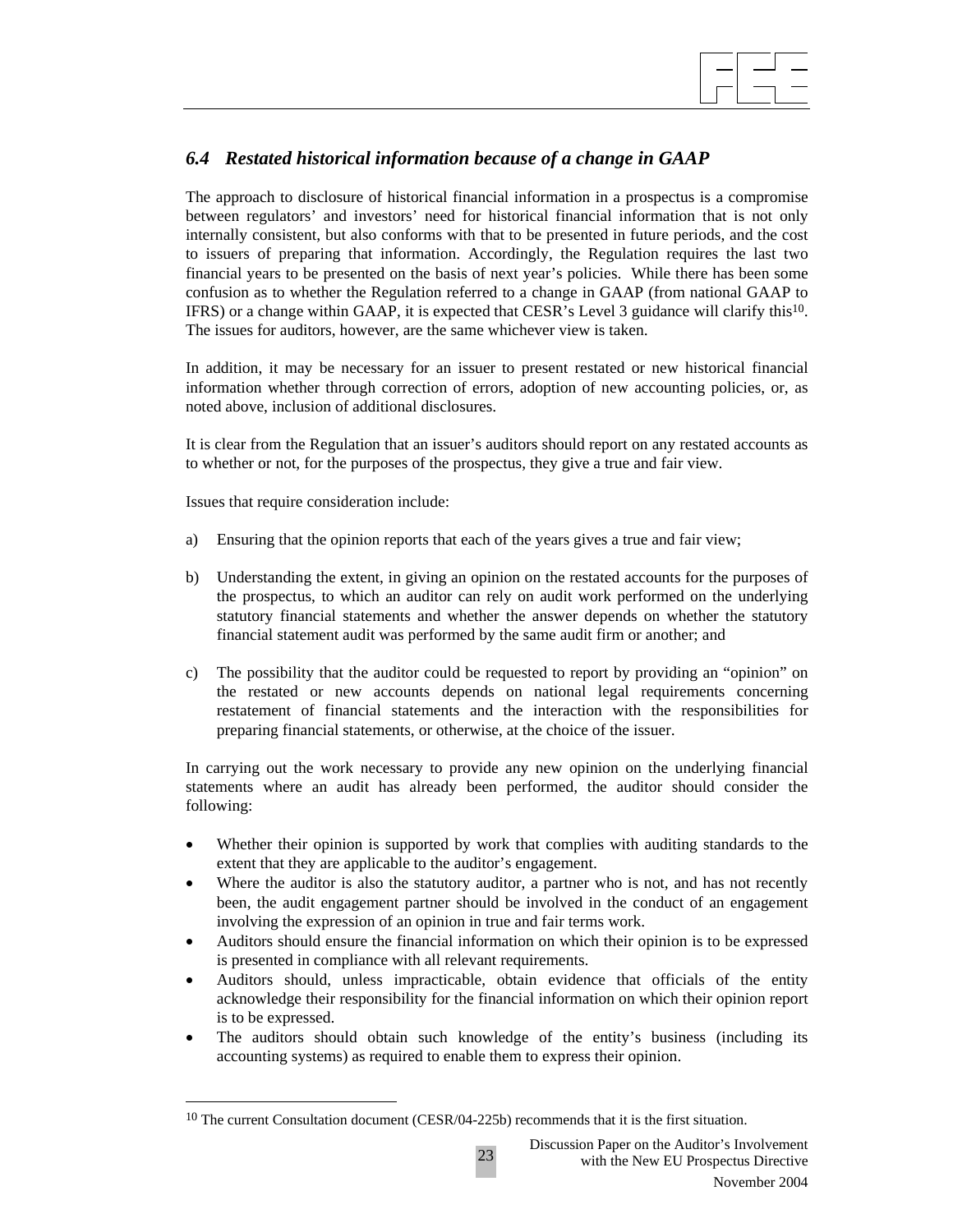

- To determine their approach and the supplementary procedures that they perform themselves, the auditors should assess inherent risk in relation to the financial information, taking into account factors relevant to both the entity as a whole and to specific assertions relating to material account balances and classes of transaction.
- The auditors should undertake a general assessment of the entity's accounting systems, records and control environment in order to determine their influence on the approach to obtaining and assessing evidence. Where reliance is placed on tests of controls, the auditors should also assess control risk in determining the extent of supplementary procedures required to reduce risk to an acceptable level.
- In all opinions on historical financial information in prospectuses, auditors should explain the extent of their responsibility by including in their report:
	- o A statement indicating who was responsible for the financial information on which their opinion is expressed; and
	- o A statement that the contents of the prospectus within which their opinion is reproduced are the responsibility of those responsible for the prospectus.
- Auditors should explain the basis of their opinion by including in their report:
	- o A statement as to their compliance or otherwise with applicable reporting standards or the reasons for any departure from them; and
	- o A statement that they planned and performed their work so as to obtain reasonable assurance that the financial information on which their opinion is given is free from material misstatement.
- The auditor's report should contain a clear expression of opinion on the financial information and on any further matters required by requirements applicable to the particular engagement.
- The auditors should apply auditing standards relating to qualified opinions, adverse opinions, disclaimers of opinions and fundamental uncertainties. With respect to fundamental uncertainties arising from the adoption of the going-concern basis, the reporting accountants apply specific auditing standards relating thereto.
- Auditors should indicate in their report how the matter was resolved when they conclude that they need not, for the purposes of their report, repeat either:
	- o A previously qualified audit opinion on the underlying statutory financial statements; or
	- o A fundamental uncertainty reported as part of the basis of the auditor's opinion on the underlying statutory financial statements;
- The auditors should present the financial information on a consistent and comparable basis from period to period and should make necessary presentational changes to the financial information that forms the basis of their report in order to achieve this.

A suggested form of report is appended, Appendix D. This is based on that set out in the IAASB Proposed Final Pronouncements on the Auditor's Report ISA 700 (Revised), "The Independent Auditor's Report on a Complete Set of General Purpose Financial Statements" as presented at the IAASB Board meeting of September 2004, which is a public meeting.

These reports also take account of ISA 710 "comparatives" in reporting on both of the periods presented as if the amounts were "corresponding figures".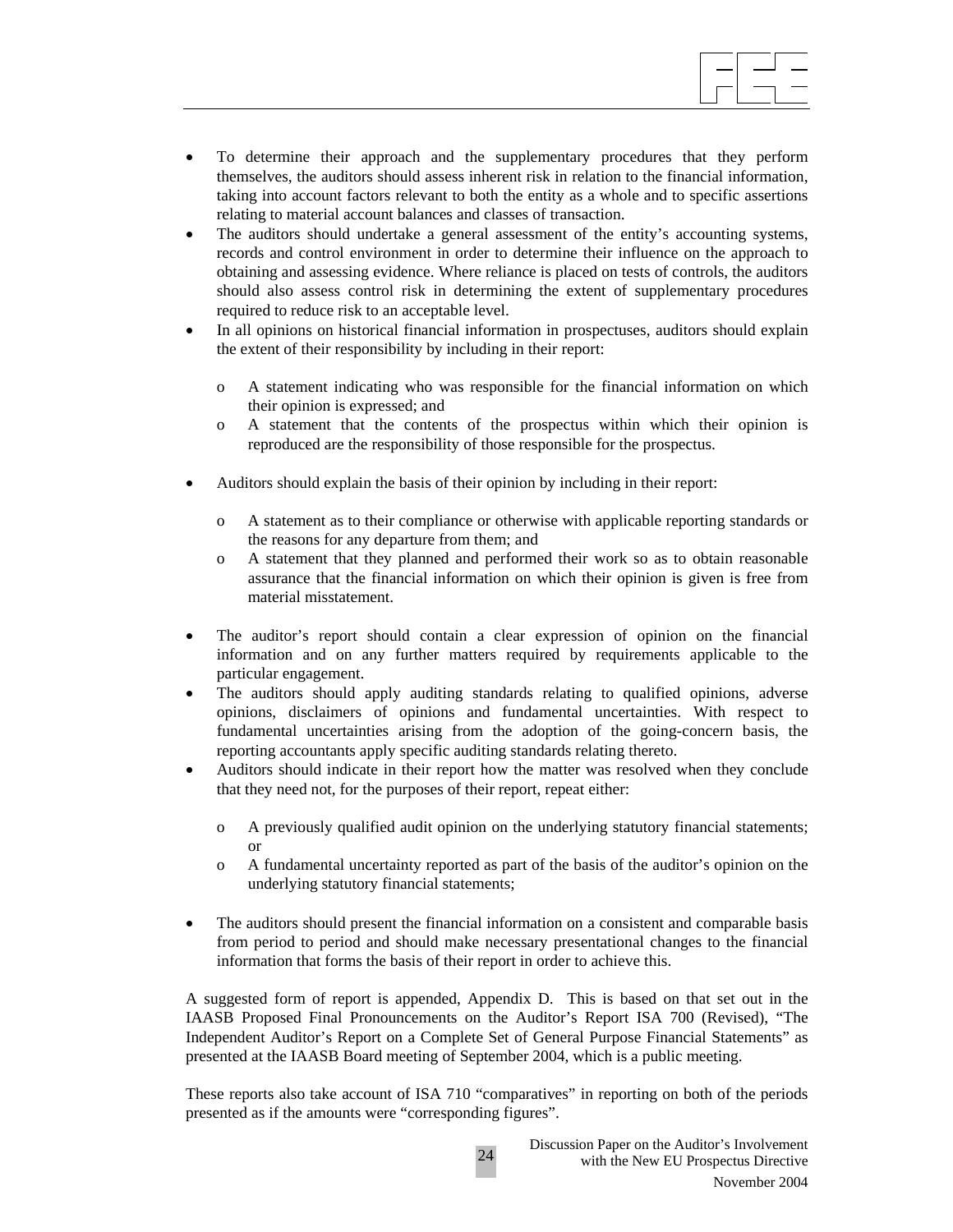

A question arises particularly from the application of IFRS, although it may also arise under Member States' National GAAP, as to the need for comparative information. Specifically, IAS 1 and IAS 8 (2003) require comparative information for a preceding period to be presented fairly or to show a true and fair view. It would therefore be necessary to present an additional previous period to that otherwise required by the Regulation.

This would clearly negate the intended benefit of the provisions in the Regulation that seek to minimise the cost to issuers of adopting new accounting principles for the purposes of preparing a prospectus. In particular, it could be unacceptable to present only one year's information, as envisaged for debt securities prospectuses. As a consequence, the auditor has to qualify the audit report. Whether this is acceptable or not is an issue to be decided by the regulator. A solution to this would have to come from either the regulator or the IASB.

To determine whether an auditor can rely on the work of an auditor, it is necessary to consider the relevant International Standards on Auditing as well as current practices. In some jurisdictions, such as the US, an auditor is not allowed to take into account the work carried out by a predecessor. At the other end of the spectrum, the UK's SIR200 specifically requires an auditor who is not the auditor to rely on the work of another audit firm. Indeed, the SIR200 model is designed to ensure that the independent, or reporting, accountant obtains sufficient evidence irrespective of whether the same firm was the auditor.

Specific guidance is set out below on the procedures that may be followed whenever a new opinion is being given where the underlying financial information has been subject to audit. This guidance, based on that in SIR200, is applicable when the audit firm is the same as the firm that conducted the audits on the underlying financial information and when it is not.

- The prospectus auditors, being those engaged to provide the opinion for the purposes of the prospectus, accept evidence on an audit file as being prima facie truthful and genuine, but in considering that evidence adopt an attitude of professional scepticism, whether the audit file was produced by auditors from the prospectus auditor's firm or by other auditors. However, with respect to audit files obtained from their own firm, prospectus auditors are more familiar with the detailed quality control procedures that will have been applied in the conduct of the audit. The extent to which independent testing of the evidence provided will be necessary is a matter for the prospectus auditor's judgment on the basis of the information available at the time, including their assessment of the risks of misstatement.
- When the company's statutory auditors, or former statutory auditors, are not appointed as the prospectus auditors, they will be aware that those auditors may need access to information contained in the audit files. The statutory auditors or former statutory auditors are normally prepared to make their audit files available in accordance with relevant professional guidance.
- Access may be granted only on the basis that the statutory auditors accept no responsibility or liability to the prospectus auditors for the purposes of the prospectus in connection with the use of their statutory audit files by the prospectus auditor. Such a basis of access has no effect on the validity or otherwise of statutory auditor's working papers as a source of evidence for the prospectus auditor. The prospectus auditors use their own judgment in determining whether they can rely on the working papers as appropriate evidence. The prospectus auditors however, do not use the conclusions recorded in the statutory auditor's working papers as a substitute for their own judgment.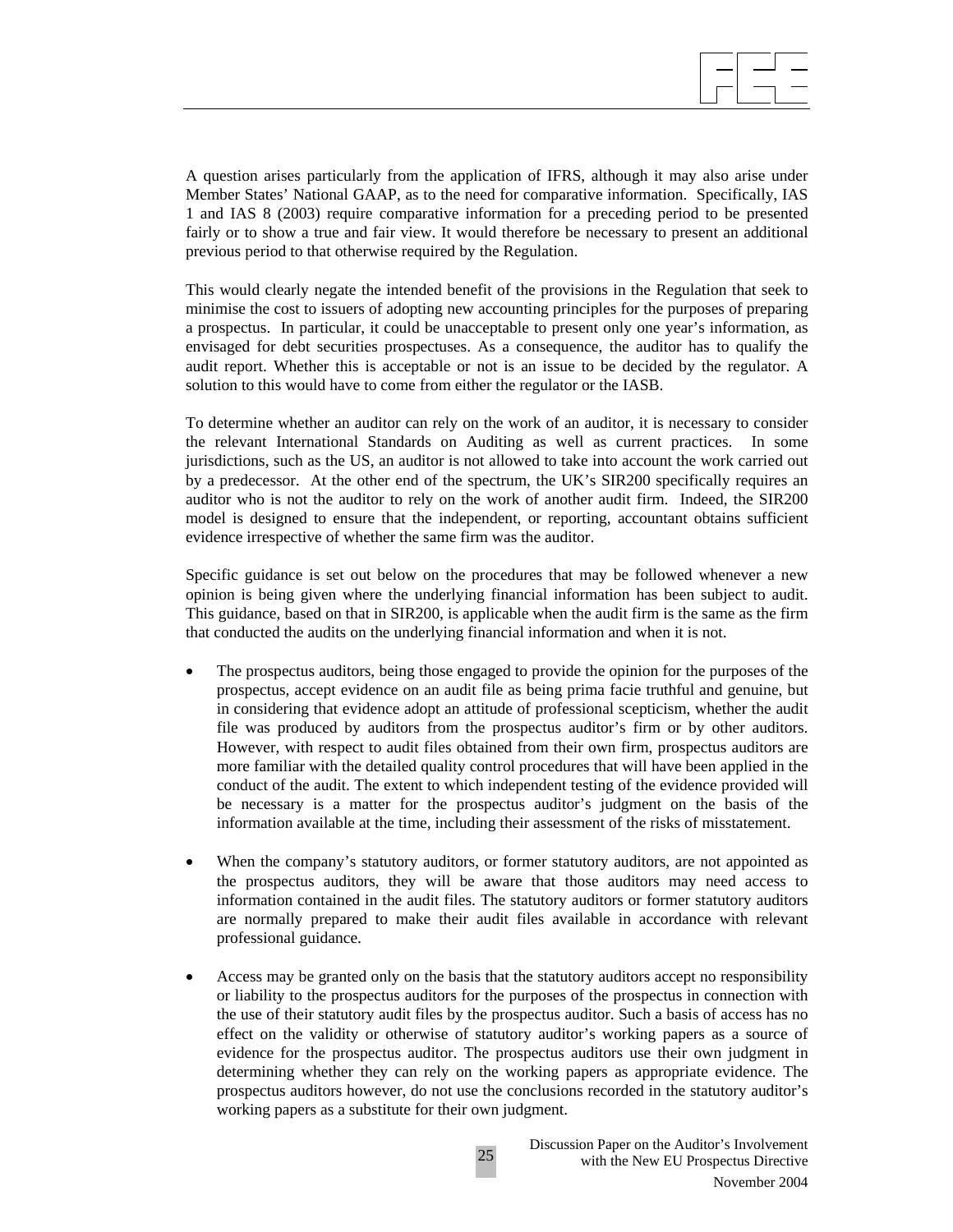

- The matters that are considered in the course of planning what reliance might be placed upon the work of auditors and the degree of independent testing that may be necessary, particularly where the auditors are subject to different regulatory requirements, will normally include:
	- o What is known about the professional qualification and integrity of the statutory auditors?
	- o What auditing standards and requirements apply to the work of the statutory auditors?
	- o Are there any special circumstances concerning the appointment of the statutory auditors, and to whom do they report?
	- o Are the prospectus auditors satisfied that the statutory auditors are independent in all respects?
	- o Has any limitation been placed on the work of the statutory auditors (such as in terms of access, time etc, or because of level of remuneration) or have they been free to decide on the scope and level of their audit tests?
	- o Has the work of the statutory auditors been conducted to an appropriate materiality level?
	- o Have the statutory auditors complied with the basic principles and essential procedures with which auditors are required to comply in the conduct of any audit under applicable auditing standards?
	- o Do corrections or adjustments to subsequent financial statements indicate possible inadequacies in the audits of earlier periods?
- Whether or not the auditors have access to the previous auditor's working paper files they seek to obtain, either from the directors or from the auditors, copies of all relevant management letters sent by the auditors to the entity and copies of any responses to such letters made by management. A relevant management letter would, for example, discuss control and other weaknesses.

Particular issues arise where a predecessor audit form has ceased to exist. Depending on the circumstances, it may be necessary for the auditor to perform a new audit in order to provide the opinion required by the Regulation.

#### **Questions**

- 16. Is it permissible for the auditor, when reporting for the purposes of a prospectus, to take into account audit work performed in connection with the underlying statutory financial statements?
- 17. Would your answer to Question 1 change if the auditor reporting for the purpose of the prospectus were not from the same firm that audited the underlying statutory financial statements?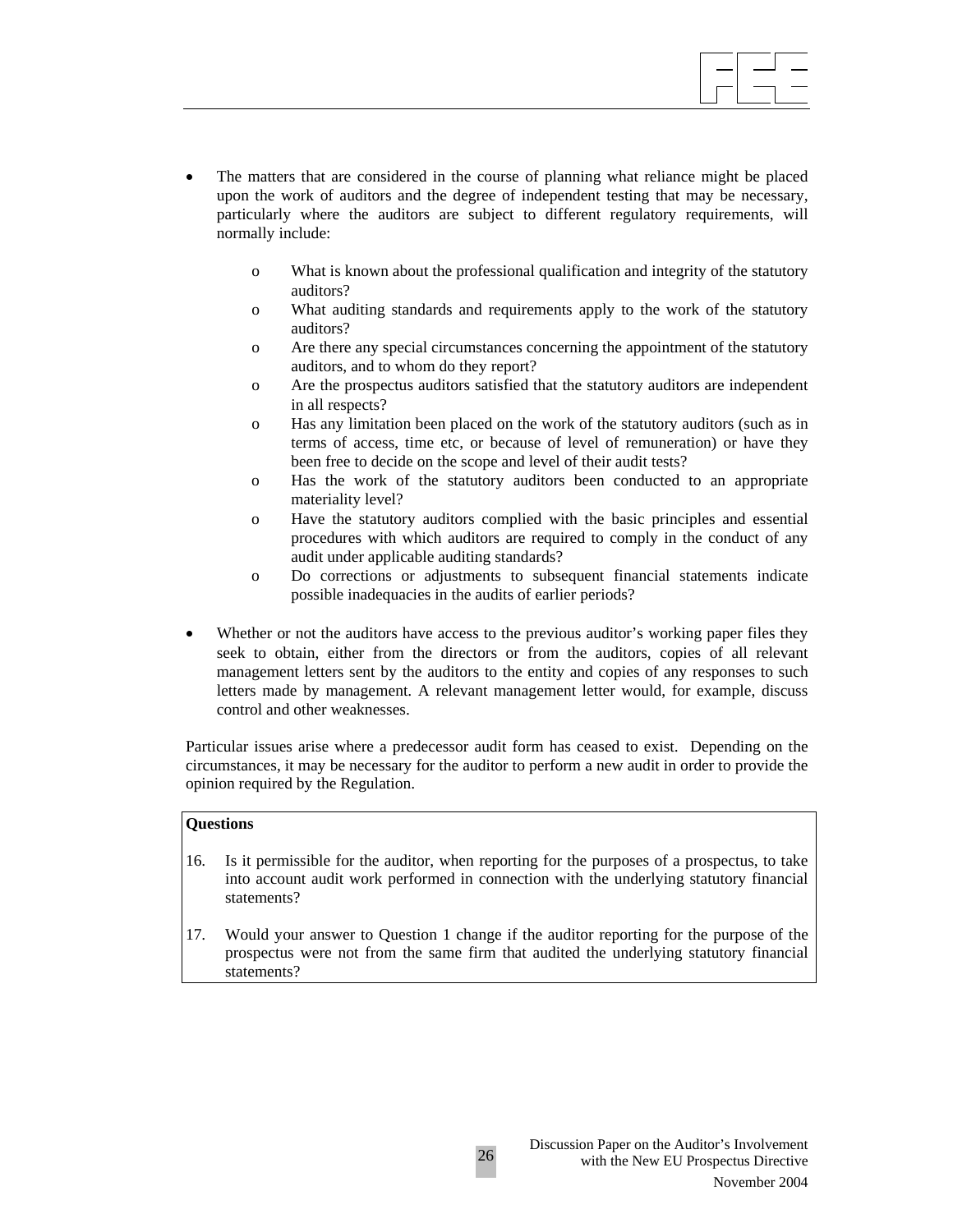## *6.5 Previous restatements*

Where historical financial information has been restated for changes in accounting policies, ISAs require that by signing the report for the subsequent period with the restated comparatives amounts included, the auditor would have carried out appropriate procedures to assess whether the comparative amounts were appropriately presented. Consequently, with the appropriate disclosures being made by the issuer on the impact of the restatement, it should be acceptable for the audit report to be reproduced for the period in which the amounts were originally presented. Where the restatement affects the opening period, the auditor needs to assess whether the report on that period can be reproduced without the additional presentation of the originally presented amounts.

 $\overline{\phantom{a}}$ 

Where the historical financial information has been restated for the correction of errors, the auditor has to consider whether the impact of those errors is such as to determine that it would not be appropriate to reproduce the previously published audit reports. In such circumstances, the issuer will be preparing restated accounts using the so-called " $2+2$ " disclosure model, and the auditor should report on these restated accounts in line with that model. Whilst CESR's final advice did not envisage that the "2+2" disclosure and reporting model would have wider application, we believe that it is the most appropriate model for addressing the need for the correction of previously published amounts.

Where a previously published audit report contains a qualification or a reference to a fundamental uncertainty, the auditor should consider the impact on any consent as an "expert" that is required. While additional disclosure in a prospectus that explains the modification and addresses any subsequent developments is essential, the circumstances of the report's modification may be such that the auditor is unable to agree to the inclusion of the report. The only option available to the issuer may be to request a new opinion prepared on the basis of revised financial information that resolves the impact of the issue giving rise to the previous modified opinion.

## *6.6 Issuers have not operated for a whole financial year*

Specific requirements apply where a company has not operated for a whole financial year. It must prepare financial statements for inclusion in the prospectus, and they must be reported on by the company's auditors as to whether, for the purposes of the prospectus, they show a true and fair view.

FEE's view is that issues for auditors are the same as those when considering issuing any new opinion for a prospectus. However, as no audit work will have been performed before, as there will have been no statutory financial statements, it will be necessary for the auditor to perform a full scope audit in order to provide the required opinion.

## *6.7 Carve outs*

The situation can arise where historical financial information in a prospectus presents the financial position and performance of a business that has not hitherto comprised a legal reporting entity. This may arise when a listed company is de-merging to form a separate listed company. Such a situation is commonly described as a "carve out".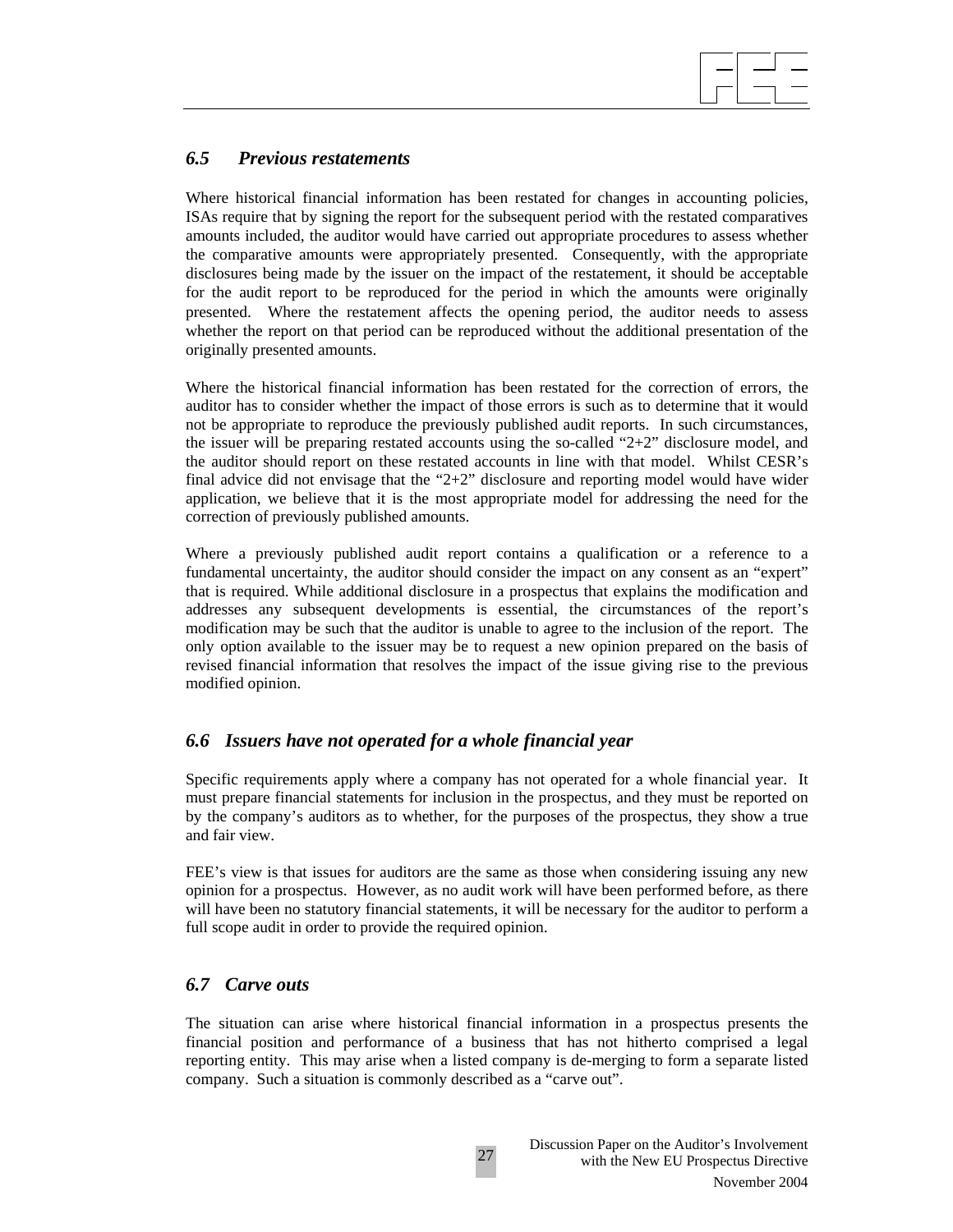

Where it is possible for the financial information to describe the basis on which it has been prepared, the auditor should be able to report on whether that information shows a true and fair view for the purposes of a prospectus. It is anticipated that CESR will provide guidance as to the main principles to be followed in situations such as carve-outs.

The procedures to be undertaken by an auditor when reporting these would be no different from those undertaken in reporting for the purposes of a prospectus. However, particular attention may need to be applied to auditing the application of the basis of preparation.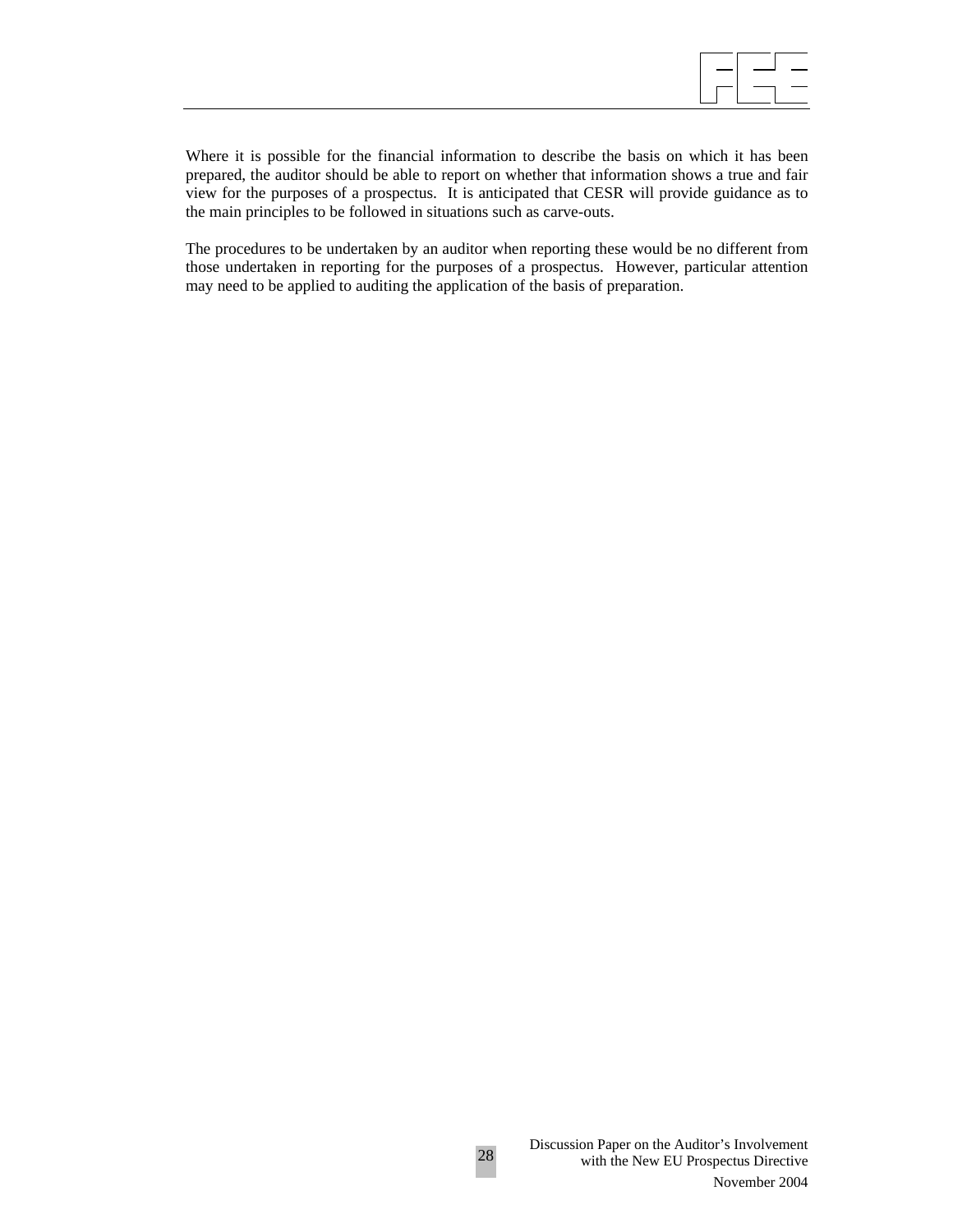# **7. PROSPECTIVE FINANCIAL INFORMATION**

## *7.1 Requirements of the Regulation*

The recital (8) to the Regulation states:

*"Voluntary disclosure of profit forecasts in a share registration document should be presented in a consistent and comparable manner and accompanied by a statement prepared by*  independent accountants or auditors. This information should not be confused with the *disclosure of known trends or other factual data with material impact on the issuers' prospects. Moreover, they should provide an explanation of any changes in disclosure policy relating to profit forecasts when supplementing a prospectus or drafting a new prospectus."* 

 $\overline{\phantom{a}}$ 

The Regulation allows issuers the choice of whether to include profit forecasts or estimates. However, where they are included, issuers have to adhere to the following requirements, including a report by the auditor (Annex I item 13):

*"13.1 A statement setting out the principal assumptions upon which the issuer has based its forecast, or estimate.* 

There must be a clear distinction between assumptions about factors that the members of the administrative, management or supervisory bodies can influence, and assumptions about factors that are exclusively outside the influence of the members of the administrative, management or supervisory bodies; the assumptions must be readily understandable by investors, be specific and precise and not relate to the general accuracy of the estimates underlying the forecast.

- *13.2 A report prepared by independent accountants or auditors stating that in the opinion of the independent accountants or auditors the forecast or estimate has been properly compiled on the basis stated and that the basis of accounting used for the profit forecast or estimate is consistent with the accounting policies of the issuer.*
- *13.3 The profit forecast or estimate must be prepared on a basis comparable with the historical financial information.*
- *13.4 If a profit forecast in a prospectus has been published which is still outstanding, then provide a statement setting out whether or not that forecast is still correct as at the time of the registration document, and an explanation of why such forecast is no longer valid if that is the case."*

FEE's position is that auditor's reports on profit forecasts or estimates should only be included in a prospectus if preparers have used a recognised framework for preparing profit forecasts or estimates. The basic principles for such a framework are proposed in CESR's proposed Level 3 guidance. This framework is necessary to clarify the respective responsibilities of the issuer and the auditor.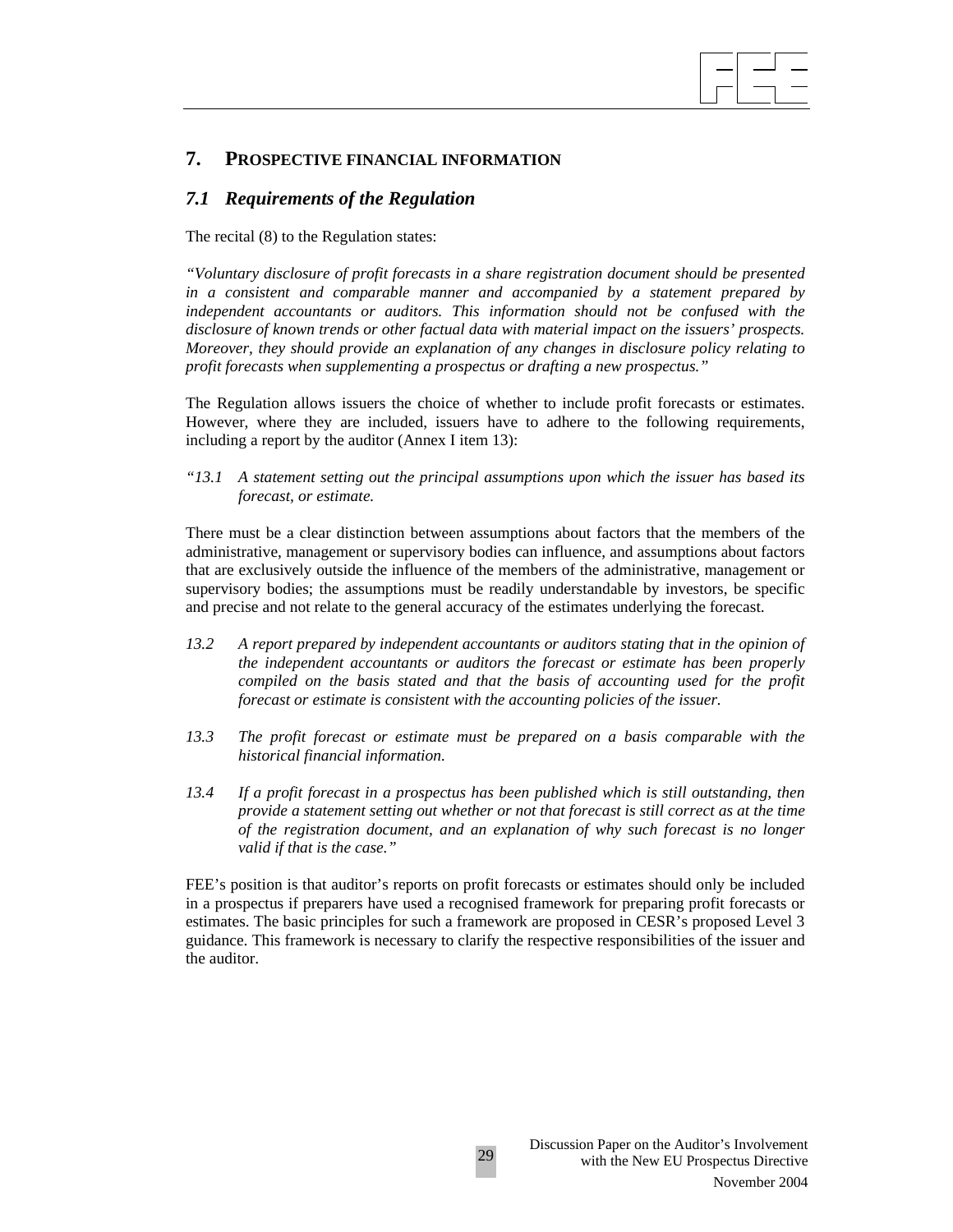*Definition of profit forecast and estimate* 

Article 2 (10) of the Regulation defines the term profit forecast as follows:

*"Profit forecast" means a form of words which expressly states or by implication indicates a figure or a minimum or maximum figure for the likely level of profits or losses for the current financial period and/or financial periods subsequent to that period, or contains data from which a calculation of such a figure for future profits or losses may be made, even if no particular figure is mentioned and the word "profit" is not used.* 

 $\overline{\phantom{a}}$ 

Article 2 (11) of the Regulation defines the term "profit estimate" as follows:

*"Profit estimate" means a profit forecast for a financial period which has expired and for which results have not yet been published.* 

FEE notes that the basis on which profit forecast and estimates are compiled by issuers will vary depending on the period for which the forecast or estimate has been completed. The level of certainty will depend on the period expired as well as on the sensitivity of the issuer's results to particular events and circumstances, whether as result of the issuer's normal business cycle or of events outside its control.

## *7.2 IAASB standards*

The Commission recognises that a key element to support a consistently high level of audit quality throughout the EU is the use of common auditing standards. The Commission is therefore working on having a binding requirement for EU auditors to apply ISAs.

The following IAASB standards are of particular interest for the independent accountant or auditor's report on profit forecasts or estimates in prospectuses:

- *ISAE 3400, The Examination of Prospective Financial Information (previously ISA 810)*
- *ISAE 3000, Assurance Engagements Other Than Audits or Reviews of Historical Financial Information.*

#### *ISAE 3400*

The purpose of this ISAE is to establish standards and provide guidance on engagements to examine, and report on prospective financial information, including examination procedures for best-estimate and hypothetical assumptions. This ISAE states that "it does not apply to the examination of prospective financial information expressed in general or narrative terms, though many of the procedures outlined in this standard may be suitable for such an examination". The requirements in the Regulation are directed at general or narrative profit forecast statements.

FEE believes that the level of work required for auditors to express an opinion on whether profit forecasts or estimates are properly compiled should be independent of whether such profit forecasts or estimates are presented in any form of narrative words or in the form of a full profit and loss statement.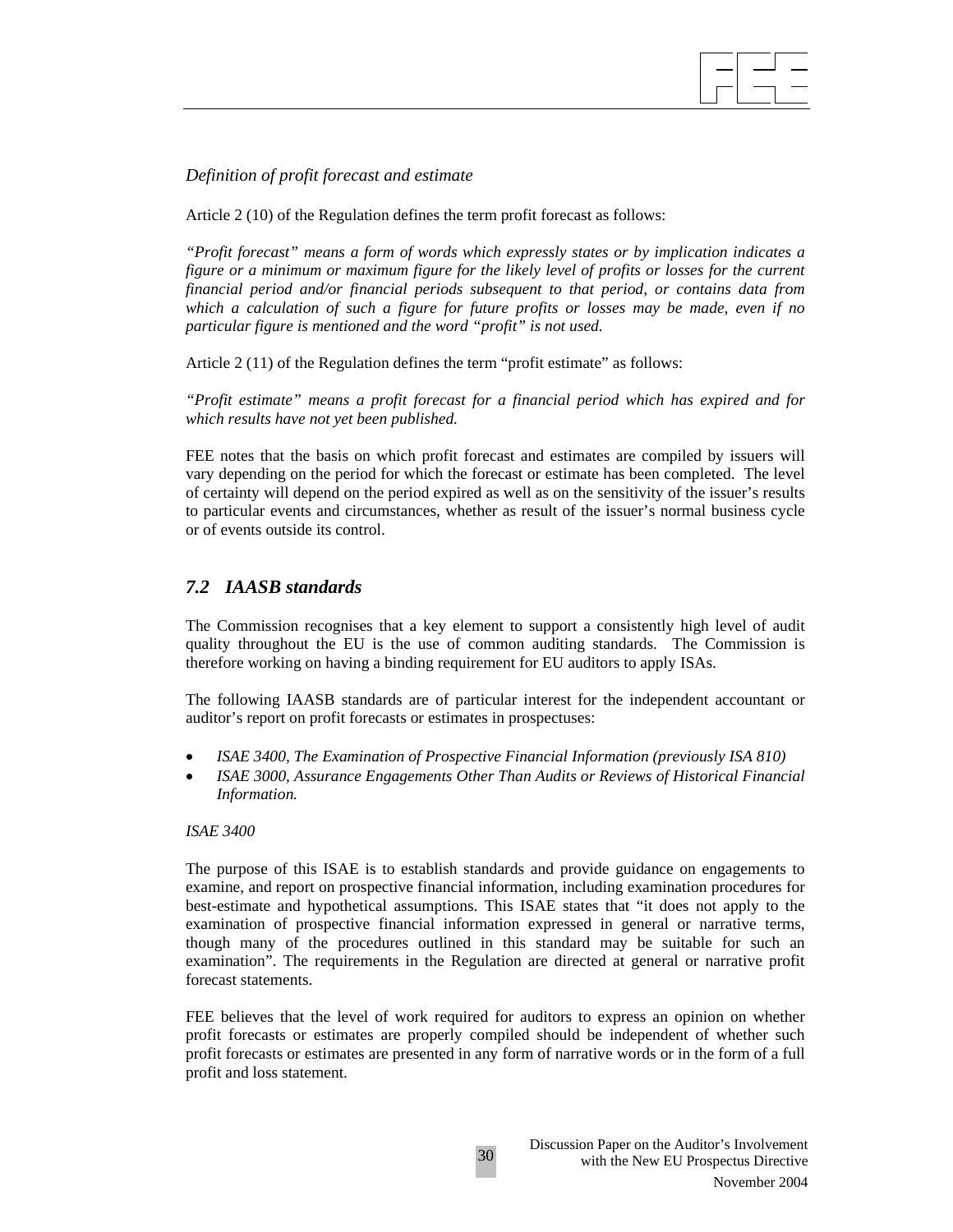$\overline{\phantom{a}}$ 

The scope of ISAE 3400 is wider than the reporting requirements contained in the Regulation. According to the Regulation, the auditor should report on whether the forecast or estimate has been properly compiled on the basis stated and that the basis of accounting used for the profit forecast or estimate is consistent with the accounting policies of the issuer. There is no requirement for the auditor to provide a statement of negative assurance as to whether the assumptions provide a reasonable basis for the profit forecast or estimate.

The Regulation defines profit forecast or estimate as including any form of words that expressly states or by implication indicates a figure, or a minimum or maximum figure, for the likely level of profits or losses for the current financial period and/or financial periods subsequent to that period, or contains data from which a calculation of such a figure for future profits or losses may be made, even if no particular figure is mentioned and the word "profit" is not used. This type of profit forecast or estimate is not within the scope of this ISAE.

#### *ISAE 3000*

ISAE 3000 provides the general principles that auditors should apply to assurance engagements other than audits or reviews of historical financial information where no specific ISAE is developed. The basic principles of ISAE 3000 are outlined in Appendix C of this document.

This ISAE is to be read in the context of the "International Framework for Assurance Engagements" (the Framework), which defines and describes the elements and objectives of an assurance engagement, and identifies those engagements to which ISAEs apply. This ISAE has been written for general application to assurance engagements other than audits or reviews of historical financial information covered by ISAs or ISREs.

ISAE 3000 should be used in the absence of an ISAE dealing specifically with auditor's reports on profit forecasts or estimates to be included in a prospectus. However, ISAE 3000 requires the suitable criteria on which to provide assurance.

#### **Questions**

- 18. Do you agree with the conclusion that the scope of ISAE 3400 should be disregarded?
- 19. To what extent do you believe that there are suitable criteria on which to provide assurance on profit forecasts?

## *7.3 Reporting principles*

The form of opinion required by the Regulation has two components: proper compilation and consistent accounting policies.

In understanding what is intended by "proper compilation", it is important to understand the current practice. This shows that there are different interpretations.

One interpretation would limit the auditor's role to checking that the forecast has been compiled on the basis stated. This assumes that there is no expectation that the auditor has any obligation to assess the assumptions on which the forecast has been compiled.

Another view is that the auditor is expected to at least consider whether the assumptions are complete and that they are not, to the best of the auditor's knowledge and belief, unreasonable.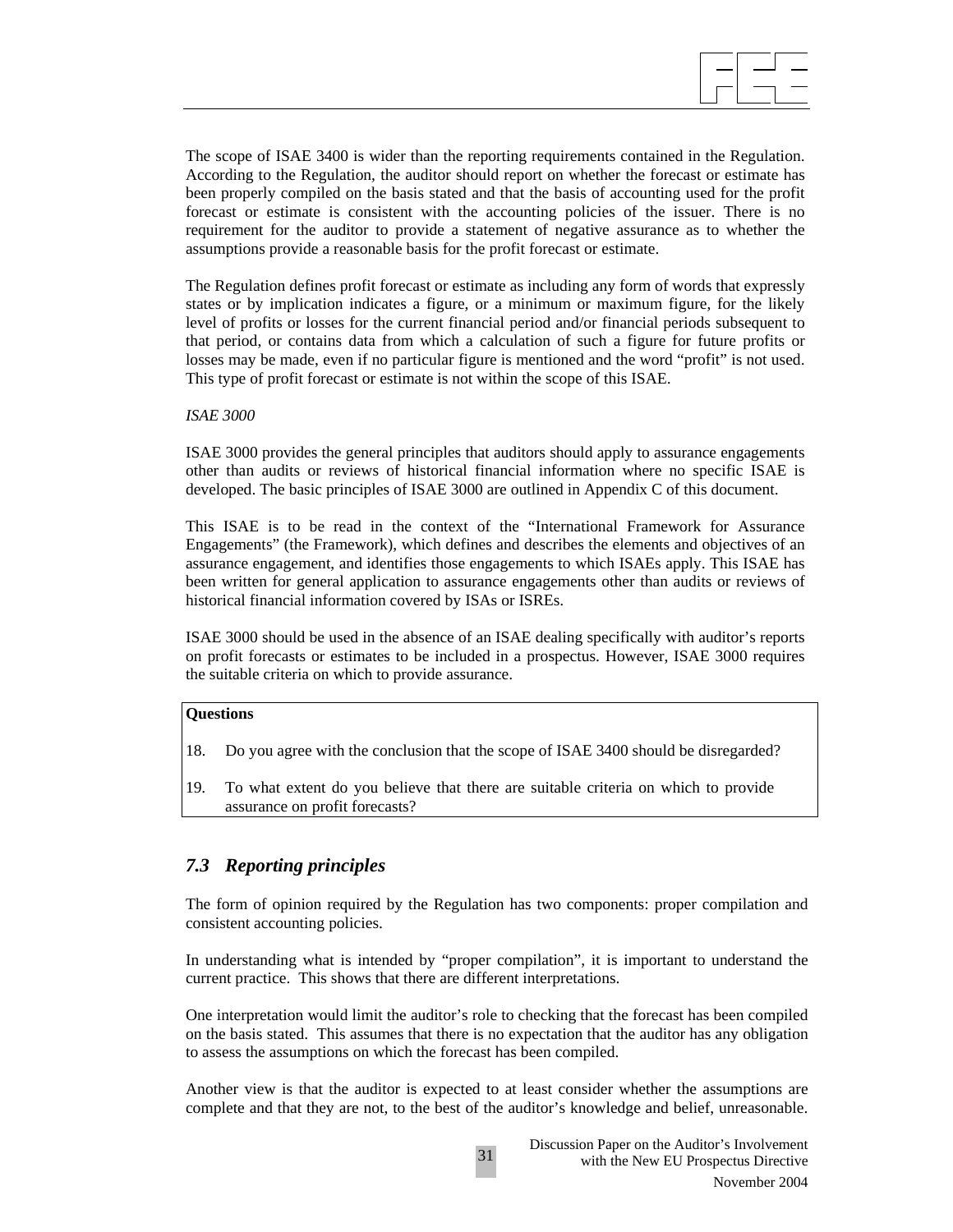

It could even be argued that the auditors should assess whether the assumptions are reasonable and that effectively the forecast is achievable, although that is not currently accepted as a public reporting model, nor is that required by the Regulation.

The challenge of designing a reporting model for auditors engaged to report on profit forecasts is managing expectations as to the proper description of the auditor's responsibilities. This may be particularly difficult, given the diversity of expectation in those markets where profit forecast reporting is currently required, and the absence of experience in those markets where reporting is not currently required.

As for consistency of accounting policies, while the Regulation requires that "the profit forecast must be prepared on a basis comparable with the historical financial information", the basis of preparation must be expected to take account of the policies that a company knows it will be applying when preparing the financial statements for the period to which the profit forecast relates. If there is any uncertainty as to the policies likely to be required for a future period, it should be acceptable for an issuer to state an assumption, making it clear which policies have been applied and identifying any areas where policy change may have an impact.

Assessing the consistency of policies should therefore be, FEE believes, a reasonably straightforward exercise to design reporting engagement procedures.

An illustrative example for the auditor's report on profit forecasts as required by the Regulation is set out in Appendix E. As the Regulation does not impose any reporting obligation on the auditor with regard to the assumptions underlying the prospective information, the auditor's report should be silent in that respect.

## **Question**

20. What do you understand when an auditor reports that a profit forecast is properly compiled?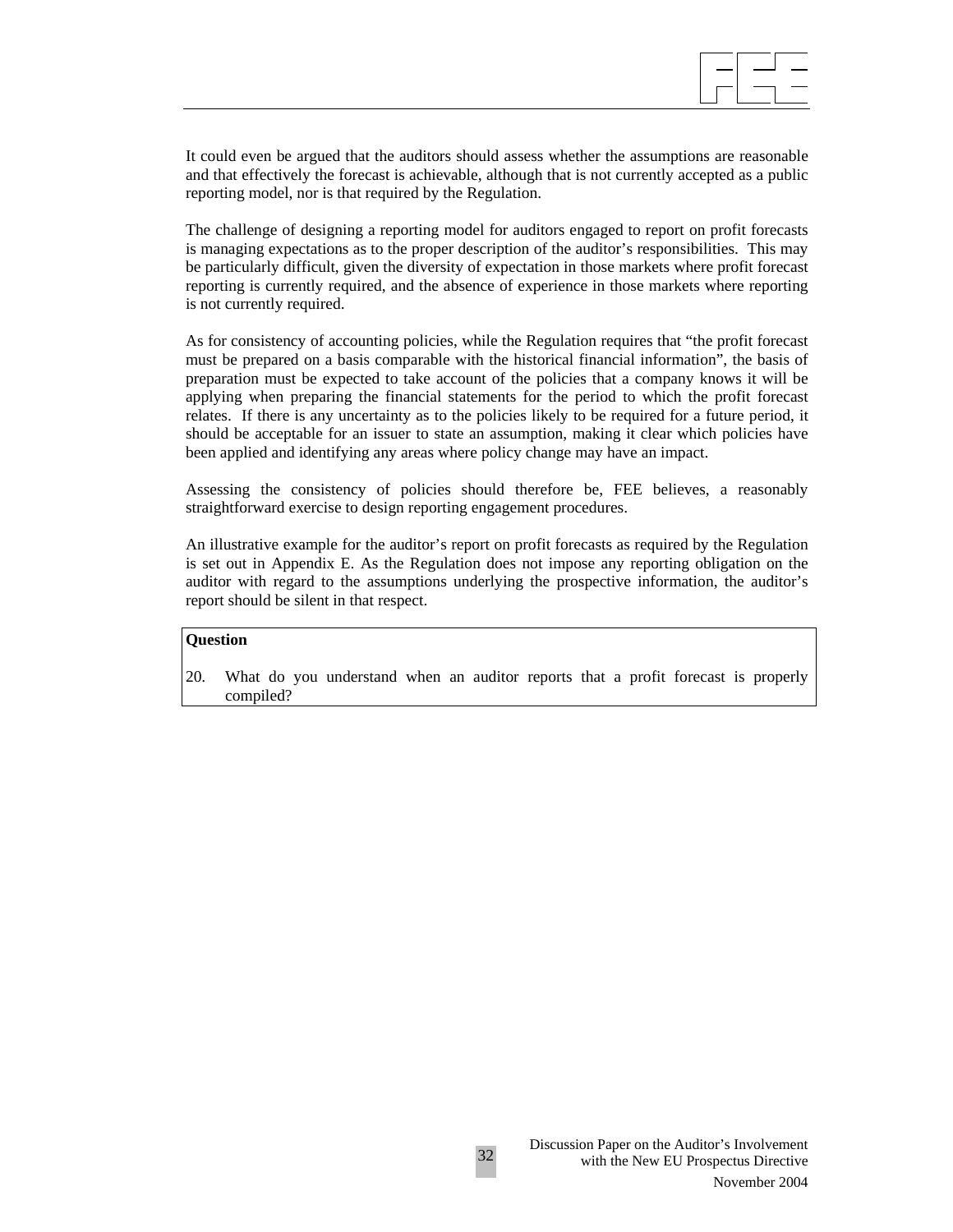## **8. INTERIM FINANCIAL INFORMATION**

## *8.1 Requirements of the Regulation*

The various annexes in the Regulation<sup>11</sup> state that the issuer has to include interim financial information when published, together with any report by the auditor thereon, if any, and requires (unaudited) interim financial information to be included after a certain lapse of time:

 $\overline{\phantom{a}}$ 

*"If the issuer has published quarterly or half yearly financial information since the date of its last audited financial statements, these must be included in the registration document. If the quarterly or half yearly financial information has been reviewed or audited, the audit or review report must also be included. If the quarterly or half yearly financial information is unaudited or has not been reviewed state that fact.* 

*If the registration document is dated more than nine months after the end of the last audited financial year, it must contain interim financial information, which may be unaudited (in which case that fact should be stated) covering at least the first six months of the financial year.* 

*The interim financial information should include comparative statements for the same period in the prior financial year, except that the requirements for comparative balance sheet information may be satisfied by presenting the years end balance sheet."*

The Regulation also sets limits as to the time elapsed since the latest audited financial information (Annex I, item 20.5) by requiring (audited) interim financial statements.

As stated above, if the interim financial information is reviewed or audited, the audit or review report must also be included. If unaudited, this fact must be stated. For a review the ISRE 2400 (previously ISA 910), Engagements to Review Financial Statements provides the auditor with the necessary guidance and support. There are no specific issues around the prospectus.

In Addition to the ISRE 2400, the IAASB has drafted a proposal "Review of Interim Financial Information Performed by the Auditor of the Entity". In future this document may become more definite.

The Regulation refers to interim financial information and interim financial statements, neither of which are defined. FEE believes that both need to be defined in CESR's Level 3 guidance. For the purpose of this document, we distinguish:

• Full financial statements,

 $\overline{a}$ 

- Condensed financial statements, and
- Other interim financial information.

<sup>11</sup> 20.6, Annex I, Share Registration Document, 13.5, Annex III, Share Securities Note, 20.5, Annex X, Depository Receipts issued over shares.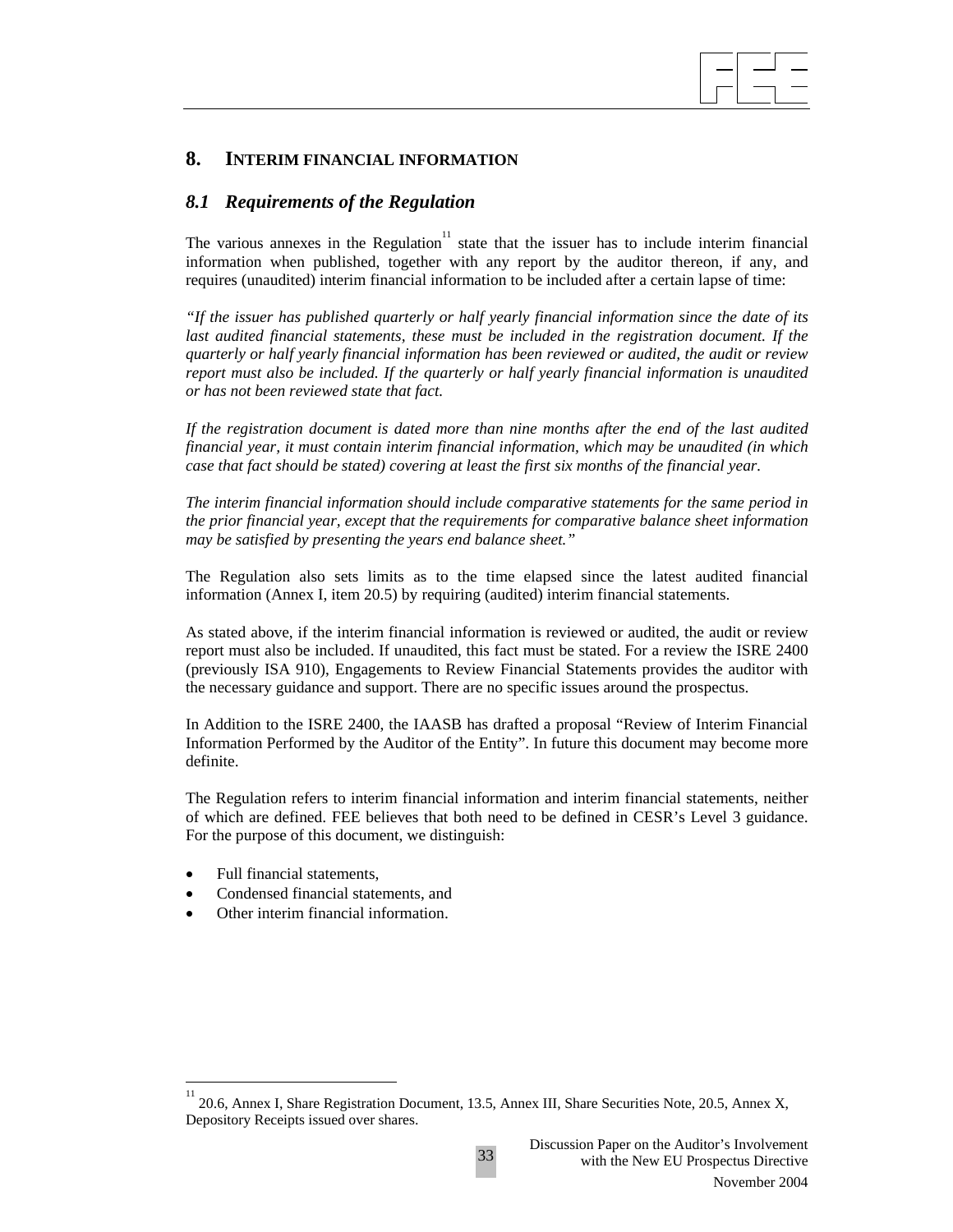## *8.2 Full financial statements*

Where the Regulation refers to interim financial statements (Annex I, item 20.5), interim financial statements should be read as full financial statements for an interim period. Interim period means a period other than a full financial year.

 $\overline{\phantom{a}}$ 

In the situation addressed in Annex I item 20.5, the financial statements and the audit report are most likely produced for inclusion in the prospectus. In all other situations, the auditor's report, if any, is likely to have been published before.

The audit of (full) financial statements is covered by ISAs. The auditor, if requested, could also perform a review on full financial statements. ISRE 2400 Engagements to Review Financial Statements and the proposed ISRE Review of Interim Financial Information performed by the Auditor of the Entity provide the necessary guidance for the work to be performed on such engagements. The applicable GAAP, whether it is IFRS or national GAAP, will normally provide the criteria to evaluate the subject matter.

The auditor's report resulting from an audit provides reasonable assurance. The auditor's report resulting from a review only provides limited assurance.

Apart from the liability issue that may or may not arise on the inclusion of an earlier published auditor's report, as discussed in Chapter 4**,** no specific issues arise.

## *8.3 Condensed financial statements*

In practice, most interim financial information takes the form of condensed financial statements. Condensed financial statements are described in IAS 34.

The IAASB states in the proposed ISRE *"Review of Interim Financial Information"* 

*"If the interim financial information is comprised of a condensed set of financial statements, a statement about whether the auditor is aware of any material modification that should be made to the interim financial information for it to be in accordance with the identified financial reporting framework (including identifying the country of origin of the financial reporting framework when the framework used is not International Financial Reporting Standards)."* 

The auditor could carry out an assurance engagement or a review. The assurance engagement results in an auditor's report expressing reasonable assurance, whereas a review results in limited assurance. For both types of engagement, there is guidance for the auditor. Apart from the liability issue that may or may not arise on the inclusion of an earlier published auditor's report, as discussed in Chapter 4**,** no specific issues arise.

## *8.4 "Other" interim financial information*

For the purpose of this document, we define all interim information that is less than condensed financial statements as "other interim financial information". As there is no framework for the preparation of such other information, a variety of information may exist. If published earlier, such information needs to be included in the prospectus. This information is, however, not normally accompanied by an auditor's report.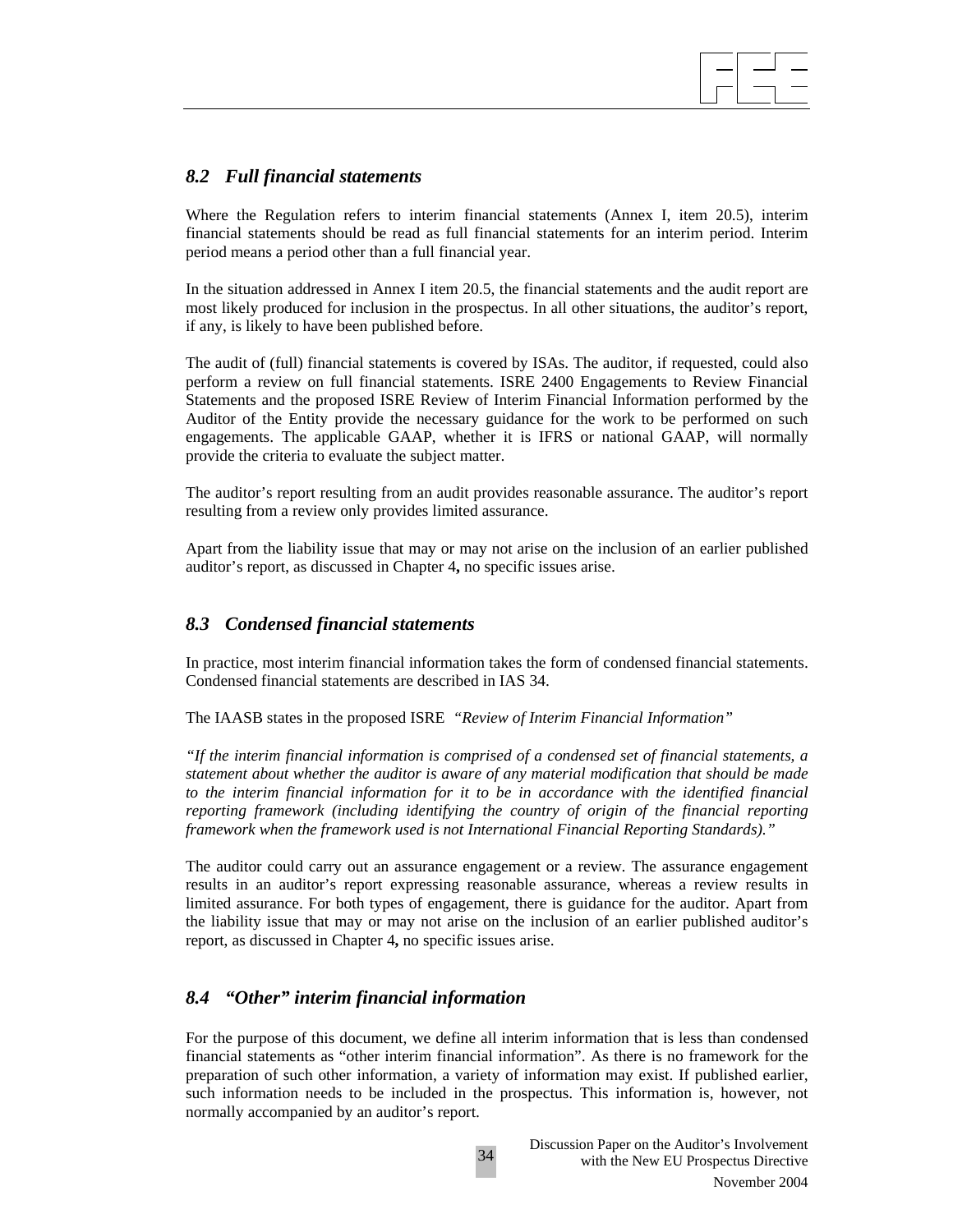The sponsor or bank can state specific requirements regarding such other interim financial information. The auditor cannot provide any public assurance, but only comfort based on "agreed-upon procedures". Guidance for such engagements is available in ISRS 4400 Engagements to Perform Agreed-upon Procedures Regarding Financial Information. As explained in the ISRS, the parties to the contract have to agree on which activities the auditor has to execute and the report is restricted to those parties. In practice, the required comfort is therefore provided in the comfort letter.

#### **Summary**

This position can be summarised in the following table:

| Level of information                                                                                  | Level of assurance                                            |
|-------------------------------------------------------------------------------------------------------|---------------------------------------------------------------|
| <b>Full financial statements</b>                                                                      | Reasonable assurance (audit) or limited<br>assurance (review) |
| Condensed financial statements                                                                        | Reasonable assurance or limited assurance<br>(review)         |
| "Other" financial information (selective<br>information, less then condensed financial<br>statements) | None (letter of comfort: agreed-upon<br>procedures)           |

## **Question**

21. The Prospectus Directive and Regulation do not define a "review for the purposes of requiring disclosure in a prospectus". Should "review" be defined as in ISAE 2400?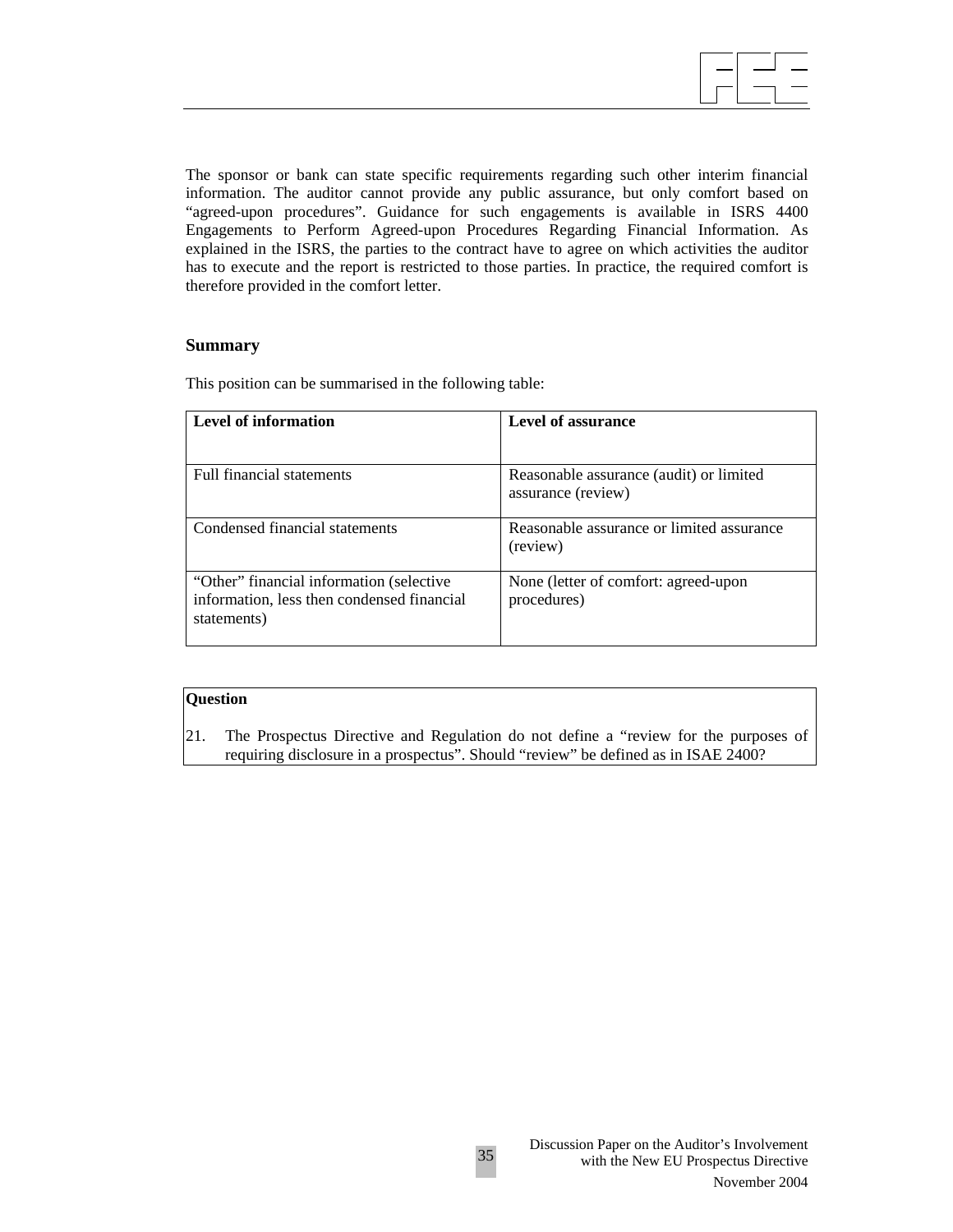

## **9. PRO FORMA FINANCIAL INFORMATION**

### *9.1 Requirements of the Regulation*

The European Prospectus Directive (2003/71/EC) provides for minimum information on the presentation of pro forma financial information in prospectuses. The detailed requirements regarding pro forma financial information are set out in the Regulation.

According to Recital (9) of the Regulation "pro forma financial information is needed in case of significant gross change, i.e. a variation of more than 25% relative to one ore more indicators of the size of the issuer's business, in the situation of an issuer due to a particular transaction, with the exception of those situations where merger accounting is required".

For many EU issuers, the Regulation will require them for the first time to present pro forma financial information in prospectuses according to minimum requirements.

The Regulation (Annex I item 20.2) also requires the disclosure of an independent report made by an auditor or independent accountant on the pro forma financial information as follows:

*"Pro forma financial information must be accompanied by a report prepared by independent accountants or auditors."* 

This is supplemented with a specific requirement in Annex II item 7 as follows:

*"The report prepared by the independent accountants or auditors must state that in their opinion:* 

*The pro forma financial information has been properly compiled on the basis stated; That basis is consistent with the accounting policies of the issuer."* 

Regarding an auditor's association with the reporting of non-GAAP measures in a prospectus, it requires the detailed definition of the "level of comfort" and of the corresponding auditor's/accountant's work to be performed. This work would be covered by any comfort letter that an auditor might agree to provide in connection with the issue of a prospectus. Although the implementation measures seem to define the content of the auditor's report, there is the need to consider these minimum requirements against the structure of International Engagement Standards issued by IAASB (cf. IFAC Handbook 2004, December 2003). While there is currently no accepted international framework for preparing pro forma financial information, the rules in Annex II to the Regulation are quite detailed and provide the backbone of a framework. CESR has consulted on guidance elaborating on some of the terms used in the Annex. Together these should form a sufficient basis on which auditors can reasonably be expected to report.

Issues for auditors that require consideration include:

- a) How to report on pro forma financial information (kind of assurance?), and
- b) The extent of work necessary for an auditor to allow public reporting in accordance with International Engagement Standards issued by IAASB.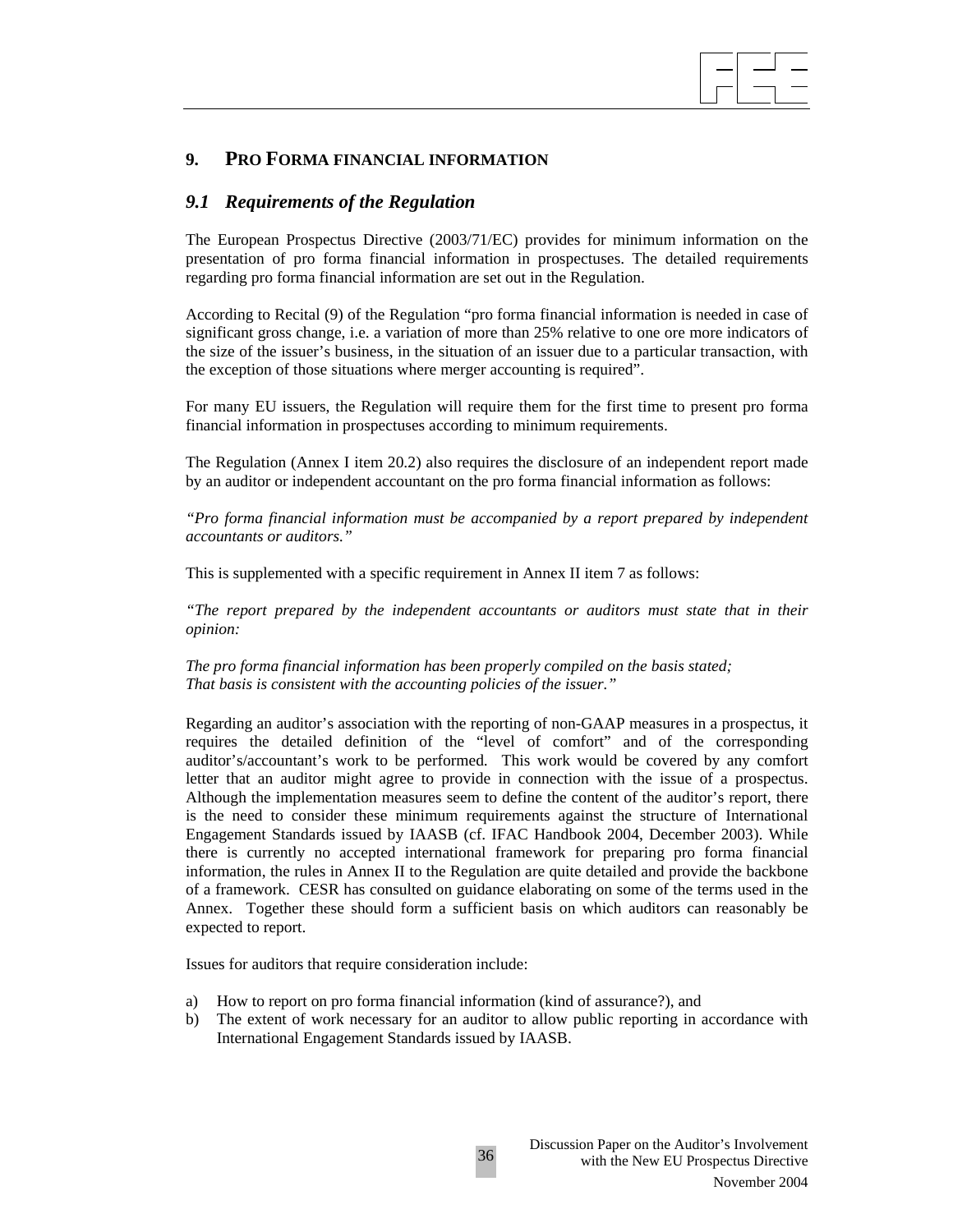

## *9.2 Current practice*

In specific circumstances, issuers are used to publishing results or other financial data on the basis of methodologies different from those required by national GAAP. These types of statements are often referred to as "pro-forma" financial information. The release of non-GAAP financial information raises obvious investor protection concerns. Seeking to improve investor protection, some EU Member States, the competent authorities (for example, stock exchanges) or accounting and/or auditing standard setters provide standards and/or recommendations to impose restrictions on the presentation of pro forma financial information within prospectuses.

The requirements for the preparation and presentation of pro forma financial information differ around Europe. The competent authorities of some Member States (for example, France, Italy and the UK) require pro forma financial information within prospectuses or other deal-related documents. Similar requirements exist in the US. In other countries (for example, Germany), pro forma financial information in prospectuses is not a matter of statutory law. Nevertheless, the Deutsche Börse AG, Frankfurt am Main, makes recommendations for the conduct and actions of issuers (Going Public Principles, 2 September 2002), including recommendations on pro forma financial information.

## *9.3 Kind of assurance*

The major issue for auditors is the kind of assurance the auditor should provide. The difficulty for auditors is that the pro forma financial information has to be qualified as specifically non-GAAP financial information. In the light of user expectations and due to the risk of misunderstanding the auditor's involvement, the minimum requirements of the Regulation must be measured against the International Engagement Standards issued by IAASB.

Against the background of the International Framework for Assurance engagements Annex II item 7, FEE believes that the report is as "Assurance Engagements other than Audits or Reviews of Historical Financial Information".

The key question is whether the report can constitute "reasonable assurance" or whether it can only be of "limited assurance".

However, the form of opinion is quite explicitly provided by the Regulation. In addition, there is no scope limitation in relation to the subject matter, as this is also described by the Regulation. Combined with the existence of anticipated guidance, FEE believes that there will be a sufficiently robust framework to conclude that the report can be a reasonable assurance engagement.

This approach is stressed by the fact that the Regulation introduced mandatory disclosure of pro forma financial information in the prospectus for share issuers in case of a significant gross change accompanied by an auditor's statement.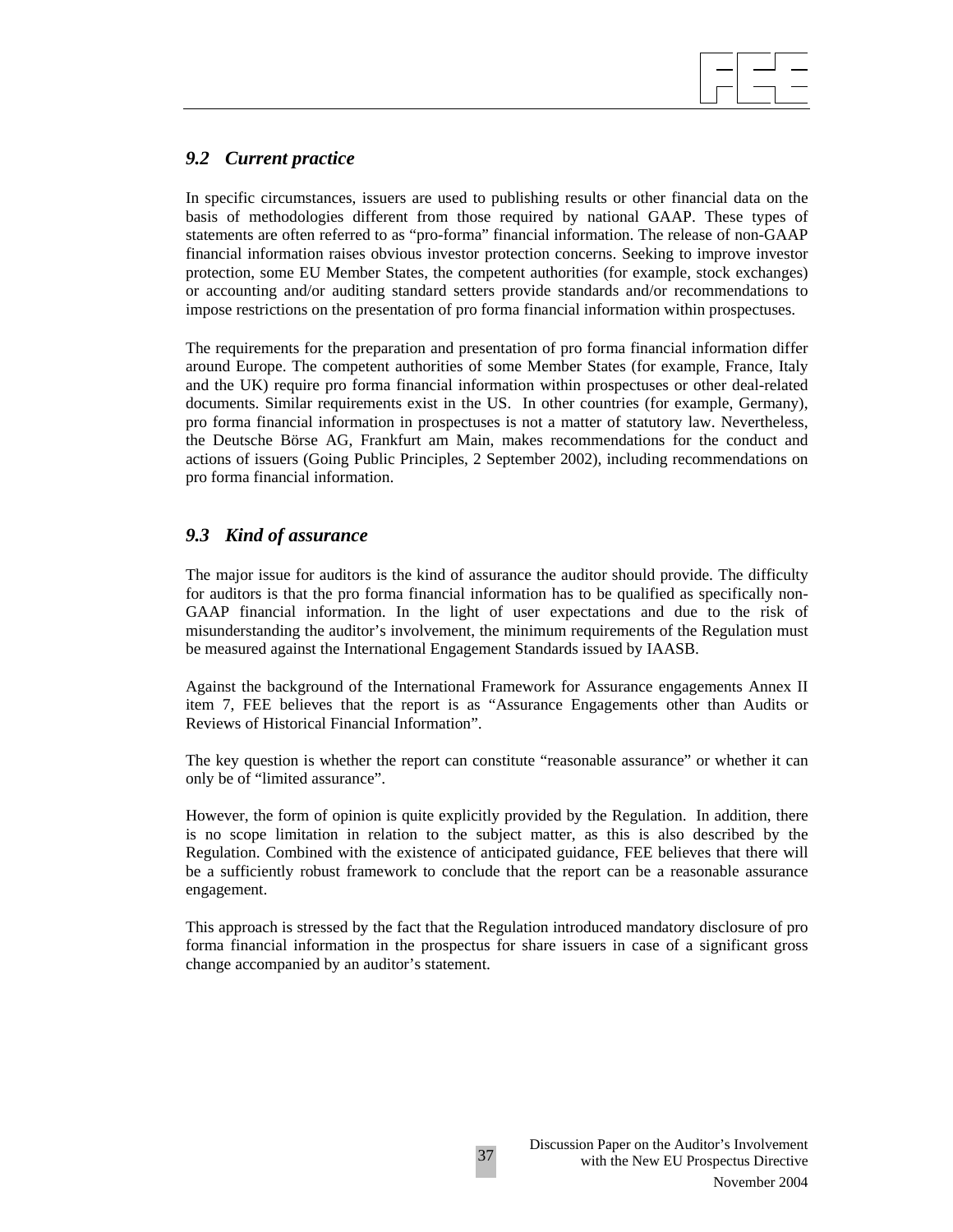# *9.4 Performance of the engagement*

The objective of an engagement to report on pro forma financial information is to obtain a reasonable level of assurance as to whether:

 $\overline{\phantom{a}}$ 

- a) The pro forma financial information has been properly compiled on the basis stated; and
- b) That basis is consistent with the accounting policies of the issuer.

In considering whether the pro forma financial has been properly compiled, the auditor should ascertain whether:

- The auditor is able to become familiar with the business activities and accounting policies applied by the entities whose data are contained in the pro forma information. The auditor would obtain such an understanding by having audited or reviewed all the material historical financial statements. When an entity's financial statements have been audited or reviewed by other auditors, the auditor has to decide in the specific case how to obtain the knowledge necessary for the review of pro forma information;
- The pro forma financial information has been compiled in the manner prescribed by Annex II of EU Regulation 2004-809;
- The pro forma financial information has been presented as required by Annex II of EU Regulation 2004-809;
- The assumptions underlying the pro forma information appropriately reflect the material effects of the transaction on the financial statements;
- The pro forma adjustments have been derived properly on the basis of these assumptions;
- The pro forma adjustments have been accurately reflected in the pro forma balance sheet and the pro forma income statement; and
- The pro forma adjustments have been presented clearly and comprehensively in the pro forma notes.

As regards the consistency of accounting policies, it is clear that the pro forma financial information is hypothetical, and thus if a significant gross change involving another undertaking is, or will be, accounted for as an acquisition in the issuer's statutory financial statements, that is how it is presented in the pro forma financial information.

Complexity arises where financial information of an acquired undertaking, or an undertaking to be acquired, has been prepared on a different accounting basis. In these circumstances, it will be necessary for the management of the preparer of the pro forma financial information to make adjustments that conform with the policies. CESR may provide some guidance as to how this particular issue is to be addressed.

In carrying out the engagement, the following procedures should be followed:

- Obtain an understanding of the transactions underlying the pro forma information by, for instance, reading the relevant contracts and enquiring of management;
- Obtain an understanding of the entities/parts of entities involved;
- Obtain an understanding of the accounting policies used by the entities involved;
- Inquire of management as to the adjustments made about the effects of the transactions on the financial statements;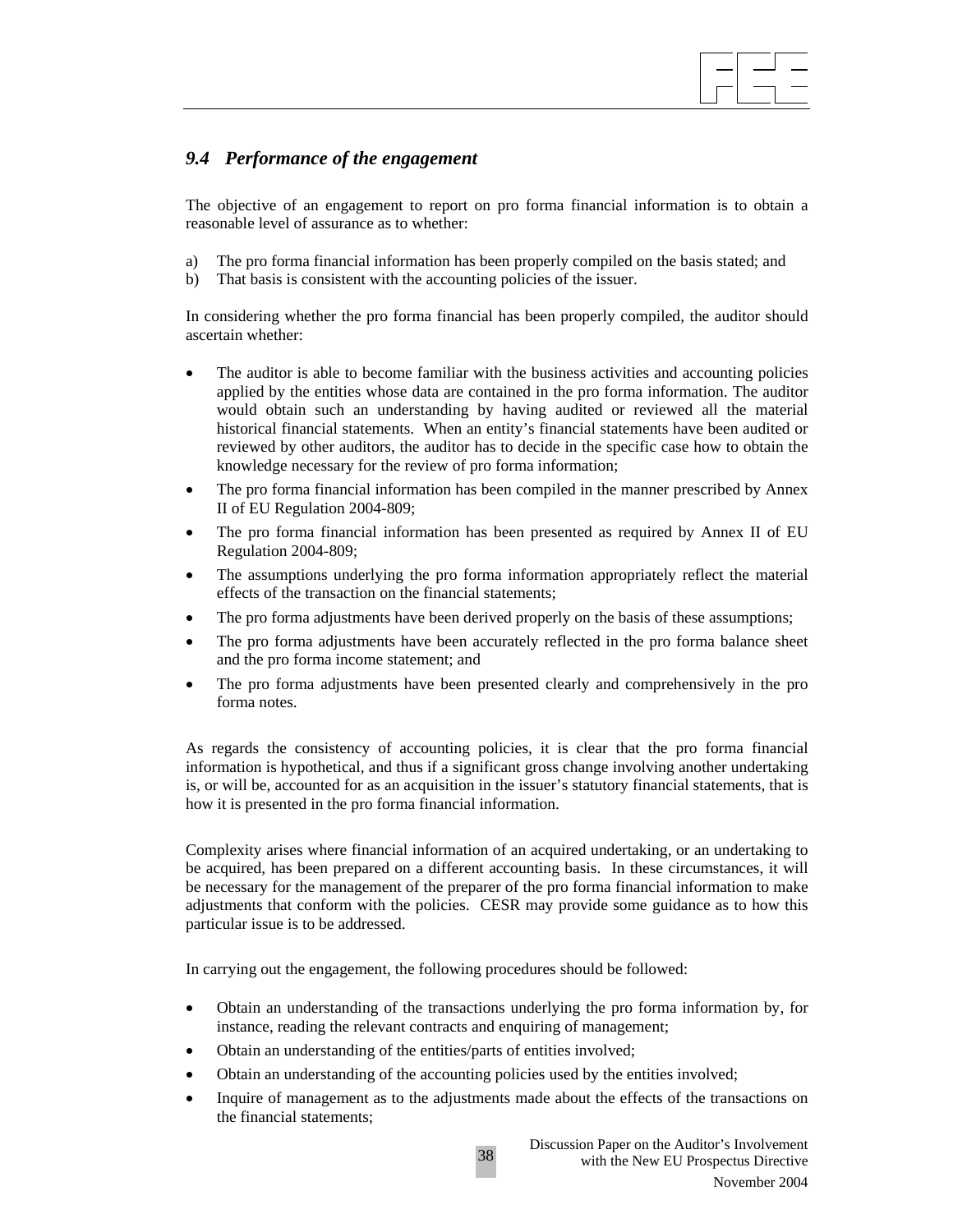

- Assess whether the pro forma adjustments cover the significant effects of the transactions on the financial statements;
- Consider whether the party responsible for the pro forma financial information has appropriate support for the pro forma adjustments. This may include, for example, agreements for the purchase of entities or mergers of entities, valuation reports or financing documents;
- Assess whether the pro forma adjustments are consistent and logical;
- Check the computation of pro forma adjustments and the application of the pro forma adjustments to the unadjusted financial information;
- Assess whether the transactions and the pro forma adjustments, the underlying assumptions and the material uncertainties associated with these assumptions have been described appropriately in the pro forma notes;
- Obtain a management representation letter, to include in particular the following:
	- o Management's responsibility for the underlying assumptions and the computation of the pro forma financial information.
	- o A statement that the assumptions underlying the pro forma information appropriately reflect the material effects of the transactions on the financial statements, that the pro forma adjustments have been derived properly on the basis of these assumptions, and that the pro forma adjustments have been accurately reflected in the pro forma balance sheet and the pro forma income statement.
	- o A statement that all relevant transactions and the material effects of such transactions on the financial statements have been discussed appropriately in the pro forma notes.

In providing the opinion as required by the Regulation, there should be no expectation that the auditor is refreshing or re-addressing any opinions provided on any of the financial information that may comprise part of the pro forma financial information. It is merely necessary for the auditor to assess whether the information meets the criteria for inclusion in the pro forma.

An illustrative example of the auditor's report based on the principles in ISAE 3000 (Revised) is set out in Appendix F.

#### **Questions**

- 22. Should the report on pro forma financial information required by the Regulation be considered as a reasonable assurance engagement?
- 23. Does the Regulation, as supported by CESR's Level 3 guidance, provide a sufficient basis against which auditors can report, as required by the Regulation?
- 24. Could the procedures outlined above serve as an appropriate benchmark for the procedures that the auditor has to perform to provide a "properly compiled" opinion?
- 25. Do you agree that the auditor's opinion that pro forma financial information is properly compiled does not include any restatement of the opinions provided on any of the underlying financial information?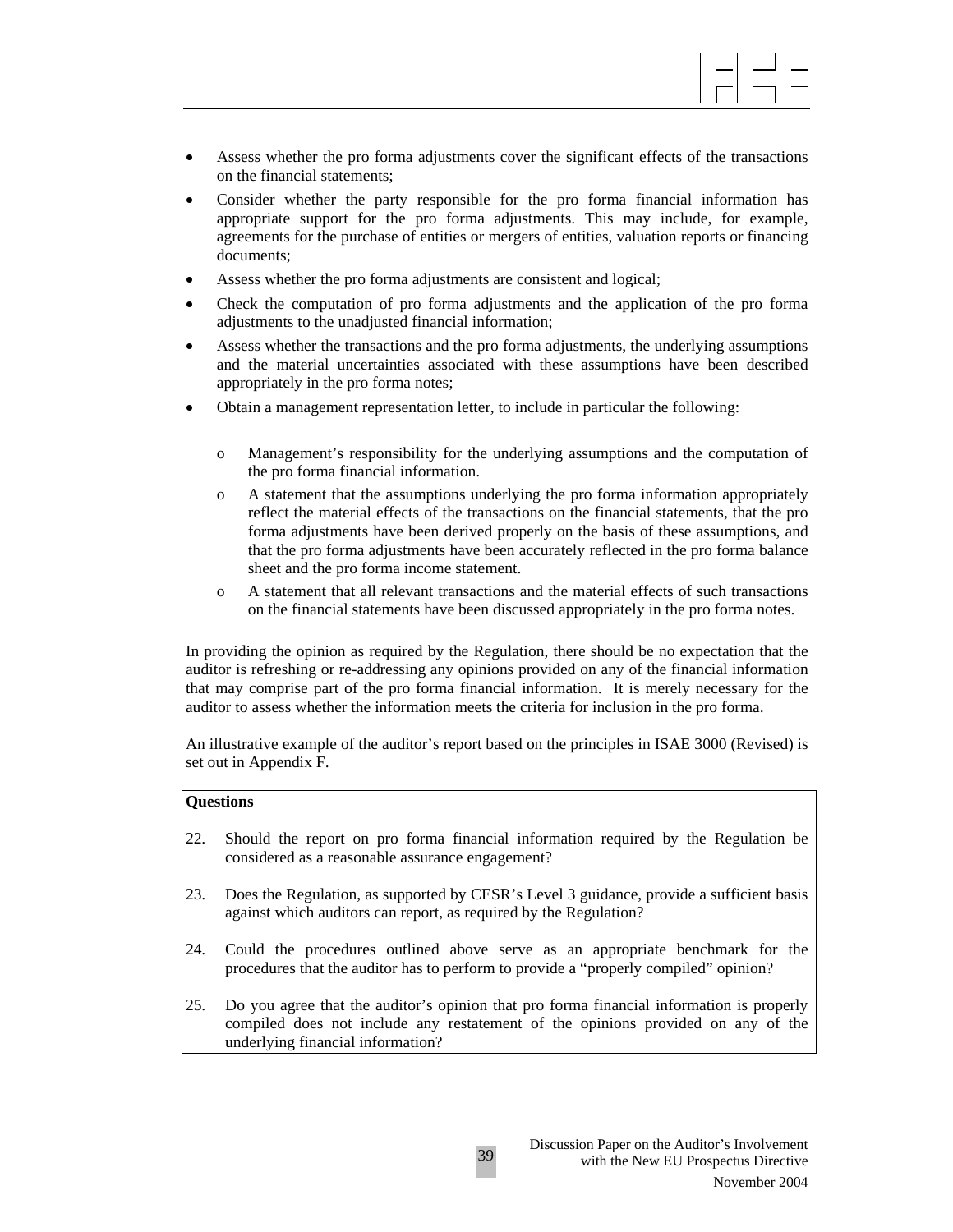

# **APPENDIX A: THE EUROPEAN LEGISLATIVE MODEL – THE "LAMFALUSSY" PROCESS**

| <b>Prospectuses</b>                                                                                                                                                                                                                                                                                                                                                                                |
|----------------------------------------------------------------------------------------------------------------------------------------------------------------------------------------------------------------------------------------------------------------------------------------------------------------------------------------------------------------------------------------------------|
| Prospectus Directive (2003/71/EC)<br>Conceptual legislative framework of essential principles to<br>harmonise requirements for the drawing up, approval and<br>distribution of the prospectus to be published when securities are<br>offered to the public or admitted to trading on a regulated market<br>situated or operating within a Member State                                             |
| <b>Commission Regulation (EC) No 809/2004</b><br>Format of prospectus<br>$\bullet$<br>Minimum information requirements to be included in prospectus<br>$\bullet$<br>Method of publication<br>$\bullet$<br>Incorporation by reference<br>$\bullet$<br>Publication methods to ensure a prospectus is publicly available<br>$\bullet$<br>Dissemination of advertisements                              |
| CESR guidance (exposed over Summer 2004) for level 3 issues<br>These consist of a higher level of detail or a common<br>implementation of the legislative measures under the Prospectus<br>Directive in delivering the guidelines to issuers on how best to<br>complete a prospectus. The recommendations are expected to be<br>followed by all competent authorities when approving a prospectus. |
| European Commission checks Member State compliance with EU<br>legislation and may take legal action against Member State<br>suspected of breach of Community law. Member States, regulators,<br>and the market participants have an important role in supplying<br>information to the European Commission about any potential<br>infringement of Community Rules                                   |
|                                                                                                                                                                                                                                                                                                                                                                                                    |

# **Standard setting process for auditors**

| <b>Guidance to auditors on</b> | Standards and guidance for auditors is not dealt with directly by    |  |
|--------------------------------|----------------------------------------------------------------------|--|
| meeting their obligations      | levels 1, 2, 3 or 4. It therefore falls to national standard setters |  |
| under Levels 1, 2 and 3 falls  | to provide the guidance they consider necessary. This discussion     |  |
| outside of the Lamfalussy      | paper represents FEE's contribution to coordinating the efforts      |  |
| process.                       | of the national standard setters in providing such standards and     |  |
|                                | guidance.                                                            |  |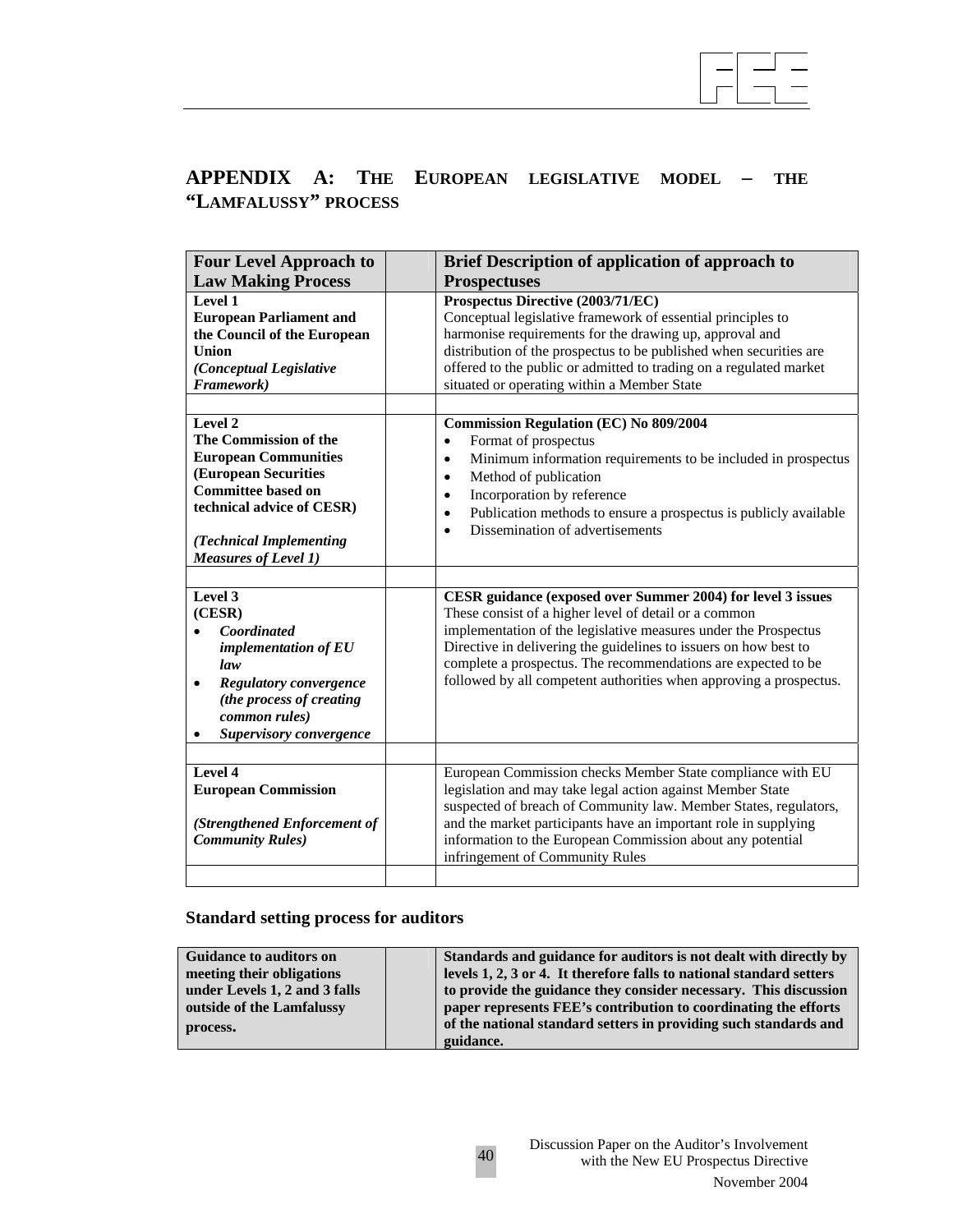

# **APPENDIX B: REQUIREMENTS FROM THE REGULATION**

The quotations below are derived from Annexes on Shares. Similar requirements can be found in the annexes for other instruments.

The Regulation goes into more detail as the following table demonstrates. The following text is derived from the Regulation No 809/2004 of 29 April 2004:

**Reference Text**  Paragraph 8 Voluntary disclosure of profit forecasts in a share registration document should be presented in a consistent and comparable manner and accompanied by a statement prepared by independent accountants or auditors. Annex I, Share Registration 2.1. Names and addresses of the issuer's auditors for the period covered by the historical financial information (together with their membership in a professional body). Annex I, Share Registration 2.2. If auditors have resigned, been removed or not been re-appointed during the period covered by the historical financial information, indicate details if material. Annex I, Share Registration 13.2. A report prepared by independent accountants or auditors stating that in the opinion of the independent accountants or auditors the forecast or estimate has been properly compiled on the basis stated and that the basis of accounting used for the profit forecast or estimate is consistent with the accounting policies of the issuer. Annex I, Share Registration 20.1. The historical annual financial information must be independently audited or reported on as to whether or not, for the purposes of the registration document, it gives a true and fair view, in accordance with auditing standards applicable in a Member State or an equivalent standard. Annex I, Share Registration 20.2. Pro forma financial information must be accompanied by a report prepared by independent accountants or auditors. Annex I Share Registration 20.4.1. A statement that the historical financial information has been audited. If audit reports on the historical financial information have been refused by the statutory auditors or if they contain qualifications or disclaimers, such refusal or such qualifications or disclaimers must be reproduced in full and the reasons given. Annex I Share Registration 20.4.2. Indication of other information in the registration document which has been audited by the auditors.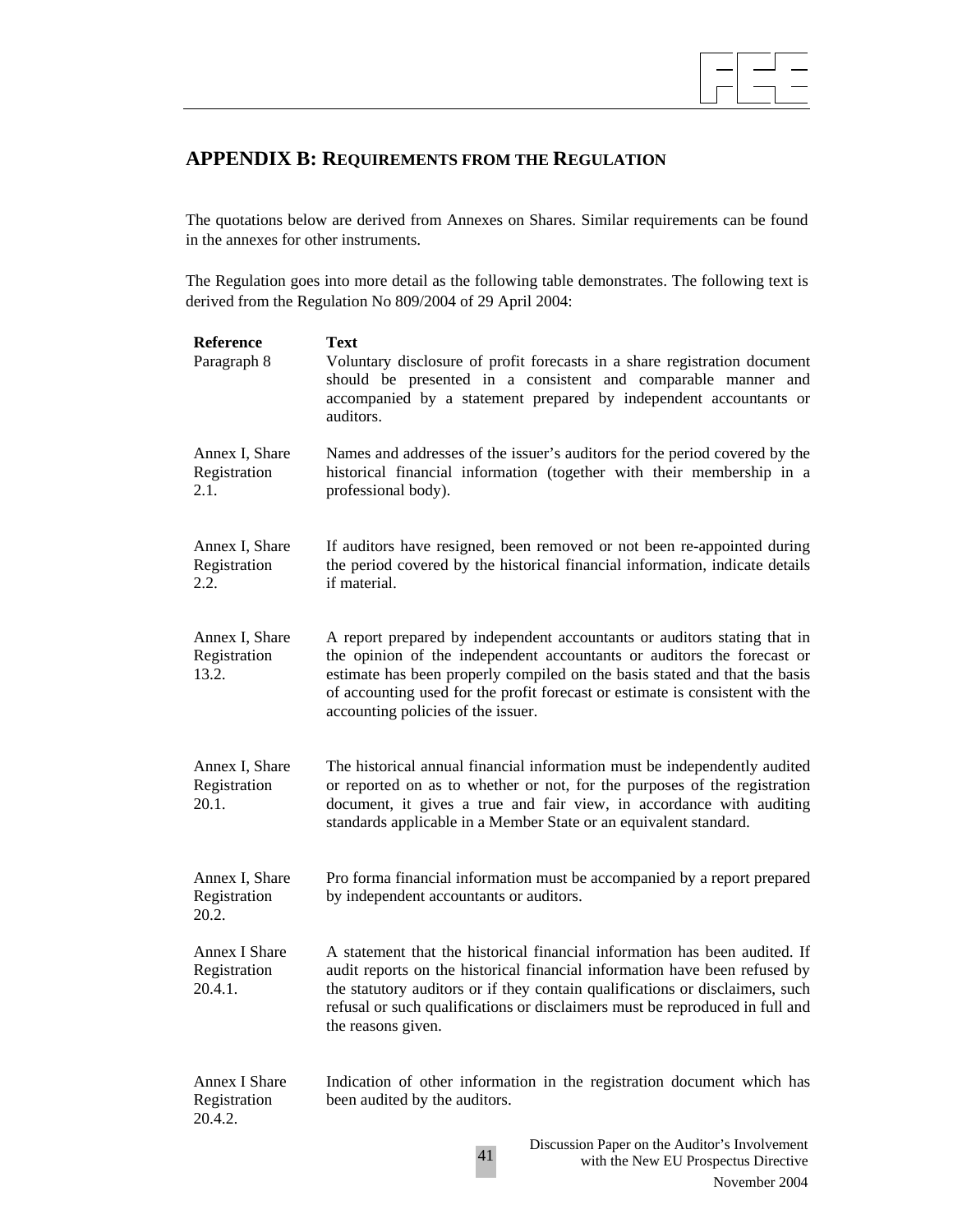Annex III Share Securities Note 10.2.

An indication of other information in the Securities Note which has been audited or reviewed by statutory auditors and where auditors have produced a report. Reproduction of the report or, with permission of the competent authority, a summary of the report.

Description of any auditing or independent review procedures on the accounts of the issuer.

Annex XVI, Securities issued by Member States, third countries and their regional and local authorities 4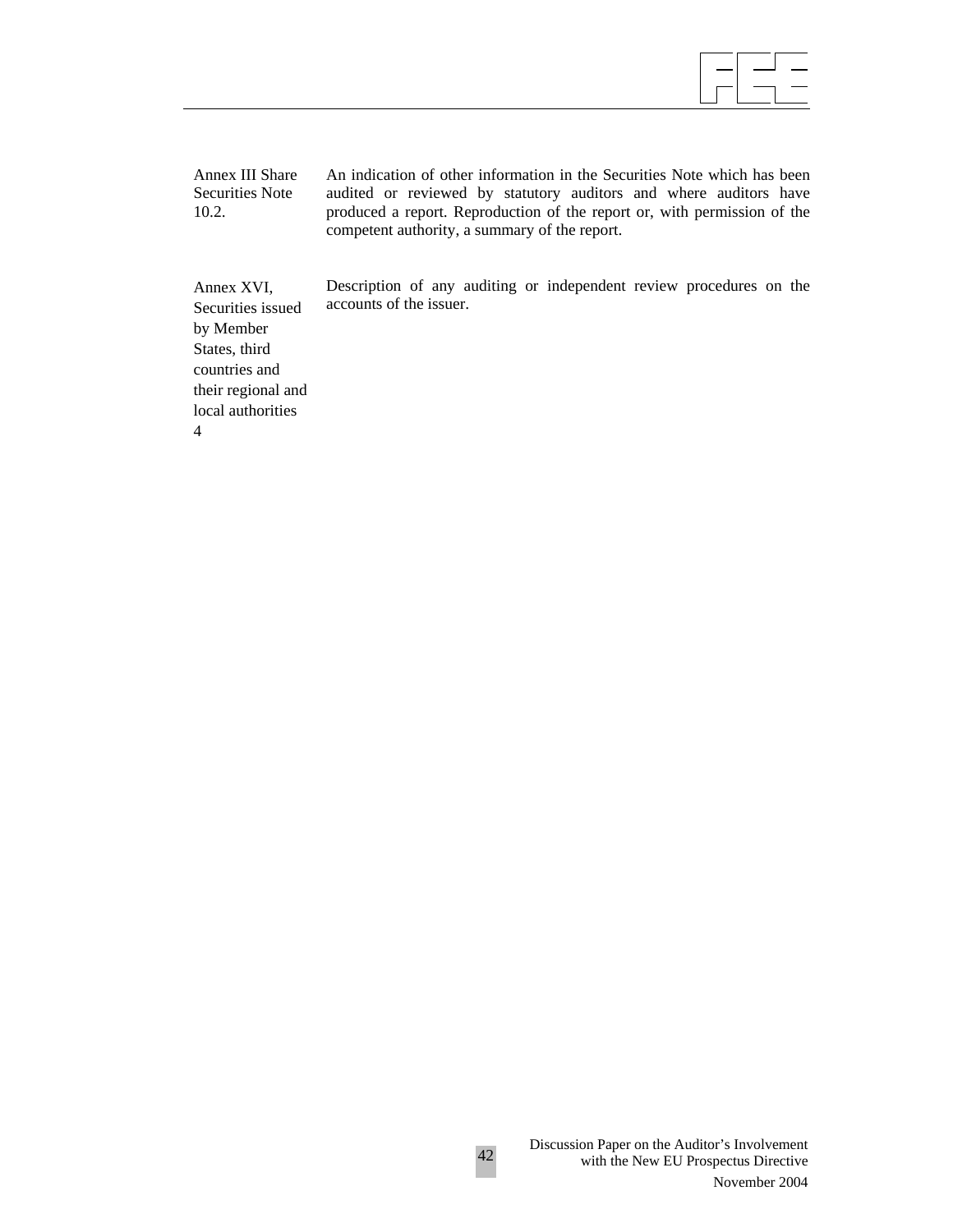

# **APPENDIX C: BASIC PRINCIPLES OF ISAE 3000 FOR ASSURANCE ENGAGEMENTS OTHER THAN AUDITS OR REVIEWS OF HISTORICAL FINANCIAL INFORMATION**

The auditor should comply with ISAE 3000 and other relevant ISAEs when performing an assurance engagement other than an audit or review of historical financial information covered by ISAs or ISREs. An ISAE is to be read in the context of the "International Framework for Assurance Engagements" (the Framework), which defines and describes the elements and objectives of an assurance engagement, and identifies those engagements to which ISAEs apply. Other ISAEs may relate to topics that apply to all subject matters or be subject matter specific. Although ISAs and ISREs do not apply to engagements covered by ISAEs, they may nevertheless provide guidance to auditors.

The auditor should:

- Comply with the requirements of Parts A and B of the IFAC *Code of Ethics for Professional Accountants*.
- Implement quality control procedures that are applicable to the individual engagement.
- Accept (or continue where applicable) an assurance engagement only if the subject matter is the responsibility of a party other than the intended users or the auditor.
- Accept (or continue where applicable) an assurance engagement only if, on the basis of a preliminary knowledge of the engagement circumstances, nothing comes to the attention of the auditor to indicate that the requirements of the Code of Ethics or of the ISAEs will not be satisfied.
- Accept (or continue where applicable) an assurance engagement only if the auditor is satisfied that those persons who are to perform the engagement collectively possess the necessary professional competencies.
- Agree on the terms of the engagement with the engaging party.
- Consider the appropriateness of a request, made before the completion of an assurance engagement, to change the engagement to a non-assurance engagement or from a reasonable assurance engagement to a limited assurance engagement, and should not agree to a change without reasonable justification.
- Plan the engagement so that it will be performed effectively.
- Plan and perform an engagement with an attitude of professional scepticism recognizing that circumstances may exist that cause the subject matter information to be materially misstated.
- Obtain an understanding of the subject matter and other engagement circumstances, sufficient to identify and assess the risks of the subject matter information being materially misstated, and sufficient to design and perform further evidence-gathering procedures.
- Assess the appropriateness of the subject matter.

As may be clear both from current practice and from the requirements in the Prospectus Directive and the Regulation, the subject matter is not the prospectus as such but rather the relevant information included in the prospectus, such as historical financial information, prospective financial information, interim financial information and pro forma financial information.

- Assess the suitability of the criteria to evaluate or measure the subject matter.
- Consider materiality and assurance engagement risk when planning and performing an assurance engagement.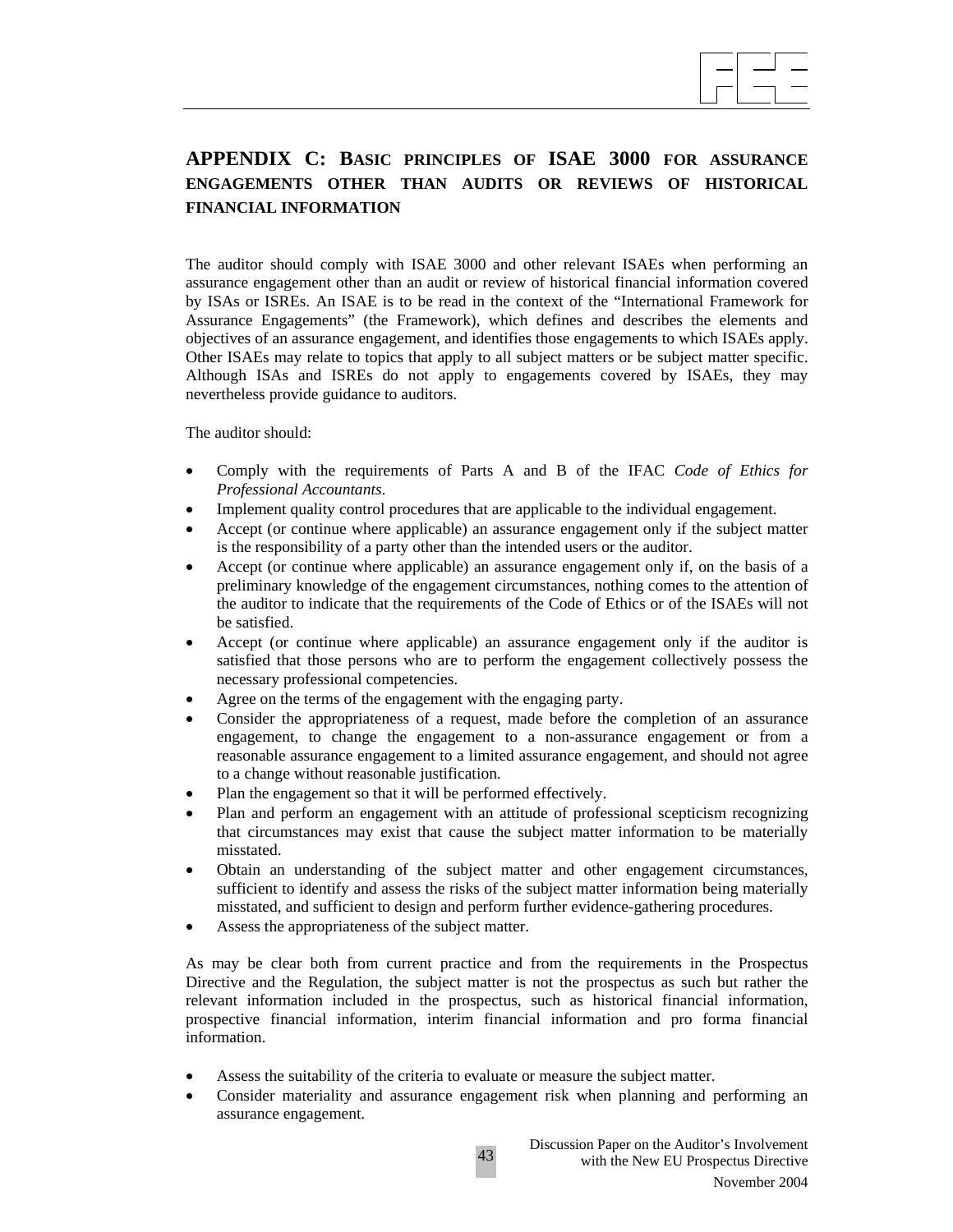• Reduce assurance engagement risk to an acceptably low level in the circumstances of the engagement.

 $\overline{\phantom{a}}$ 

- When the work of an expert is used in the collection and evaluation of evidence, on a combined basis with the expert, possess adequate skill and knowledge regarding the subject matter and the criteria for the auditor to determine that sufficient appropriate evidence has been obtained.
- Be involved in the engagement and understand the work for which an expert is used, to an extent that is sufficient to enable the auditor to accept responsibility for the conclusion on the subject matter information.
- Obtain sufficient appropriate evidence that the expert's work is adequate for the purposes of the assurance engagement.
- Obtain sufficient appropriate evidence on which to base the conclusion.
- Obtain representations from the responsible party, as appropriate.
- Consider the effect on the subject matter information and on the assurance report of events up to the date of the assurance report.
- Document matters that are significant in providing evidence that supports the assurance report and that the engagement was performed in accordance with ISAEs.
- Conclude whether sufficient appropriate evidence has been obtained to support the conclusion expressed in the assurance report
- Issue an assurance report.

The assurance report should be in writing and should contain a clear expression of the auditor's conclusion about the subject matter information. The assurance report should include the following basic elements:

- a) A title that clearly indicates the report is an independent assurance report.
- b) An addressee
- c) An identification and description of the subject matter information and, when appropriate, the subject matter
- d) Identification of the criteria
- e) Where appropriate, a description of any significant, inherent limitation associated with the evaluation or measurement of the subject matter against the criteria
- f) When the criteria used to evaluate or measure the subject matter are available only to specific intended users, or are relevant only to a specific purpose, a statement restricting the use of the assurance report to those intended users or that purpose.
- g) A statement to identify the responsible party and to describe the responsible party's and the auditor's responsibilities
- h) A statement that the engagement was performed in accordance with ISAEs
- i) A summary of the work performed
- j) The auditor's conclusion
- k) The assurance report date
- l) The name of the firm or the auditor, and a specific location, which ordinarily is the city where the auditor maintains the office that has responsibility for the engagement.

With regard to the auditor's conclusion, the auditor should:

• Not express an unqualified conclusion when the following circumstances exist and, in the auditor's judgment, the effect of the matter is or may be material:

44

a) There is a limitation on the scope of the auditor's work, that is, circumstances prevent, or the responsible party or the engaging party imposes a restriction that prevents, the auditor from obtaining evidence required to reduce assurance engagement risk to the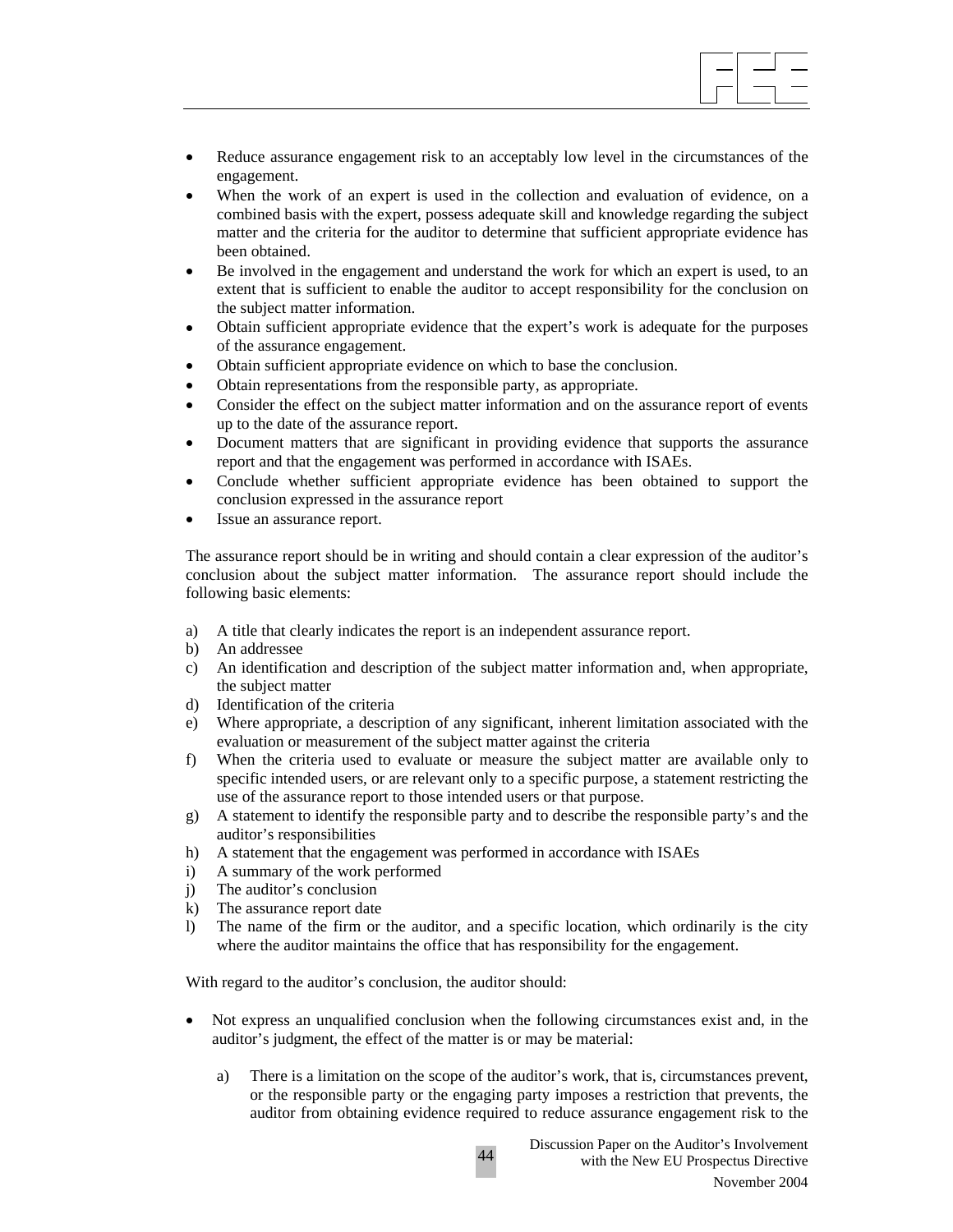

appropriate level. The auditor should express a qualified conclusion or a disclaimer of conclusion;

- b) In those cases where:
	- (i) The auditor's conclusion is worded in terms of the responsible party's assertion, and that assertion is not fairly stated, in all material respects; or
	- (ii) The auditor's conclusion is worded directly in terms of the subject matter and the criteria, and the subject matter information is materially misstated, the auditor should express a qualified or adverse conclusion; or
- c) When it is discovered, after the engagement has been accepted, that the criteria are unsuitable or the subject matter is not appropriate for an assurance engagement. The auditor should express:
	- (iii) A qualified conclusion or adverse conclusion when the unsuitable criteria or inappropriate subject matter is likely to mislead the intended users; or
	- (iv) A qualified conclusion or a disclaimer of conclusion in other cases.
- Express a qualified conclusion when the effect of a matter is not so material or pervasive as to require an adverse conclusion or a disclaimer of conclusion. A qualified conclusion is expressed as being "except for" the effects of the matter to which the qualification relates.
- Consider other reporting responsibilities, including the appropriateness of communicating relevant matters of governance interest arising from the assurance engagement with those charged with governance.

The principles summarised above are accompanied by more detailed guidance in ISAE 3000. The auditor should, when performing an engagement in respect of a prospectus, consider the guidance in ISAE 3000 as a whole.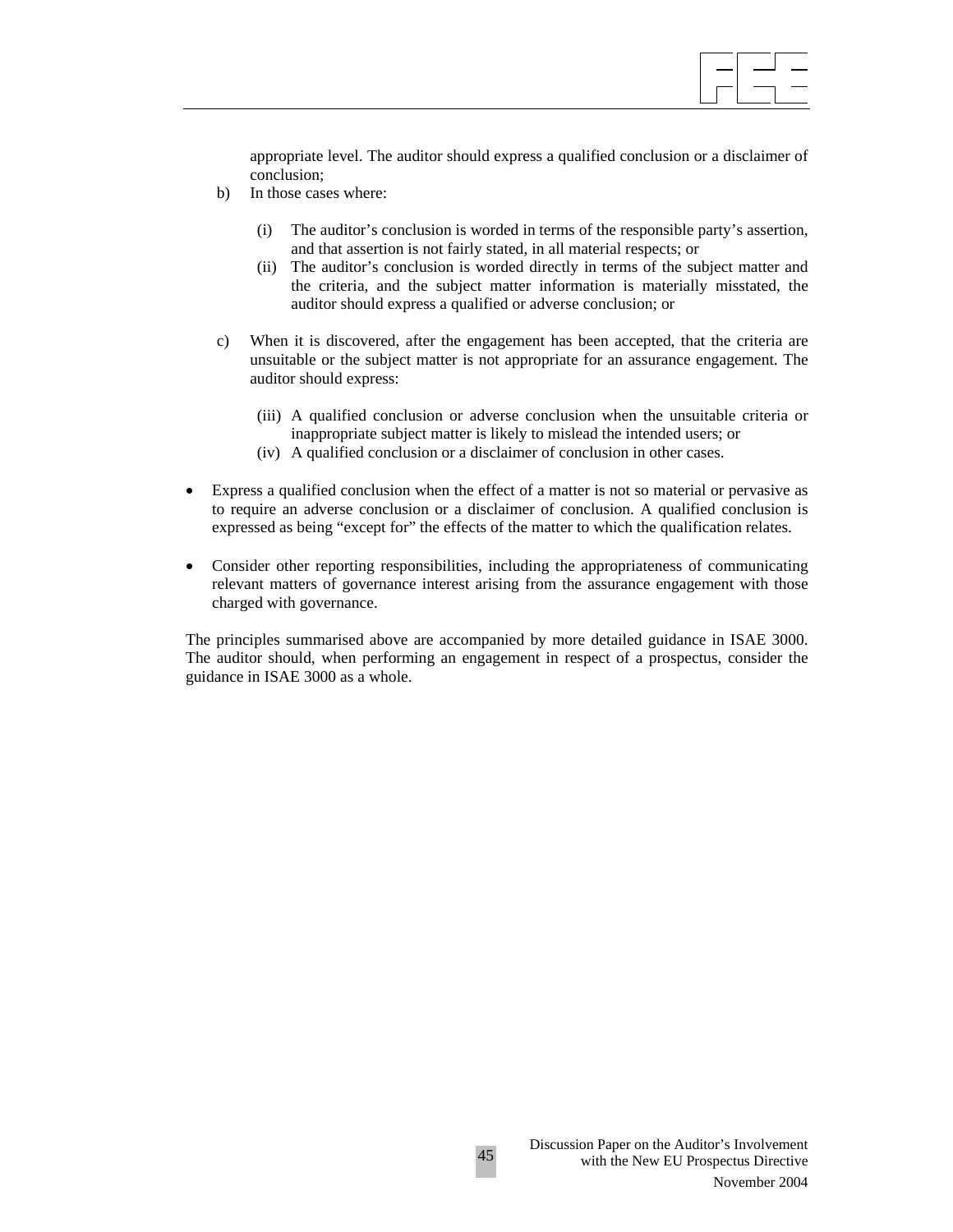

# **APPENDIX D: ILLUSTRATIVE EXAMPLE OF AN AUDITOR'S OPINION ON NEW OR RESTATED FINANCIAL INFORMATION**

The illustrative opinion included below is based on that set out in the IAASB Proposed Final Pronouncements on the Auditor's Report ISA 700 (Revised), "The Independent Auditor's Report on a Complete Set of General Purpose Financial Statements" as presented at the IAASB Board meeting of September 2004, which is a public meeting (www.ifac.org/IAASB/Meeting-FileDL.php?FID=0774).

#### INDEPENDENT AUDITOR'S OPINION

*[Appropriate Addressee]* 

#### **Report on the [prospectus accounts]**

We have audited the accompanying [prospectus accounts] of [Europe PLC], which comprise the balance sheet as at 31 December 20X1 [31 December 20X2 and 31 December 20X3], and the income statement, statement of changes in equity and cash flow statement for the years then ended, and a summary of significant accounting policies and other explanatory notes.

#### *Management's responsibility for the [prospectus accounts]*

Management is responsible for the preparation and the fair presentation of these [prospectus accounts] in accordance with International Financial Reporting Standards [or appropriate accounting framework] [and with the requirements of the Prospectus Directive implementing Regulation EU 2004-809]. This responsibility includes: designing, implementing and maintaining internal control relevant to the preparation and fair presentation of [prospectus accounts] that are free from material misstatement, whether due to fraud or error; selecting and applying appropriate accounting policies that are consistent with International Financial Reporting Standards [or appropriate accounting framework]; and making accounting estimates that are reasonable in the circumstances.

#### *Auditor's responsibility*

Our responsibility is to express an opinion on these [prospectus accounts] based on our audit. We conducted our audit in accordance with International Standards on Auditing [or applicable auditing standards]. Those standards require, that we comply with the applicable ethical requirements and plan and perform the audit to obtain reasonable assurance whether the [prospectus accounts] are free from material misstatement.

An audit conducted in accordance with International Standards on Auditing [or applicable auditing standards] involves performing procedures to obtain audit evidence about the amounts and disclosures in the [prospectus accounts]. The audit procedures selected depend on the auditor's judgement, including the assessment of the risks of material misstatement in the [prospectus accounts]. In making those risk assessments, the auditor considers internal control relevant to the entity's preparation and fair presentation of the [prospectus accounts] as a basis for designing audit procedures that are appropriate in the circumstances, but not for the purpose of expressing an opinion on the effectiveness of the entity's internal control. An audit also includes evaluating the appropriateness of accounting policies used and the reasonableness of significant accounting estimates made by management, as well as evaluating the overall [prospectus accounts] presentation.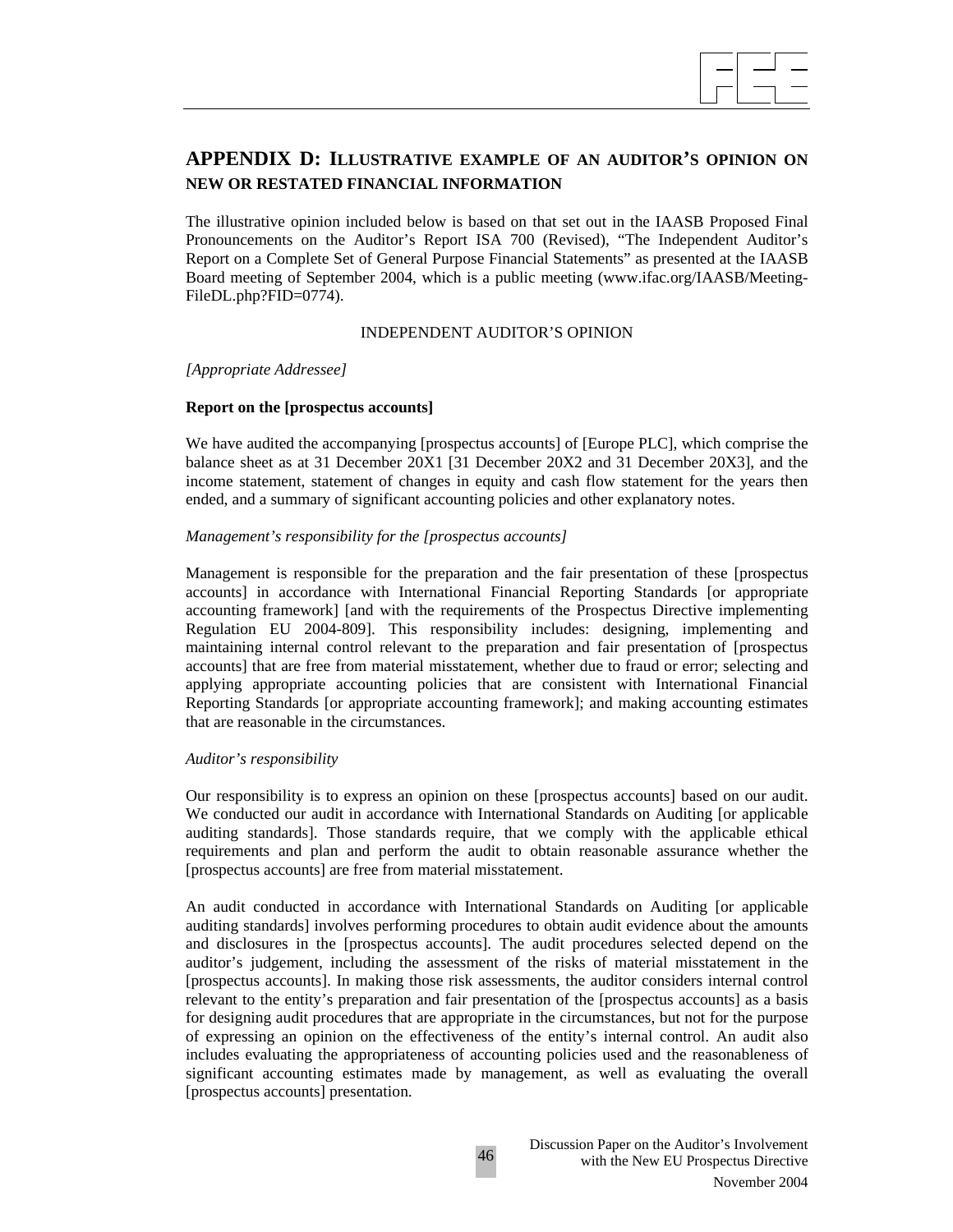

We believe that the audit evidence that we have obtained is sufficient and appropriate to draw reasonable conclusions on which to base our audit opinion.

#### *Opinion*

In our opinion, the [prospectus accounts] give a true and fair view of *(or, "present fairly, in all material respects")* the financial position of [Europe PLC] as of 31 December 20X1 [31 December 20X2 and 31 December 20X3], and of its financial performance and its cash flows for the years then ended in accordance with International Financial Reporting Standards.

#### **Report on Other Legal and Regulatory Requirements**

*[Form and content of this section of the auditor's report will vary depending on the nature of the auditor's other reporting responsibilities.]* 

*[Auditor's signature] [Date of the auditor's report] [Auditor's address]*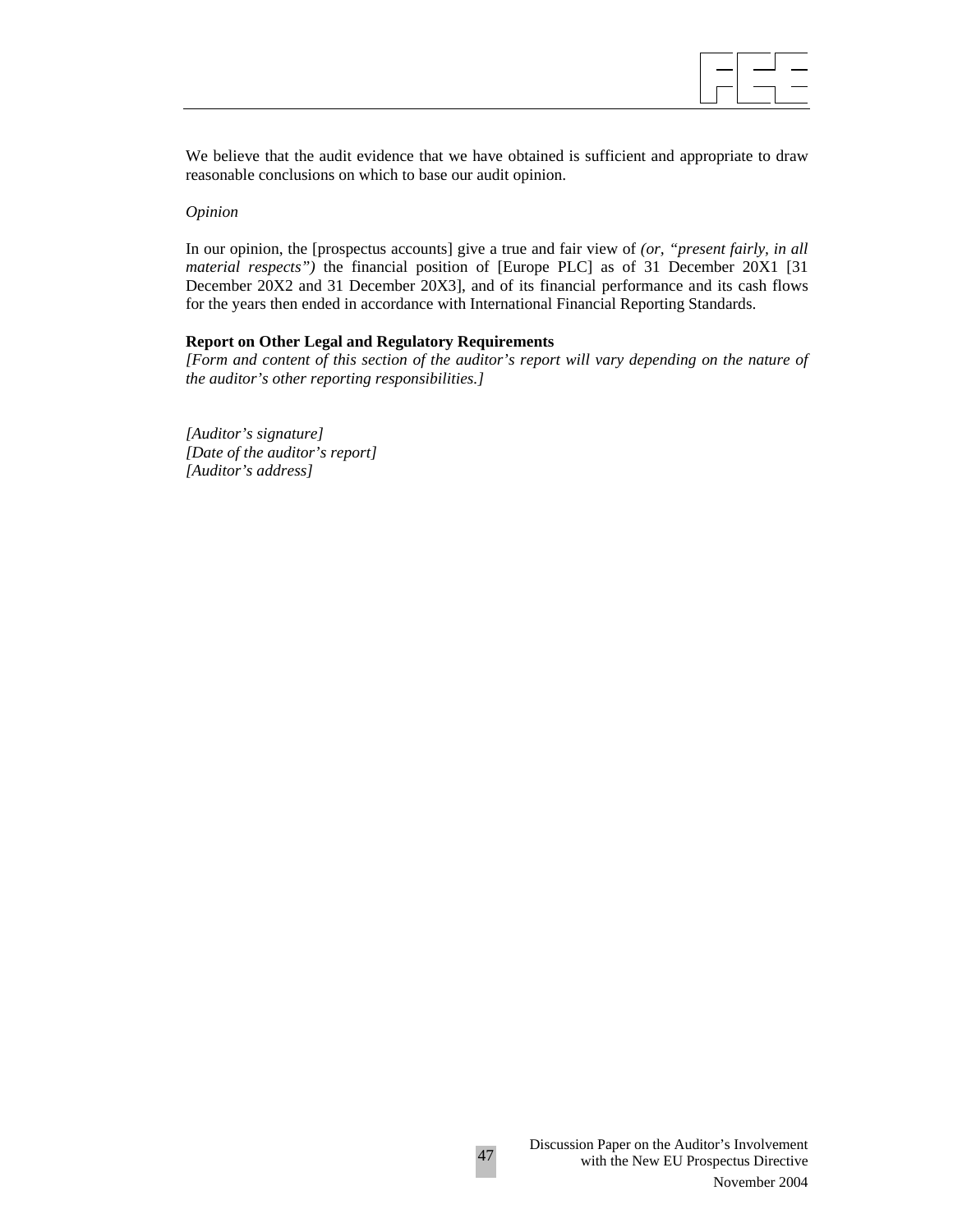

# **APPENDIX E: ILLUSTRATIVE EXAMPLE OF AN AUDITOR'S REPORT ON PROSPECTIVE FINANCIAL INFORMATION**

## *Auditor's Assurance Report on prospective financial information*

#### *[Addressee]*

We report on the profit forecast set out in Part [] of the Europe PLC's prospectus dated [ ] (the "Profit Forecast").

#### *Management's responsibility*

It is management's responsibility to prepare the profit forecast, together with the material assumptions upon which it is based, in accordance with the requirements of EU Regulation 2004-809 and [CESR's Level 3 guidance – reference].

#### *Auditor's responsibility*

It is our responsibility to provide the opinion required by Annex I item 13.3 of EU Regulation 2004-809. We are not required nor do we express an opinion on the possibility of achievement of result or on the assumptions underlining the profit forecast. We do not accept any responsibility for any financial information previously reported on and used in the compilation of the Profit Forecast beyond that owed to those to whom any reports on that financial information were addressed by us at the date[s] of their issue.

#### *Work performed*

We performed our work in accordance with [specify relevant auditing standards]. Our work included an evaluation of the procedures undertaken by the Directors in compiling the Profit Forecast and the consistency of the Profit Forecast with the accounting policies normally adopted by Europe PLC.

We planned and performed our work so as to obtain all the information and explanations we considered necessary in order to provide us with reasonable assurance that the Profit Forecast has been properly compiled on the basis stated. Since the Profit Forecast and the assumptions on which it is based relate to the future and may therefore be affected by unforeseen events, we can express no opinion as to whether the actual results reported will correspond to those shown in the Profit Forecast and differences may be material.

#### *Opinion*

In our opinion:

- a) The profit forecast has been properly compiled on the basis stated; and
- b) That basis of accounting is consistent with the accounting policies of the issuer.

48

*[Place] [Date] [Signature]*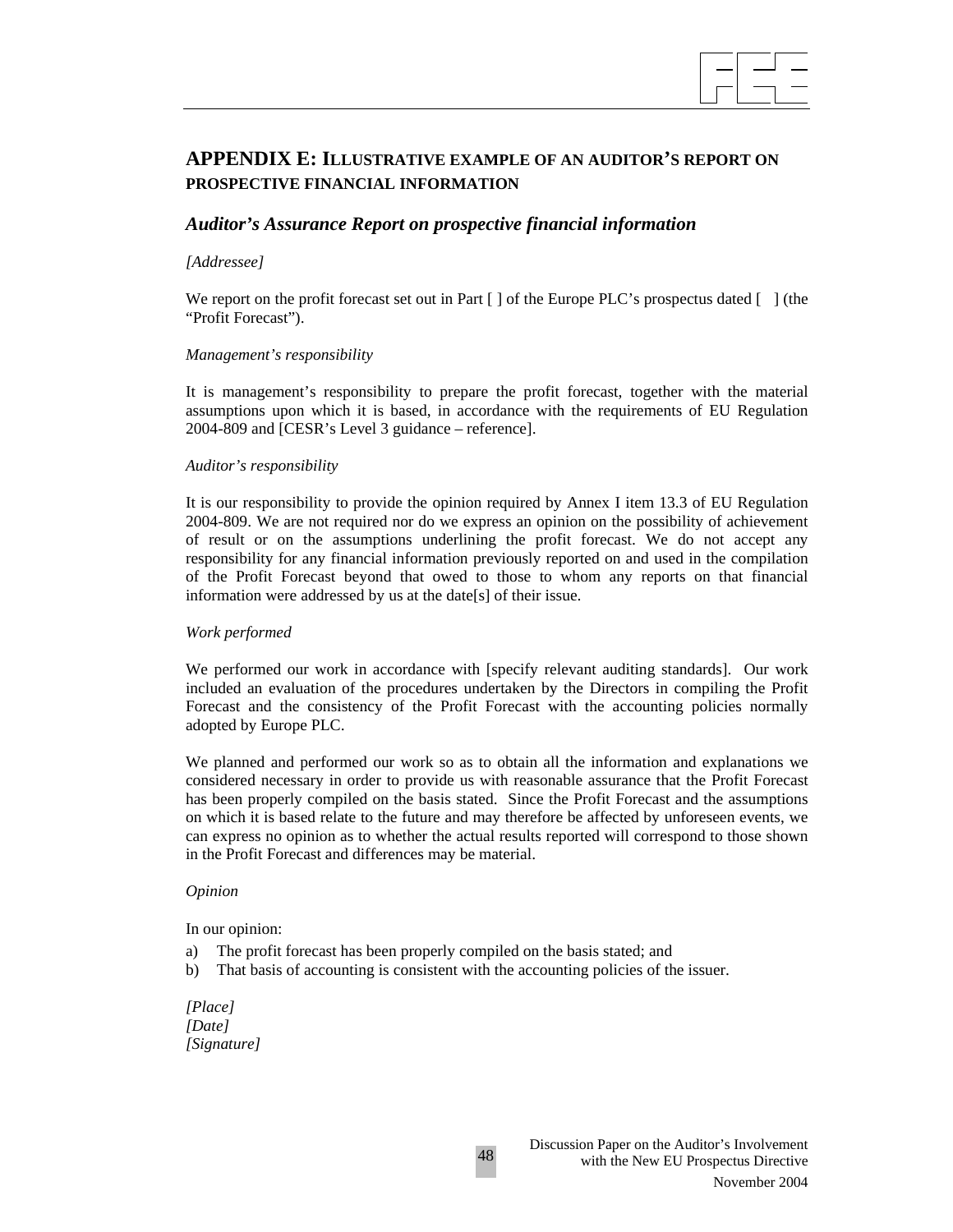

# **APPENDIX F: ILLUSTRATIVE EXAMPLE OF AN AUDITOR'S REPORT ON PRO FORMA FINANCIAL INFORMATION**

## *Auditor's Assurance Report on Pro Forma Financial Information*

#### *[Addressee]*

We report on the pro forma financial information set out in Part [ ] of the Europe PLC's prospectus dated [ ].

The pro forma financial information has been prepared, for illustrative purposes only, to provide information about how the [describe the significant gross change event] might have affected the [unaudited] [consolidated] [balance sheet of Europe PLC as at [*date*] [and]/[or] [profit and loss account of the Company for the year ended [*date*] and because of its nature addresses a hypothetical situation and, therefore, does not represent the company's actual financial position or results.

#### *Management's responsibility*

It is management's responsibility to prepare the pro forma financial information in accordance with the requirements of EU Regulation 2004-809 and [CESR's Level 3 guidance – reference].

#### *Auditor's responsibility*

It is our responsibility to provide the opinion required by Annex II item 7 of EU Regulation 2004-809. We are not responsible for expressing any other opinion on the pro forma financial information or on any of its constituent elements. In particular, we do not accept any responsibility for any financial information previously reported on and used in the compilation of the pro forma financial information beyond that owed to those to whom any reports on that financial information were addressed by us at the date[s] of their issue.

#### *Work performed*

We performed our work in accordance with [specify relevant auditing standards]. Our work, which involved no independent examination of any of the underlying financial information, consisted primarily of comparing the unadjusted financial information with the source documents, considering the evidence supporting the adjustments and discussing the pro forma financial information with the directors of the Company.

We planned and performed our work so as to obtain all the information and explanations we considered necessary in order to provide us with reasonable assurance that the Pro Forma Financial Information has been properly compiled on the basis stated.

#### *Opinion*

In our opinion:

- a) The pro forma financial information has been properly compiled on the basis stated; and
- b) That basis is consistent with the accounting policies of the issuer.

*[Place] [Date] [Signature]*